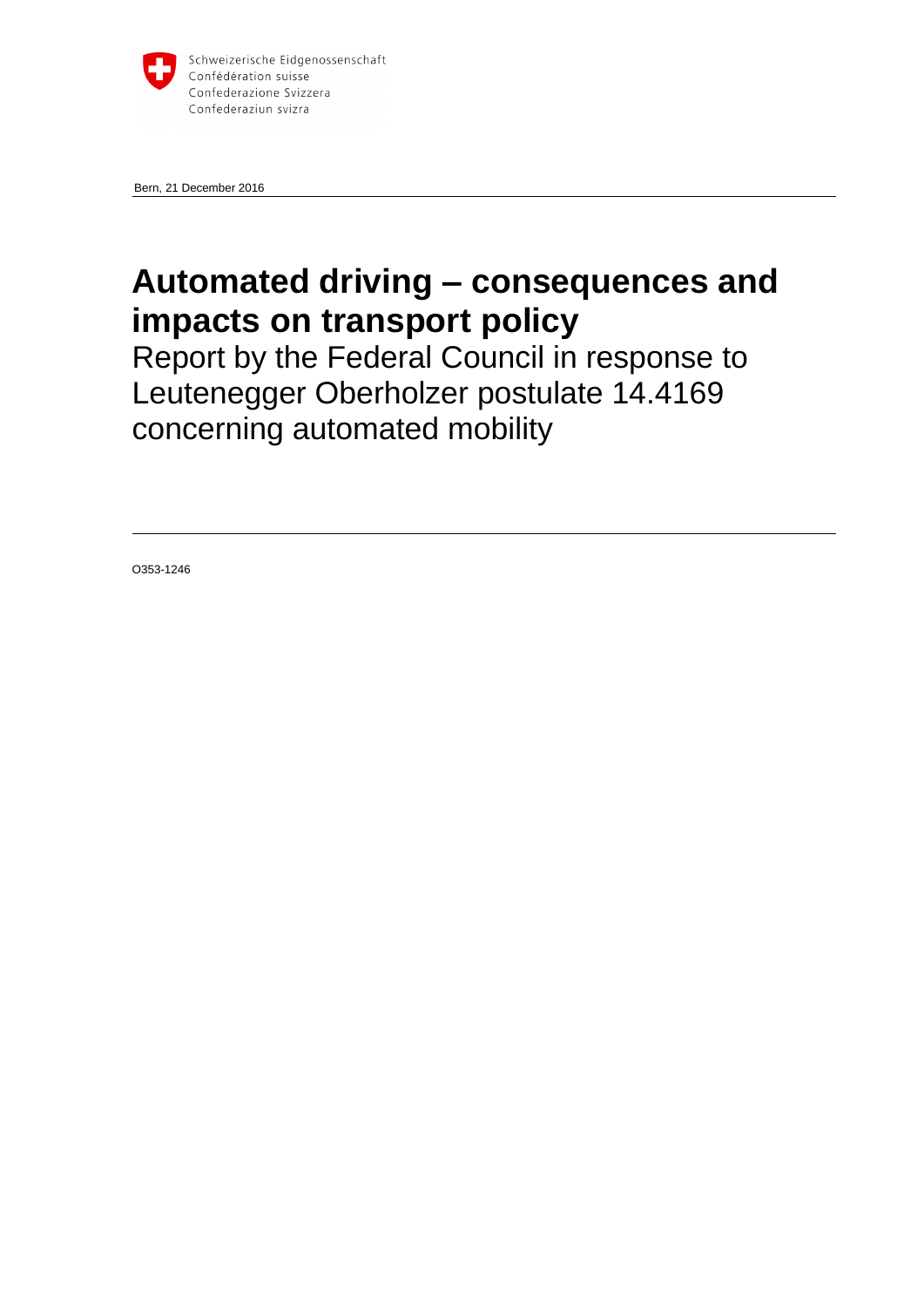## <span id="page-1-0"></span>*Abstract*

### *Broad variety of opportunities*

Postulate 14.4169, "Automated mobility: driverless vehicles and their impacts on transport policy" requests the Federal Council to submit a report to Parliament on the impacts of driverless cars on transport policy.

Increasing digitalisation will also influence the way we travel in the future. The use of automated vehicles and other opportunities created by the digital world will open up attractive perspectives and have the potential to change Switzerland's transport landscape in the next 15 to 25 years. These new technologies will greatly contribute towards safer, cleaner and more efficient mobility once automated vehicles have been comprehensively connected and their use can be intelligently combined with the other opportunities that are being rapidly opened up through digitalisation, telecommunications and Internet services.

#### *Attractive new options for road users and public transport services*

Automated vehicles will make road traffic safer, improve traffic flow and permit the more efficient utilisation of the available capacities. For road users, journeys in automated vehicles will no longer count as "lost time", and they will also be relieved from "disagreeable" activities such as parking or driving along congested roads. Driverless vehicles will also enable new user groups such as the elderly, people with disabilities, children, etc. to participate in mobility, and will also increase the attractiveness of car sharing and car pooling.

In the public transport sector, too, in combination with other aspects of the digital world automated vehicles will open up new opportunities for the provision of services that are more efficient, cheaper and more in line with demand. These new options will be especially attractive for covering the first and last miles, as well as for providing services in rural areas. In the longer term, new options such as taxi sharing, car sharing models and other non-scheduled services will expand the present-day range of public transport services, and in some cases replace them. The boundary between public and private transport will become increasingly fuzzy, but at the same time new options and opportunities will open up for combining the various forms of transport. However, this means that operators of local and regional public transport services will have to actively exploit these opportunities and successfully position themselves on the changing market.

#### *Opportunities as well as risks in terms of demand for resources and protection of the environment*

The broad variety of new and attractive options will give rise to a general increase in mobility. And the consequences could be more serious if the focus of the new technologies were to be placed on additional comfort and the provision of supplementary options in the area of private transport: the capacity utilisation of individual vehicles could be reduced further due to low occupancy, and thus could intensify the capacity situation on the roads. This would give rise to the need for more space, as well as to reduced energy efficiency, increased energy consumption and thus a higher level of pollution of the environment.

But if the new opportunities opened up by automated vehicles were to be intelligently combined with the other aspects of the digital world, and if the degree of acceptance of the principles of the sharing economy were to be sharply increased, the picture would be quite different: the resulting improvement in traffic flow, together with the use of lighter vehicles and above all the reduction in the traffic volume thanks to the increased use of taxi sharing, would significantly reduce the need for more space and the demand for energy, as well as traffic-related noise and pollutant emissions. Fewer vehicles would be required and the need for an expansion of transport infrastructure would be reduced. There would be less requirement for parking spaces, especially in towns and cities, and the resulting freed-up space could be used for other purposes.

The impacts on the future traffic volume, demand for resources and pollution of the environment will greatly depend on how society, the economy and the public sector make use of these new technologies and the broad-ranging opportunities for developing and providing new services.

#### *Considerable impact on the work environment*

Increasing automation will also give rise to changes in the work environment: automated vehicles will reduce, though not entirely do away with, the need for drivers of heavy goods vehicles, buses and taxis. If, as a result of a future comprehensive market penetration of driverless vehicles, car sharing and car pooling were to become widely established, this would mean that fewer vehicles would be required.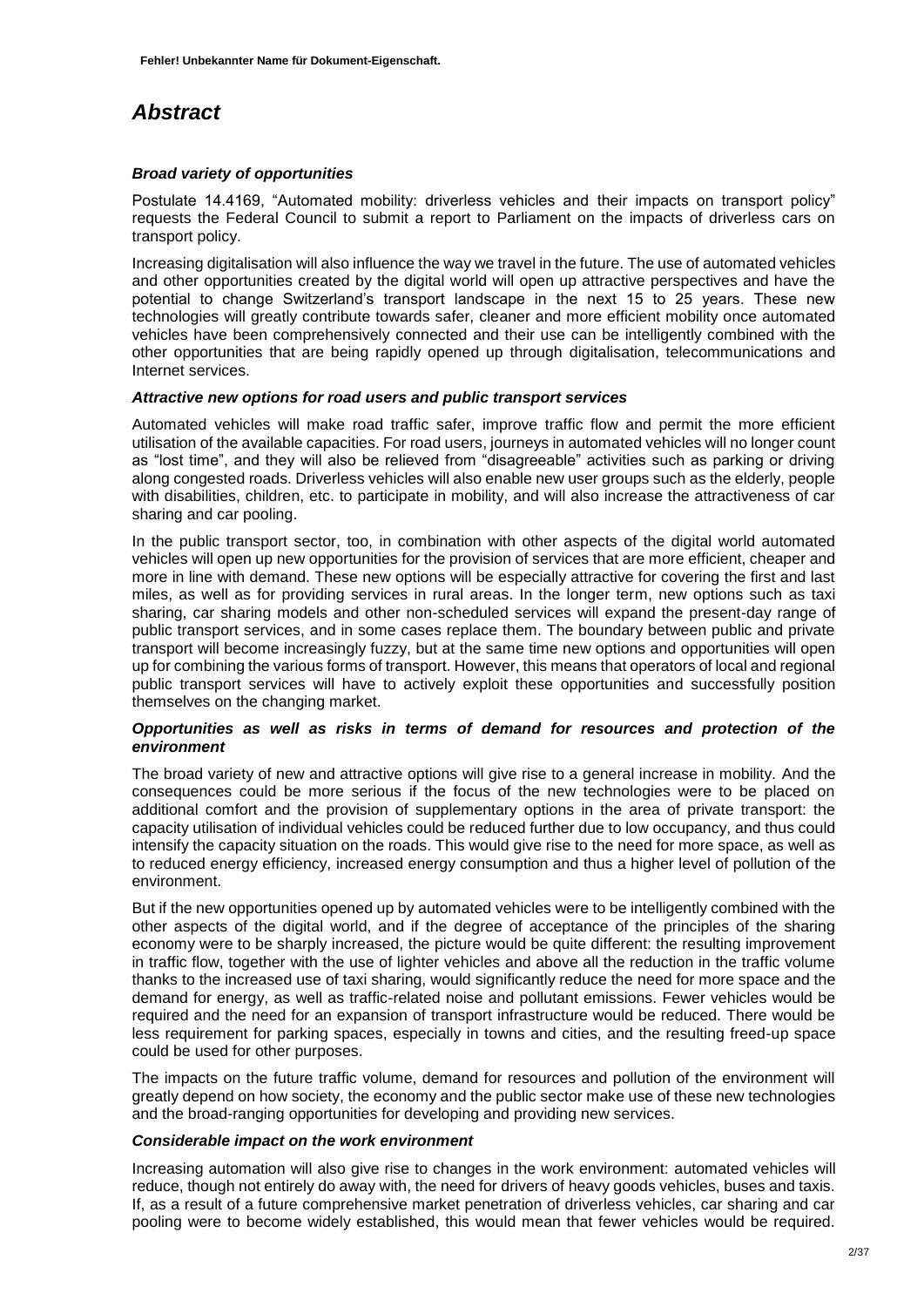Furthermore, due to the elimination of the still existing strong emotional tie to their own car, people would be less willing to pay so much for vehicles in the future. In both cases, the consequences for the automotive industry and their suppliers would be considerable, and these companies would need to redefine their business concepts.

The new technological opportunities and the increasing combination of public and private transport could also have consequences for the operators of local and regional public transport services, who would be forced to rethink their business concepts.

#### *Various central aspects still need to be clarified*

It is still largely unclear how the new technological opportunities will be addressed by society and the economy, and at the political level. At the international level, too, there are still various central aspects of automated driving that need to be clarified: for example, the connectivity of vehicles with one another and the infrastructure, the regulations governing the associated exchange of data, the demands to be placed on the necessary digital infrastructure, assuring cyber security and data protection, and dealing with fundamental legal aspects.

The opinions of experts regarding the approach to these central aspects of automated driving still differ enormously, and it is clear that a considerable amount of time will be required before the new technologies will be able to fully establish themselves on the market. As long as this remains the case, it will not be possible to make reliable estimates of the impacts driverless vehicles could have on the traffic volume, the future transport infrastructure, public transport services, the environment and urban and spatial planning. What is foreseeable, however, is the fact that these new technologies are going to be developed and that they have the potential to alter Switzerland's transport landscape.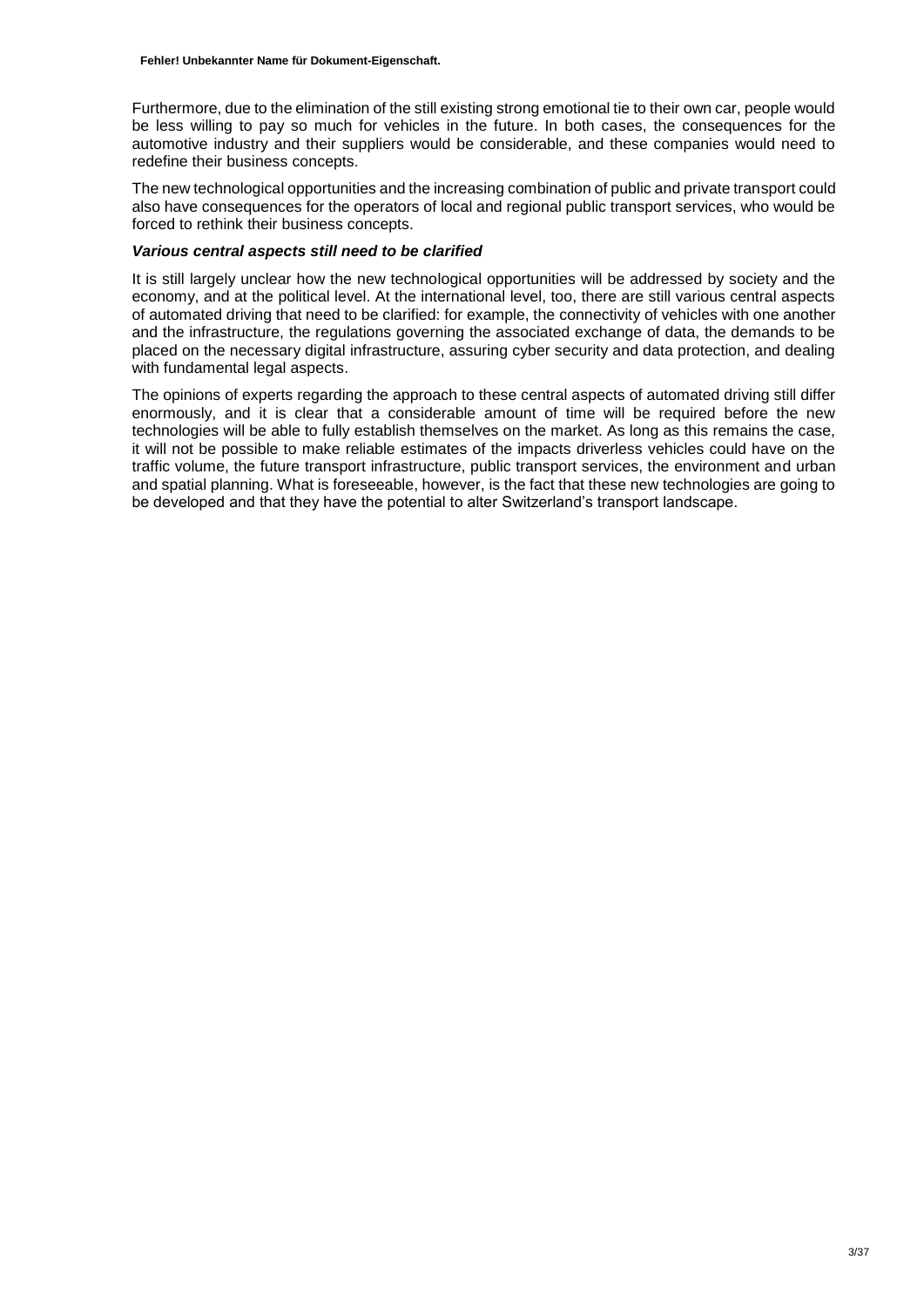## **CONTENTS**

| 1.          |                                                                              |                                                                                  |  |
|-------------|------------------------------------------------------------------------------|----------------------------------------------------------------------------------|--|
| 2.          |                                                                              |                                                                                  |  |
| 2.1.        |                                                                              | Switzerland's high-quality transport system is becoming increasingly stretched 6 |  |
| 2.2.        |                                                                              |                                                                                  |  |
| 2.3.        |                                                                              |                                                                                  |  |
| 2.4.        |                                                                              |                                                                                  |  |
| 3.          |                                                                              |                                                                                  |  |
| 3.1.        |                                                                              |                                                                                  |  |
| 3.2.        |                                                                              |                                                                                  |  |
| 3.3.        |                                                                              |                                                                                  |  |
| 3.4.        |                                                                              |                                                                                  |  |
| 3.5.        |                                                                              |                                                                                  |  |
| 3.6.        |                                                                              |                                                                                  |  |
| 3.7.        |                                                                              |                                                                                  |  |
| 4.          |                                                                              |                                                                                  |  |
| 4.1.        |                                                                              |                                                                                  |  |
| 4.2.        |                                                                              |                                                                                  |  |
| 4.3.        | Risks and opportunities for the environment and consumption of resources  17 |                                                                                  |  |
| 4.4.        |                                                                              |                                                                                  |  |
| 4.5.        |                                                                              |                                                                                  |  |
| 4.6.        |                                                                              |                                                                                  |  |
| 5.          |                                                                              |                                                                                  |  |
| 5.1.        |                                                                              |                                                                                  |  |
| 5.2.        |                                                                              |                                                                                  |  |
| 5.3.        |                                                                              |                                                                                  |  |
| 5.4.        |                                                                              |                                                                                  |  |
| 5.5.        |                                                                              |                                                                                  |  |
| 6.          |                                                                              |                                                                                  |  |
| 6.1.        |                                                                              |                                                                                  |  |
| 6.2.        |                                                                              |                                                                                  |  |
| 6.3.        |                                                                              |                                                                                  |  |
| 6.4.        |                                                                              |                                                                                  |  |
| 7.          |                                                                              |                                                                                  |  |
| Appendix 1: |                                                                              |                                                                                  |  |
|             | Appendix 2:                                                                  |                                                                                  |  |
|             | Appendix 3:                                                                  |                                                                                  |  |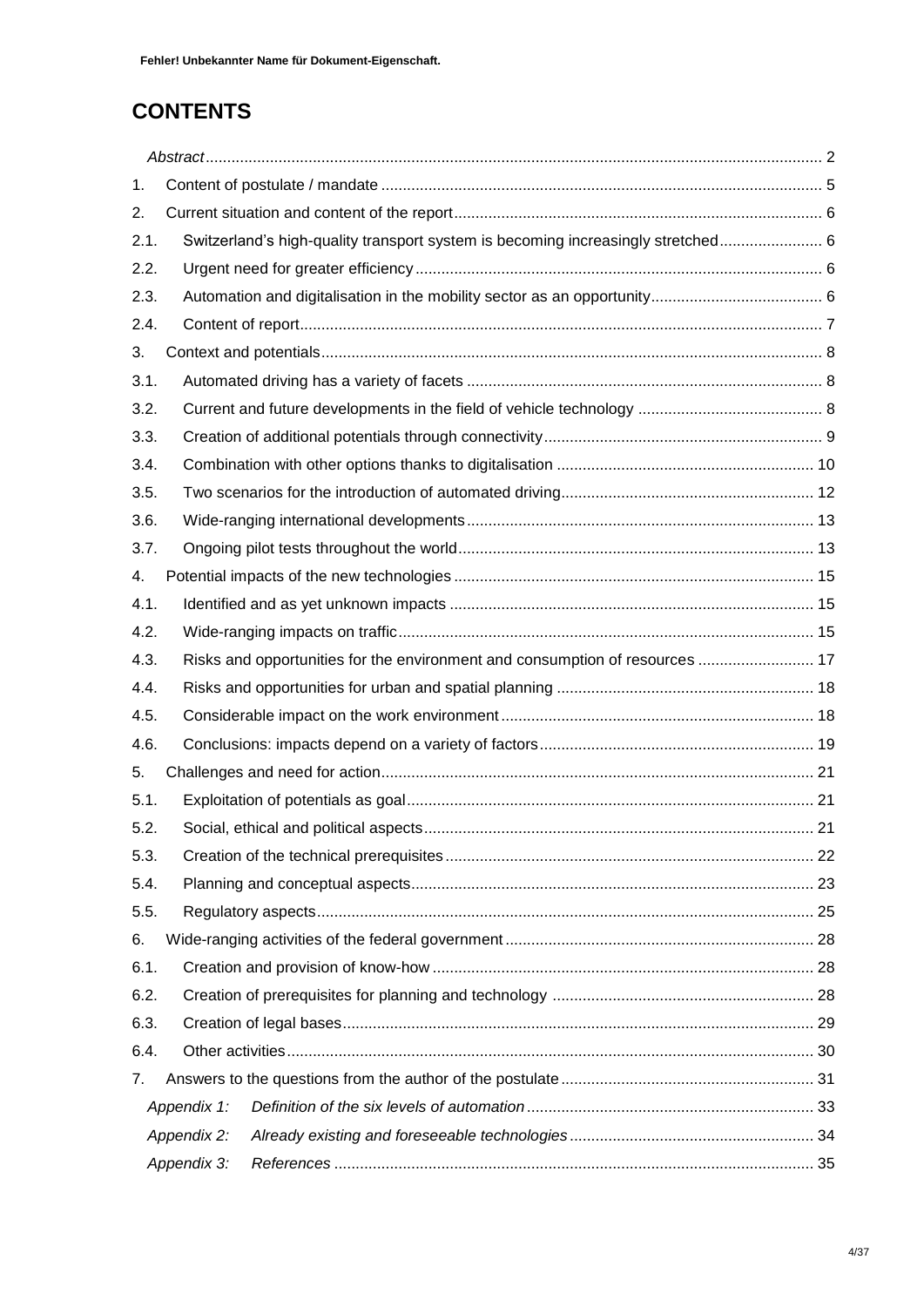## <span id="page-4-0"></span>**1. Content of postulate / mandate**

Postulate 14.4169, "Automated mobility: driverless vehicles and their impacts on transport policy" requests the Federal Council to submit a report to Parliament on the impacts of driverless cars on transport policy, and to answer the following questions:

- 1. When are automated vehicles expected to be ready for the market or mass production?
- 2. What impacts will automated vehicles have on the demand for public transport services, and in particular on the services provided by Swiss Federal Railways?
- 3. How is the demand for road and railway infrastructure likely to evolve once automated vehicles become a means of mass transport?
- 4. Which regulations and standards will be required or are planned in Switzerland?

In its statement dated 25 February 2015, the Federal Council explained that, while detailed answers to the above questions were not possible at that time, it was nonetheless prepared to make a general assessment of the impacts and outline the potential consequences for transport policy. This is the main purpose of this report, which provides an overview of the ongoing and future developments relating to the automation of vehicles, and thus outlines the associated risks and opportunities for Switzerland's transport system. It also draws attention to the main challenges that go hand in hand with the automation of vehicles and describes how the Federal Council plans to address them.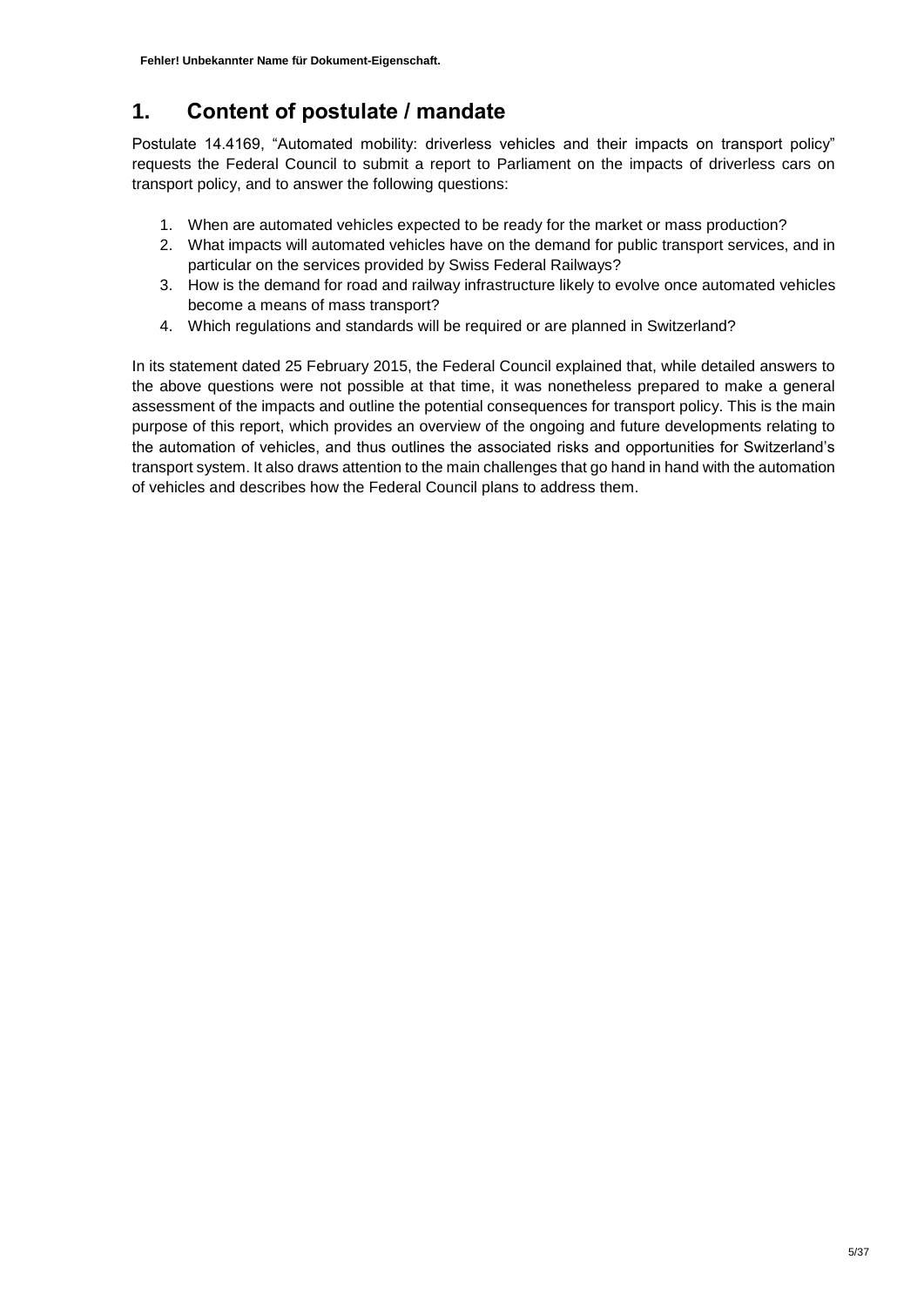## <span id="page-5-0"></span>**2. Current situation and content of the report**

### <span id="page-5-1"></span>**2.1. Switzerland's high-quality transport system is becoming increasingly stretched**

Switzerland possesses a dense motorway network, outstanding public transport services, largely secured financing of its transport infrastructure and a high degree of supply security.

But this high quality transport system is now being stretched to its limits: due to a constantly growing and increasingly mobile population, combined with a high level of prosperity and economic development, Switzerland's transport system is reaching the limits of its capacity. During rush hours, overcrowded trains and buses are a daily occurrence and the number of traffic jams on our roads is increasing every year.

In order to overcome this increasingly severe problem, a further expansion of the transport infrastructure will be unavoidable. In our densely populated country, this infrastructure is rapidly approaching its spatial, ecological, social and systemic limits.

### <span id="page-5-2"></span>**2.2. Urgent need for greater efficiency**

In addition to the further expansion of our transport infrastructure, new and intelligent solutions will have to be found so that the functionality of Switzerland's transport system can be assured over the long term. Here the more efficient use of the existing facilities is a key factor.

However, in this regard there are some major shortcomings in the present-day transport system: today, cars stand unused on parking spaces around 96 percent of the time, are expensive to buy and run, and with an average of 1.1 people per vehicle in commuter traffic their capacity is very poorly utilised. Private motorised transport is also subject to malfunctions, and the often emotional behaviour of motorists combined with their daytime travel habits prevent the optimal utilisation of the available capacities.

In the public transport sector, too, the utilisation of capacities during the day is very low (only around 30 percent),<sup>1</sup> and in the area of road as well as rail services the degree of cost coverage is also low (less than 50 percent) [Federal Statistical Office 2016]. By comparison, the degree of cost coverage in the areas of private motorised mobility and heavy goods transport is very high (90 and 97 percent respectively) [Federal Statistical Office 2016].

### <span id="page-5-3"></span>**2.3. Automation and digitalisation in the mobility sector as an opportunity**

The use of automated vehicles opens up opportunities to additionally improve road safety and more efficiently utilise the available capacities.

But there is a great deal more potential if this new technology were to be intelligently combined with the rapidly increasing opportunities provided by digitalisation. This includes, for example, the availability of ever larger quantities of data and options for evaluating them, as well as the rapidly increasing dissemination of Internet services. The resulting greater bundling of demand and the provision of more flexible and less expensive mobility services that are more in line with demand have the potential to change and further develop Switzerland's transport system.

But it will only be possible to fully exploit these potentials if people are prepared to significantly change their mobility behaviour. This applies especially to users of cars, who will have to be prepared to share the use of their vehicles with other people and thus surrender a certain portion of their personal autonomy. If it is not possible to provide the necessary attractive services, and if people give preference to personal gains in terms of comfort and the creation of additional options, then driverless vehicles would intensify the existing capacity problems on our roads.

1

<sup>1</sup> Long-distance traffic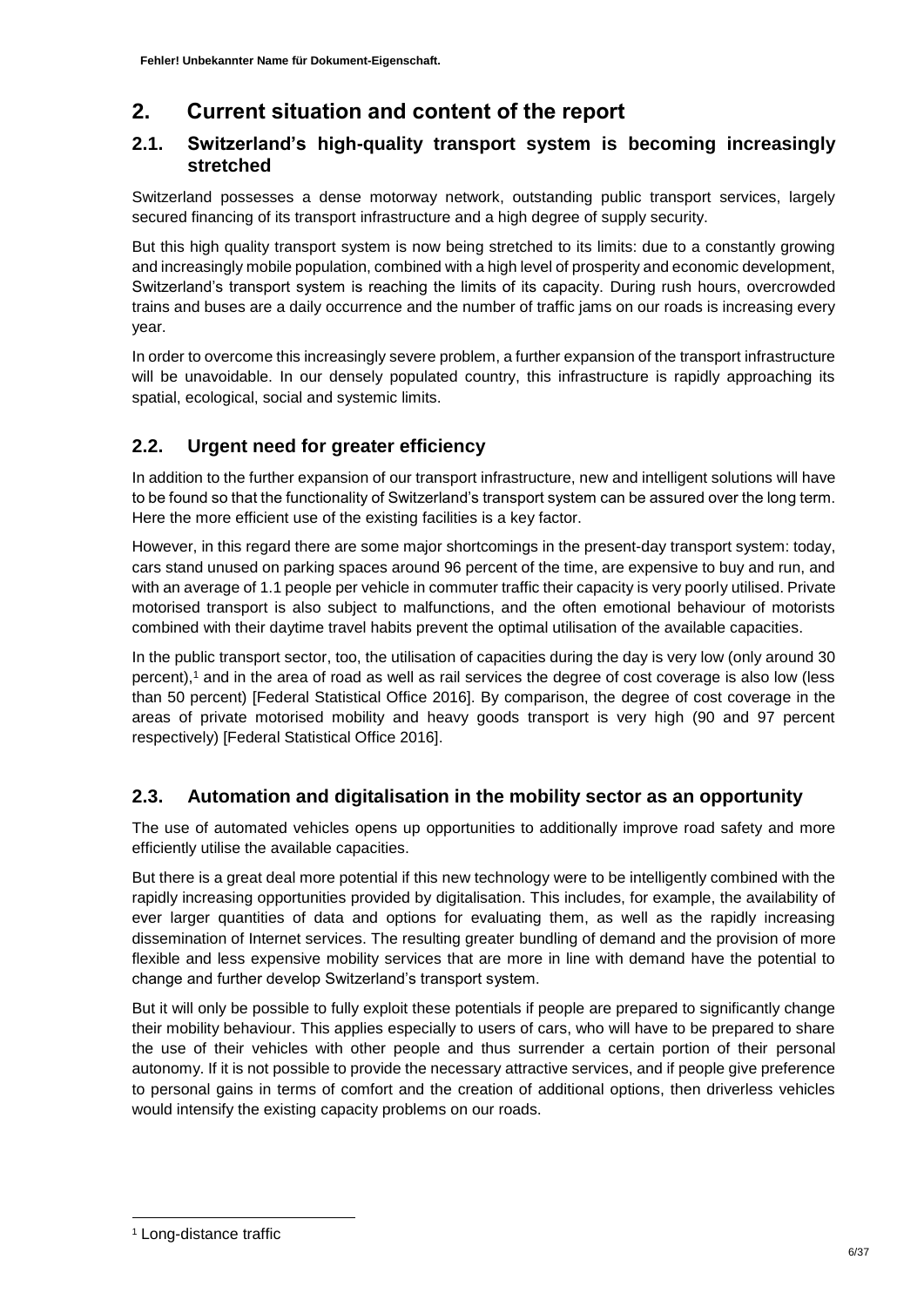### <span id="page-6-0"></span>**2.4. Content of report**

This report is structured as follows:

- Chapter 3 focuses on the existing and future technological developments in the field of automated driving. It describes the interaction between the necessary vehicle technology and the other opportunities presented by the rapid progress of digitalisation, and provides an overview of ongoing developments at the international level.
- Chapter 4 contains an initial assessment of the potential impacts of these developments on Switzerland. It points out that these impacts would vary enormously, depending on the utilisation and market penetration of the new technologies.
- Chapter 5 deals with the associated challenges, the pending issues relating to the social, ethical and political aspects, the creation of the technical prerequisites, as well as planning and conceptual aspects and the various legal requirements.
- Chapter 6 provides an overview of the measures that have already been introduced by the federal government so that it will be able to address the various challenges without delay.
- Chapter 7 summarises the findings and answers the specific questions raised in the postulate to the extent that this is possible based on the current status of knowledge.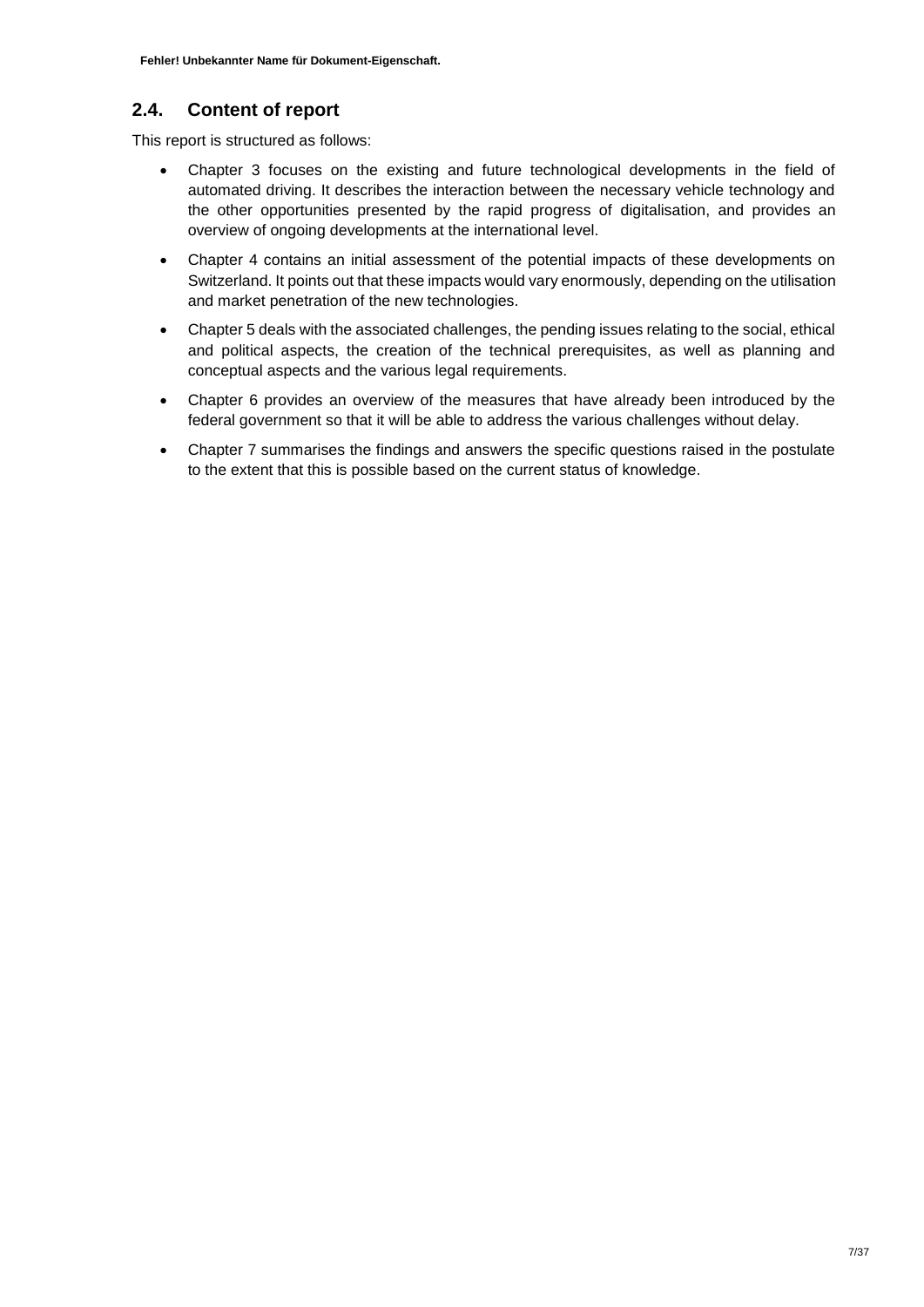## <span id="page-7-0"></span>**3. Context and potentials**

### <span id="page-7-1"></span>**3.1. Automated driving has a variety of facets**

The essential prerequisite for automated driving is the availability of the necessary vehicle technology that enables the partial or complete adoption of control of the vehicle. If automated vehicles are comprehensively connected with one another, as well as with the road infrastructure, and if they are used intelligently in combination with the other benefits of digitalisation, telecommunications and Internet services, then the potentials would be considerably broader in scope.

By exchanging data with one another and with the road infrastructure, automated vehicles can warn one another about potential hazards, drive more closely behind one another, avoid traffic jams and utilise the available road capacities more efficiently. If these technologies are then intelligently combined with the rapidly increasing potentials associated with the availability of ever greater quantities of data and options for their evaluation, as well as with the broad range of existing and future Internet services, then this gives rise to new opportunities and business models (cf. Figure 1).

Thus an assessment of the impacts of automated driving has to incorporate the three aspects cited above, namely vehicle technology, connectivity and combination with the other potentials associated with the world of digitalisation.



*Figure 1: It will only be possible to profit of the full potential of automated driving by combining vehicle technology with comprehensive connectivity and the opportunities associated with digitalisation, telecommunications and Internet services.* 

### <span id="page-7-2"></span>**3.2. Current and future developments in the field of vehicle technology**

Leading car manufacturers and IT companies are currently developing and testing new technologies for automated driving. Google was one of the leading pioneers in this field: it started testing fully-automated vehicles several years ago, and in 2014 presented entirely new and revolutionary concepts in the form of vehicles without a steering wheel and pedals.

By contrast, the automotive industry distinguishes between partially, highly and fully automated (selfdriving) vehicles. Partially or highly automated vehicles can assume partial or full control of the vehicle in certain clearly defined situations and subsequently hand it back to the operator, whereas fullyautomated vehicles are permanently operated on their own. The resulting degrees of automation of a vehicle can be classified into six categories, ranging from non-automated through to fully-automated (cf. Appendix 1).

Some of these technologies, which are referred to as driving assistance systems, are already being installed as standard features in numerous vehicles, including mechanisms such as adaptive cruise control and lane keeping assist systems. These technologies are constantly being further developed and supplemented with additional functions. Congestion assistant, for example, is a partially automated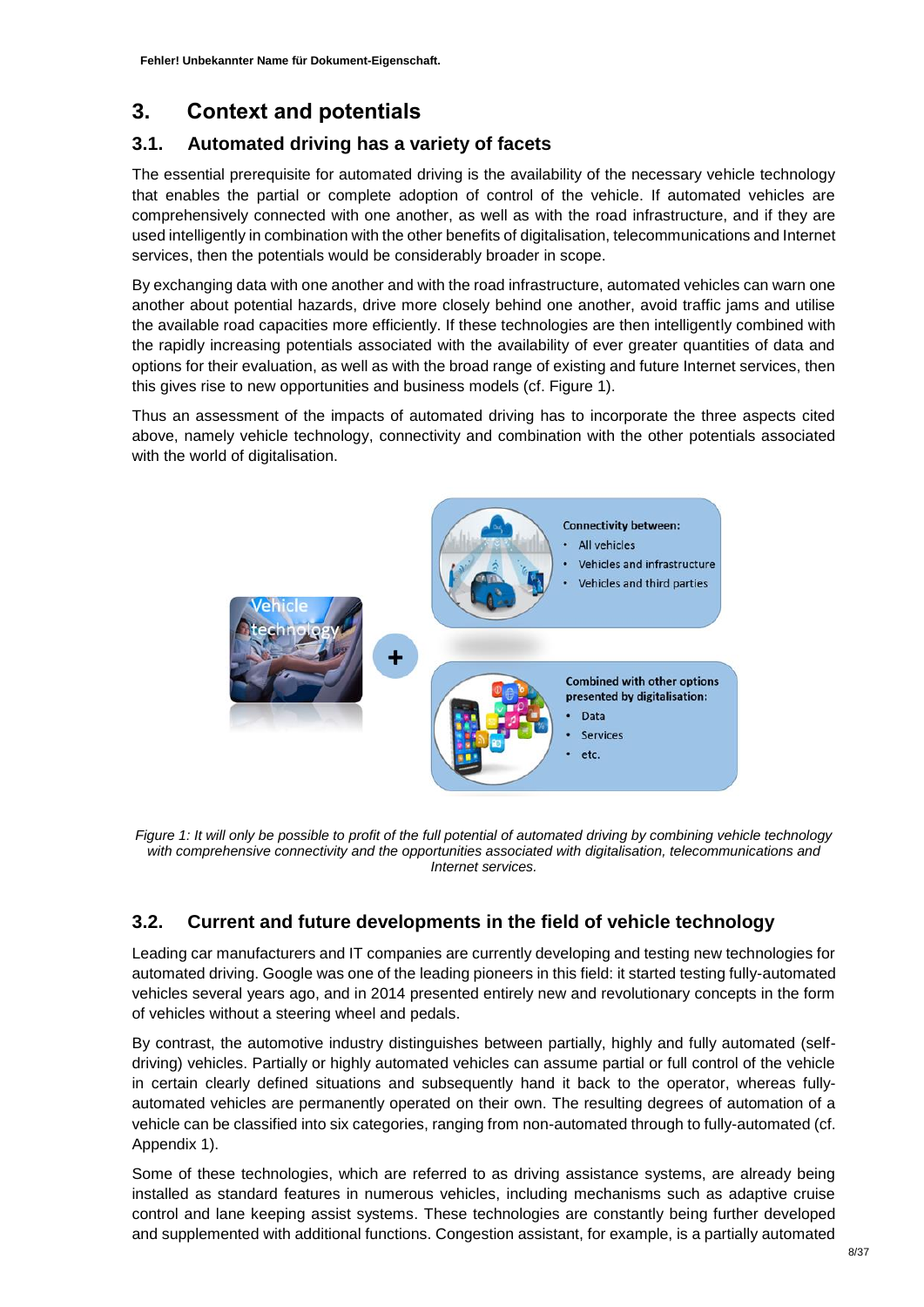system that is already available today: it is a combination of adaptive cruise control and lane keeping assist system that automatically assumes control of the vehicle in slow-moving traffic, while the driver merely monitors the system and only intervenes where necessary.

This type of automation of vehicles will undergo further development in the next few years, and a variety of fully-automated vehicles are currently being tested. The following developments in the field of vehicle technology are currently foreseeable:

### **Automated and driverless parking (valet parking)**

Partially automated systems are already automatically performing certain tasks today, including parking and steering, as well as accelerating and braking. Here the driver only has to monitor the system concerned.

The so called valet parking is another component of partially automated systems: with this technology, drivers can leave their vehicle when they reach their destination and let it park itself on a given space.

With a more advanced version, the vehicle can proceed autonomously to any vacant parking space in the vicinity of the specified destination, and can also on its own return from there to pick up its passenger(s).

### **Platooning**

Vehicles equipped with a common communication standard can be connected with one another to form a virtual team (referred to as a "platoon"). All the vehicles in the platoon follow one another very closely, and are "steered" by the vehicle at the head of the platoon. Platooning is a concept that could be used for both passenger and goods transport by road, but for economic reasons it would be of particular interest for the latter.

### **Automated driving on motorways and main roads**

A highly automated system assumes complete control of the vehicle on motorways. In the initial development stage, the driver only has to take back control of the vehicle if the system requests this sufficiently in advance.<sup>2</sup> If the driver is unable to respond in time, the vehicle automatically switches into a safe operating mode.

In the next development stage, the driver no longer has to perform any control functions at all. The system automatically coordinates the safe handover of operation to the driver at the end of the motorway or in critical situations. If this is not possible for some reason, the system takes the vehicle to a safe location where it automatically brings it to a halt.

### **Driverless vehicles**

-

At the end of the development chain we find vehicles (cars, buses, goods vehicles) that take over all driving tasks, i.e. drive, park and manage the vehicle's energy supply. These vehicles no longer need a driver – everyone on board is a passenger. The sole purpose of such vehicles is to safely and reliably transport passengers or goods from A to B. They no longer need a steering wheel and pedals, and are intended for use on complex urban road networks.<sup>3</sup>

### <span id="page-8-0"></span>**3.3. Creation of additional potentials through connectivity**

Vehicles already produce large quantities of data today, though used in a proprietary manner and their exchange is generally restricted to the respective manufacturer. And in the opinion of some car manufacturers, this should remain the case in the future.

But this attitude overlooks the fact that the comprehensive connectivity of self-driving (and conventional) vehicles with one another (car-to-car communication "C2C") and with the road infrastructure (car-to-

<sup>&</sup>lt;sup>2</sup> For example, if the safe operation of the vehicle can no longer be assured due to snowfall or heavy rainfall.

<sup>3</sup> For example, the "Smart Shuttle" pilot project currently being implemented by PostAuto Schweiz AG in Sion (cf. chapter 3.7).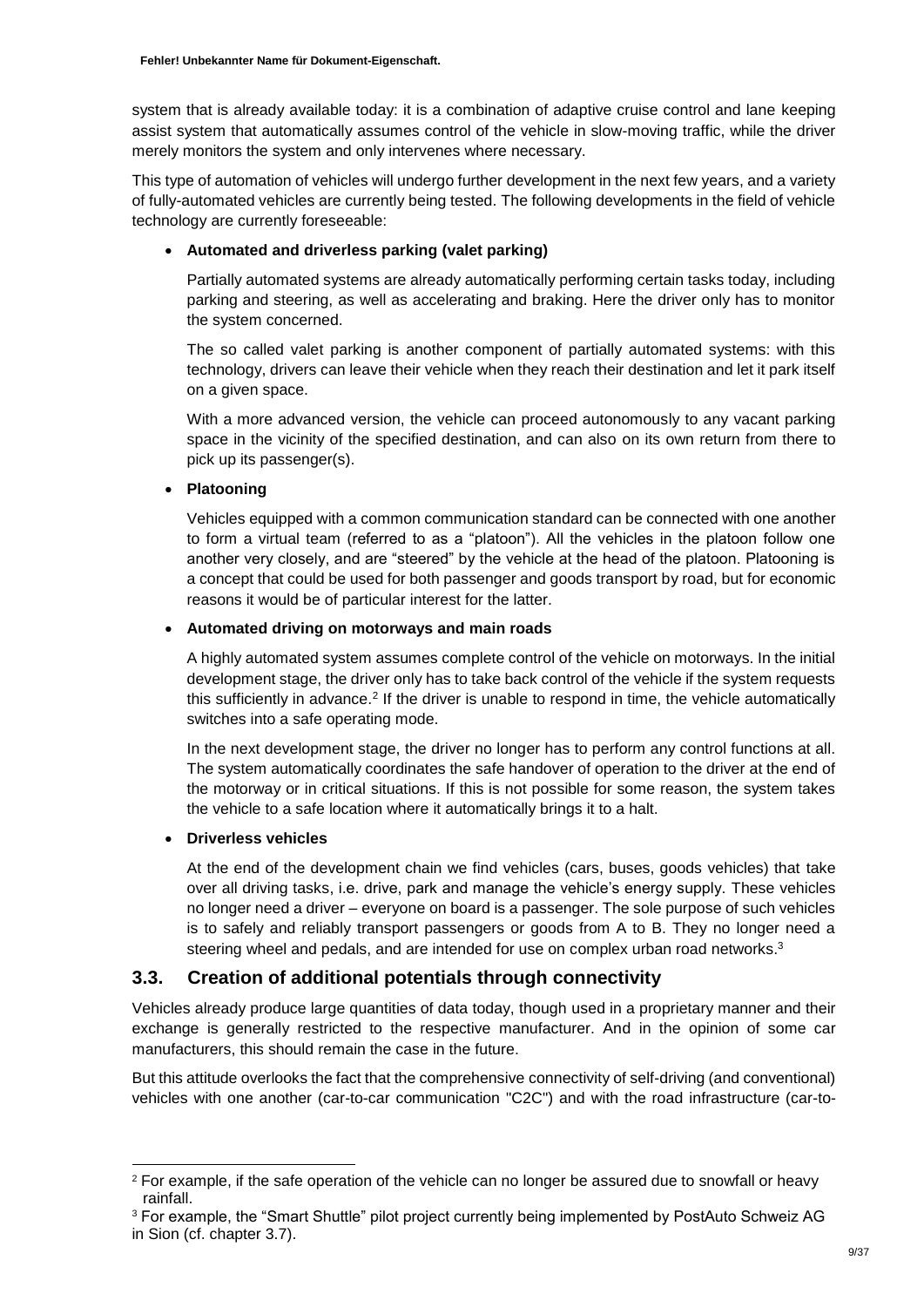infrastructure "C2I") opens up significant potential for the more efficient use of the available capacities and services:

- By exchanging data of relevance to safety between all vehicles (for example, braking data), it would be possible to substantially increase the level of road safety for all users. It would be possible to minimise the distances between vehicles and thus increase the capacity of the road network.
- Vehicles could be connected to form a virtual and space-saving team (concept of "platooning", cf. chapter 3.2).
- By communication between vehicles and the road infrastructure it would be possible to utilise the existing roads more efficiently, for example at junctions in urban areas. It would also be possible to automatically inform vehicles about vacant parking spaces, as well as to feed in data from a road network operator regarding recommended deviations, speed limits, etc.
- Thanks to connectivity it would be possible to collect additional and more accurate information about the current traffic situation. It would be possible to estimate travel times more reliably than we can today, as well as for the road network to be more efficiently managed both for private and public transport.

But it is not yet clear how quickly, and to what extent, this connectivity could take place in the future (cf. chapter 5.3).

### <span id="page-9-0"></span>**3.4. Combination with other options thanks to digitalisation**

By combining highly-developed vehicle technologies with the options presented by digitalisation, telecommunications and Internet services, it would be possible to significantly improve the existing transport-related services and create entirely new ones. This primarily involves three areas of activity:



Figure 2: Combining automated vehicles with the options presented by digitalisation would pave the way for the *creation of new services and business models.*

### **Increased flexibility / customisation of public transport**

It is conceivable that driverless vehicles could operate within a certain radius without a fixed timetable and without a predefined route network. Here, requests received in real time from users would determine when the journey is to take place and what the route the vehicle is to take. These details would be coordinated, optimised and processed via an overarching computer. Users could request their desired journey via an app, for example, and would receive details regarding the departure time and location via the same medium.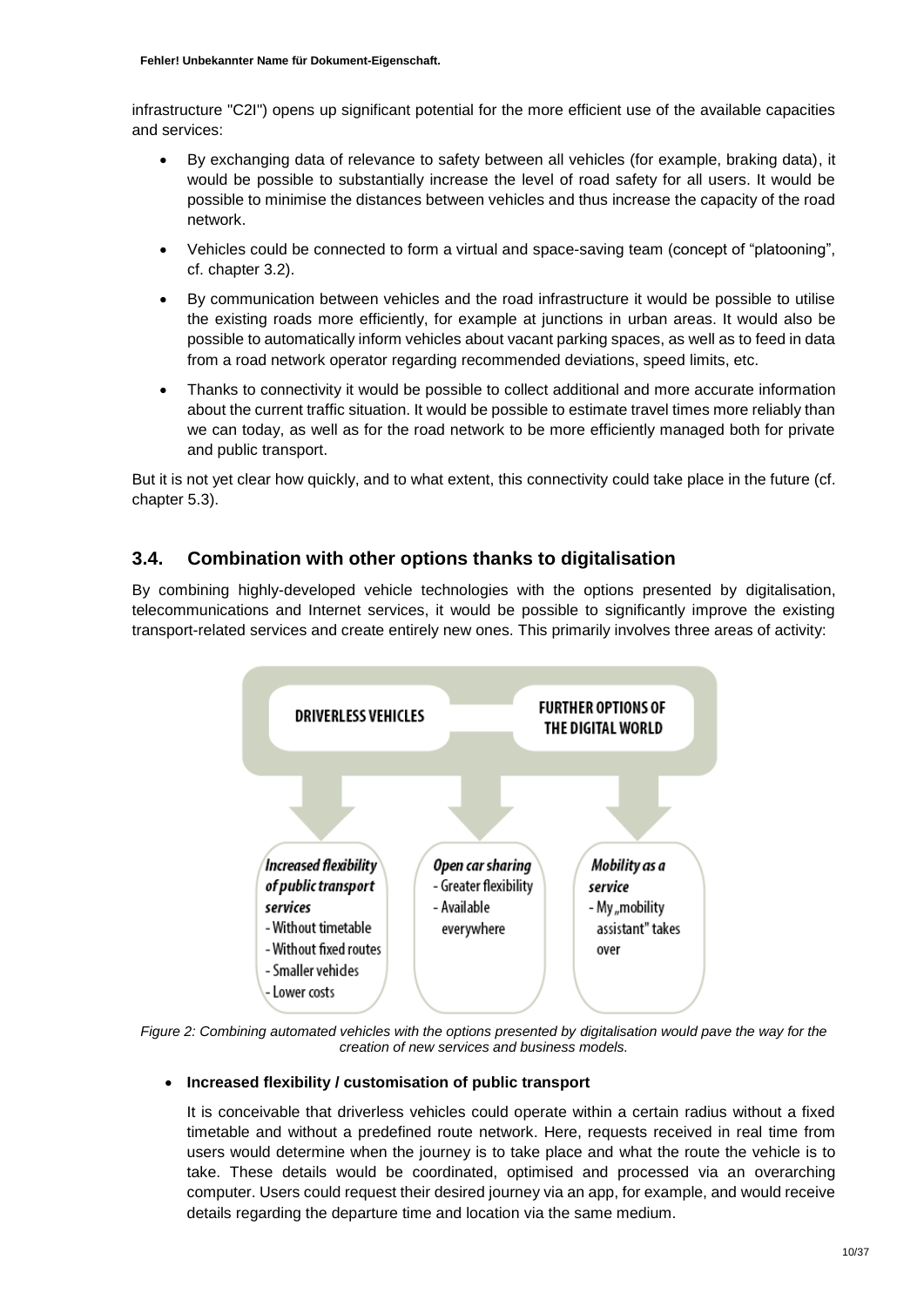In combination with other aspects of the digital world, self-driving vehicles could enable public transport operators to make their services more flexible and better suited to the needs of their users. Ideally, in the not-too-distant future, public transport users would no longer have to orient themselves on available routes and timetables: instead, these would be based on their own needs.

Already in the short to medium term, these technologies would be of interest when it comes to covering the first and last mile.<sup>4</sup> But in rural areas, too, they could facilitate the provision of services that are both less expensive and more in line with demand – and thus result in better cost coverage for operators.

### **Further development of car sharing and car pooling**

The further development of already existing car sharing and car pooling services could also go in a similar direction. These services, too, could be made more attractive in the future through the combination of driverless vehicles and the various options associated with digitalisation. By consistently utilising these options it would be possible to efficiently combine the often similar demand patterns, provide different types of vehicles to meet users' specific requirements – for example, vehicles equipped with the desired office installations or attractive entertainment equipment – and enable direct ordering and payment via an app.

The extent of the (hypothetical) potential for bundling existing mobility requirements in major towns and cities has been demonstrated in the USA with the aid of simulations [Burns 2013], according to which it would be possible to reduce the number of required vehicles by up to 90 percent compared with today if all present-day road travel needs were to be met solely by driverless taxi sharing services. This finding has since been confirmed in studies carried out by the Federal Institute of Technology, Zurich [Bösch 2015] for the greater Zurich area.

The operation of driverless vehicles would be less expensive than using taxis (for example), and would also relieve users from the need to drive the vehicle themselves. And in the case of already existing car sharing services, they would no longer have to suffer the inconvenience of picking up the vehicle and subsequently returning it to the original pickup point.<sup>5</sup> As before, it would also be possible for customers to use the vehicle together with other passengers or on their own, as desired. Car sharing and car pooling services are also an ideal supplement to public transport, and at the local level they offer a genuine alternative to regional railway services with low utilisation rates.

As the transportation broker platform already operated by Uber demonstrates, such services are also conceivable without driverless vehicles. But automated vehicles broaden the scope and improve the quality of such services, for example through the provision of the more flexible public transport or car sharing / car pooling services described above.

### **Mobility as a service**

-

With this development, users are supported in organising their mobility needs in the broadest sense by one or more central service providers. Users enter their desired destination and arrival time, along with any other preferences they may have, into their "personal mobility assistant". The service provider then proposes the optimal means of getting from door to door, taking account of the user's special wishes, the current traffic situation and the available means of transport. A broad variety of forms of transport may be proposed, and the user chooses the option that he or she finds the most suitable.

The mobility provider collects all the necessary data that is permitted by law, looks for the best solution for the user, registers the applicable reservation and takes care of the corresponding

<sup>4</sup> cf. the "Smart Shuttle" pilot project currently being implemented by PostAuto Schweiz AG in Sion (chapter 3.7).

<sup>5</sup> In August 2014, a new car sharing service called "Catch a Car" was introduced that is not tied to specific pickup and return points. Following the successful test in Basel, this service was then introduced in Geneva. Meanwhile, the "Mobility" car sharing service is also offering one-way journeys on certain routes.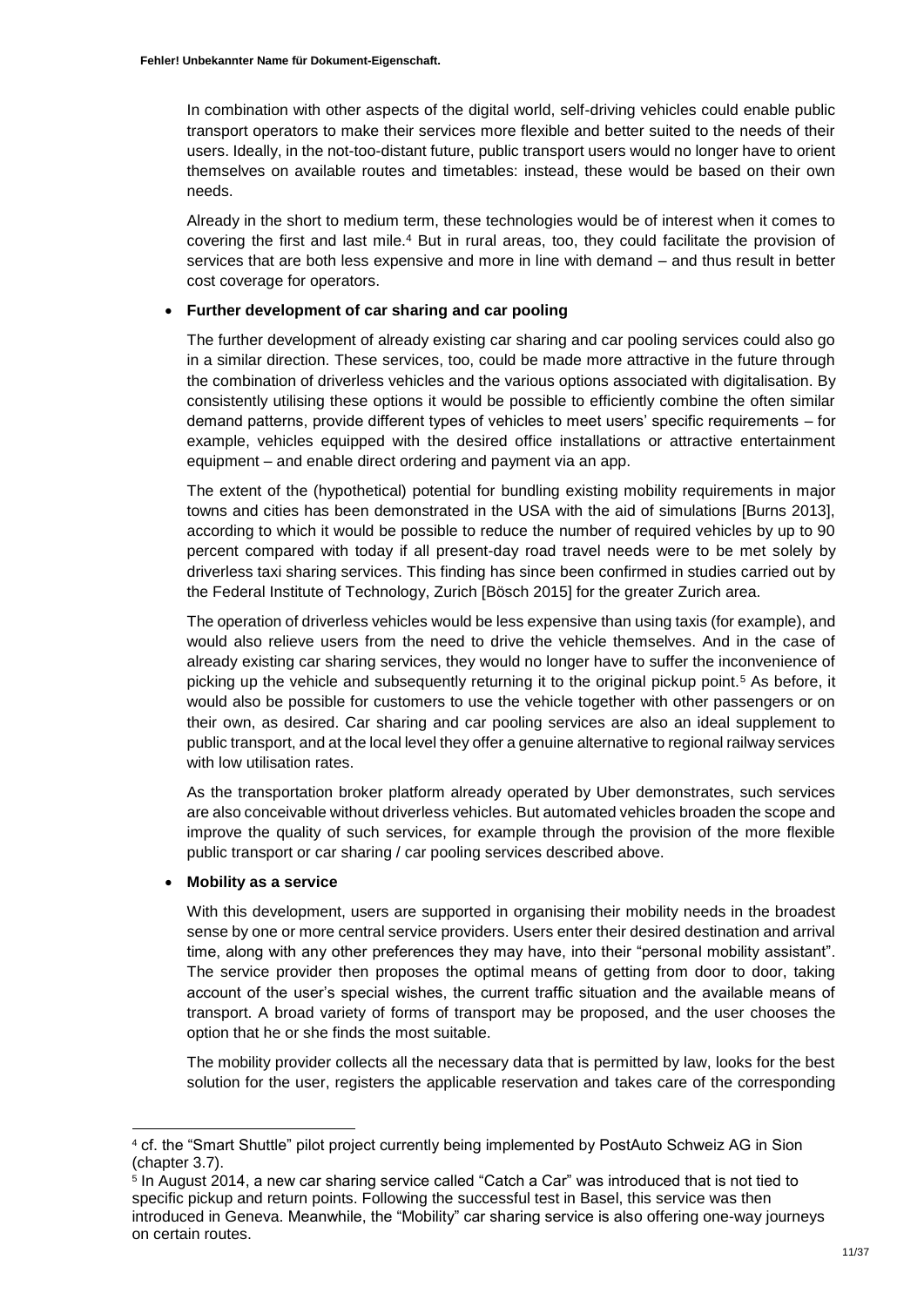payment for the various provided services. It is also conceivable that a portion of the necessary vehicle fleet could be owned by a mobility service provider, including driverless vehicles.

### <span id="page-11-0"></span>**3.5. Two scenarios for the introduction of automated driving**

The nature of the involved technologies and their potential uses can differ enormously. With regard to the development of automated vehicles, two fundamental approaches are currently under discussion:

 The "**evolutionary scenario**" is based on an assumption of constant development of driving assistance systems culminating in self-driving vehicles. In the short to medium term, vehicles will still be equipped with a steering wheel and pedals, and as before, drivers are able to take back control of the vehicle at any time. People who take pleasure in driving are still able to do so, and they can still maintain emotional ties to their own car.

In this scenario, which primarily involves the established automotive industry, the main focus is on greater convenience and road safety. Drivers are relieved from "disagreeable" tasks such as looking for parking spaces and driving on heavily frequented motorways, and if they wish they can carry out other activities during their journey. The use of the various options opened up through connectivity and digitalisation is also primarily intended to provide gains in terms of comfort. Although the use of other options such as combining demand in the form of taxi sharing or the provision of customised public transport services is possible, it is not the main focus in this scenario.

The advantage of this solution lies in the fact that these vehicles can be gradually adapted to the environment and the users, as well as to the operators of the infrastructure and various services.

 The second approach concerns a "**revolutionary scenario"**, which envisages a leap from the present-day situation with conventional vehicles directly to driverless vehicles. Here the focus is on avoiding accidents, assuring the best possible use of the various available forms of transport, and reducing  $CO<sub>2</sub>$  emissions. In this scenario the way in which vehicles are used fundamentally changes. Driving pleasure no longer plays a role: what counts here is providing the most comfortable, safe and (ideally) ecological means as possible of travelling from A to B. Vehicles are comprehensively connected and the other options offered by digitalisation are consistently utilised.

Here, instead of car manufacturers it is technology companies such as Google that are the main players.



*Figure 3: Comparison between the evolutionary and the revolutionary scenario.*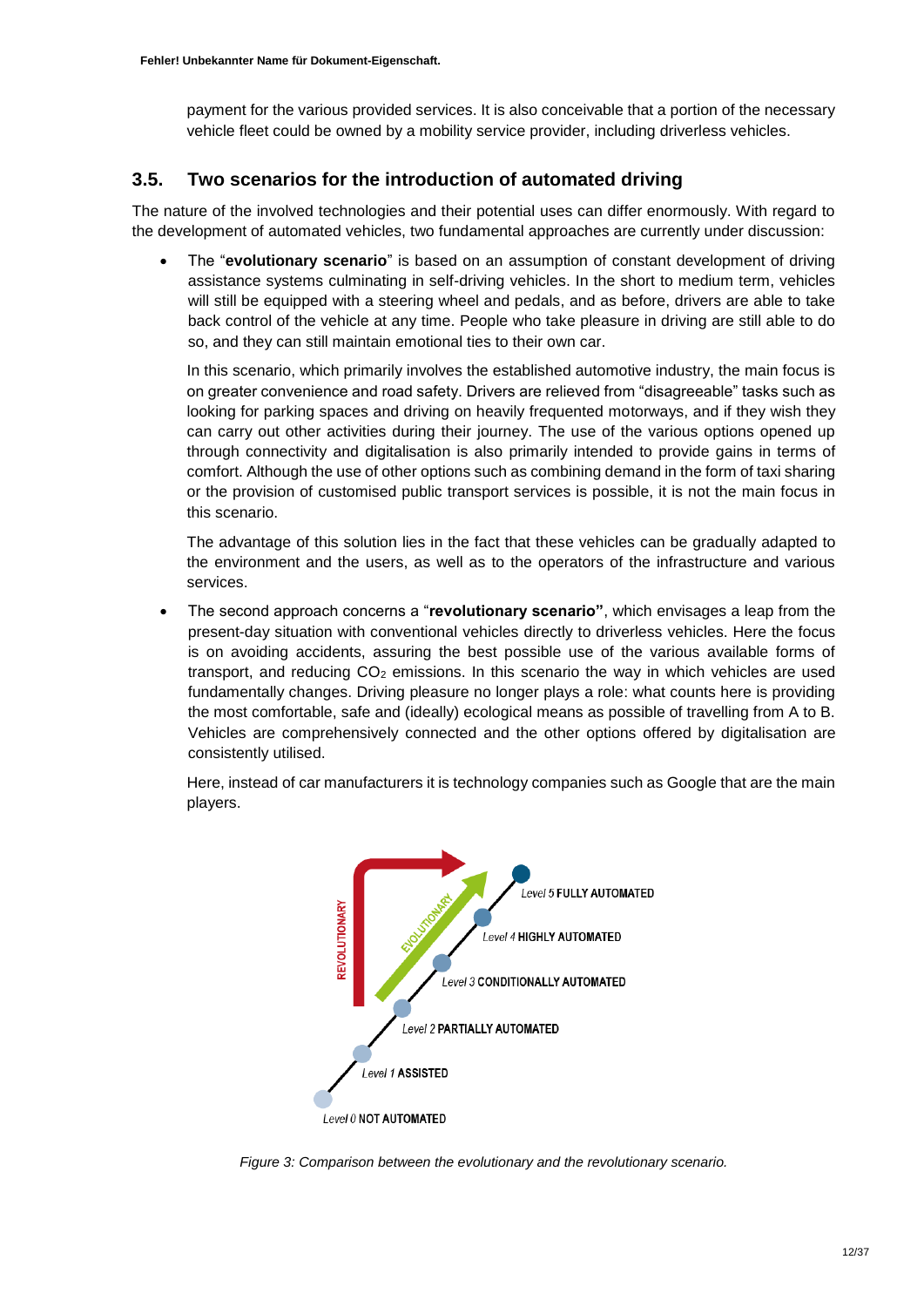It is not yet clear which of these two scenarios is likely to be implemented. The answer will largely depend on how quickly vehicles in level 5 become available and how society wants to utilise the new technological options.

From today's perspective, the most likely development is a location and user specific combination of both scenarios. It is conceivable, for example, that the "revolutionary scenario" could apply for new user groups such as the elderly or people with disabilities in rural areas and for young commuters in urban areas, while "conventional" car users are more likely to orient themselves on the "evolutionary scenario".

### <span id="page-12-0"></span>**3.6. Wide-ranging international developments**

The revolutionary move initiated by Google is progressing at an ever faster pace, and other new players in the field of vehicle manufacture are rearing their heads: Uber, for example, which is pushing ahead with its driverless vehicle strategy and introduced such vehicles in Pittsburgh, Pennsylvania on 14 September 2016, or Faraday Future, which presented an experimental vehicle at the beginning of 2016. Tesla has demonstrated that it is not only established manufacturers who can produce vehicles, and is already selling the automation of its cars as a software option.

Based on the criteria of the relevant federal authority [NHTSA 2013], some states in the USA have granted permits for tests with fully-automated vehicles. In this regard, California has issued a relatively restrictive set of regulations. The US Department of Transport is currently holding consultations on a proposal for generally applicable regulations [US DOT 2016].

In 2015 the UK issued a set of guidelines according to which the use of fully-automated vehicles is possible without a licence based on the existing legal provisions [UK DfT 2015].

At the end of 2015, Germany initiated a programme aimed at testing the use of automated vehicles on motorways ("Digitales Testfeld Autobahn") based on the strategy it published earlier that year [BMVI 2015]. Among other things, this strategy calls for the Vienna Convention on Road Traffic<sup>6</sup> (cf. chapter 5.5) to be adapted so that it also permits computers to function as "drivers".

Together with all involved interest groups, the EU published an initial report on connected and cooperative vehicles [C-ITS 2016], which also emphasises the importance of cyber security and data protection. As the next step, the aim is to integrate fully-automated driving into the EU's strategy report.

### <span id="page-12-1"></span>**3.7. Ongoing pilot tests throughout the world**

Numerous pilot tests are currently being carried out in the field of fully-automated driving, but drivers still have to be present in vehicles on public roads. For this reason, Google had to retrofit its vehicles in the USA with pedals and a steering wheel. Thanks to its special legislation governing tests with fullyautomated vehicles, the UK has issued a set of basic regulations that permit a teleoperator to remotely control a vehicle under certain conditions. With its "Digitales Testfeld Autobahn" programme (see above), Germany wants to pave the way for testing a broad variety of automated vehicles. In Gothenburg (Sweden), Volvo is currently studying the interaction between fully-automated and conventional vehicles on designated public roads. In the Netherlands the focus is on cross-border platooning, while Finland has for some time been developing concepts for mobility as a service. The EU aims to develop its platform for cooperative systems (C-ITS), increase its engagement in automated driving and continue its discussions with all involved players.

The activities listed above refer to some of the most promising developments throughout the world, but in Switzerland, too, there has been plenty of research in this field. The Federal Institute of Technology, Lausanne, conducted a study on driverless minibuses [EPFL 2015]. In 2015, the Federal Department of the Environment, Transport, Energy and Communications (DETEC) granted Swisscom a permit to test fully-automated vehicles on designated stretches of public road for a limited duration [ASTRA 2015], and in June 2016 it issued another temporary permit for PostAuto Schweiz AG to conduct tests with driverless vehicles. The latter is of particular interest in that it involves the transport of passengers by two minibuses without a steering wheel and pedals on a designated stretch of road in the centre of Sion

-

<sup>6</sup> Implemented in Swiss law (SR 0.741.10)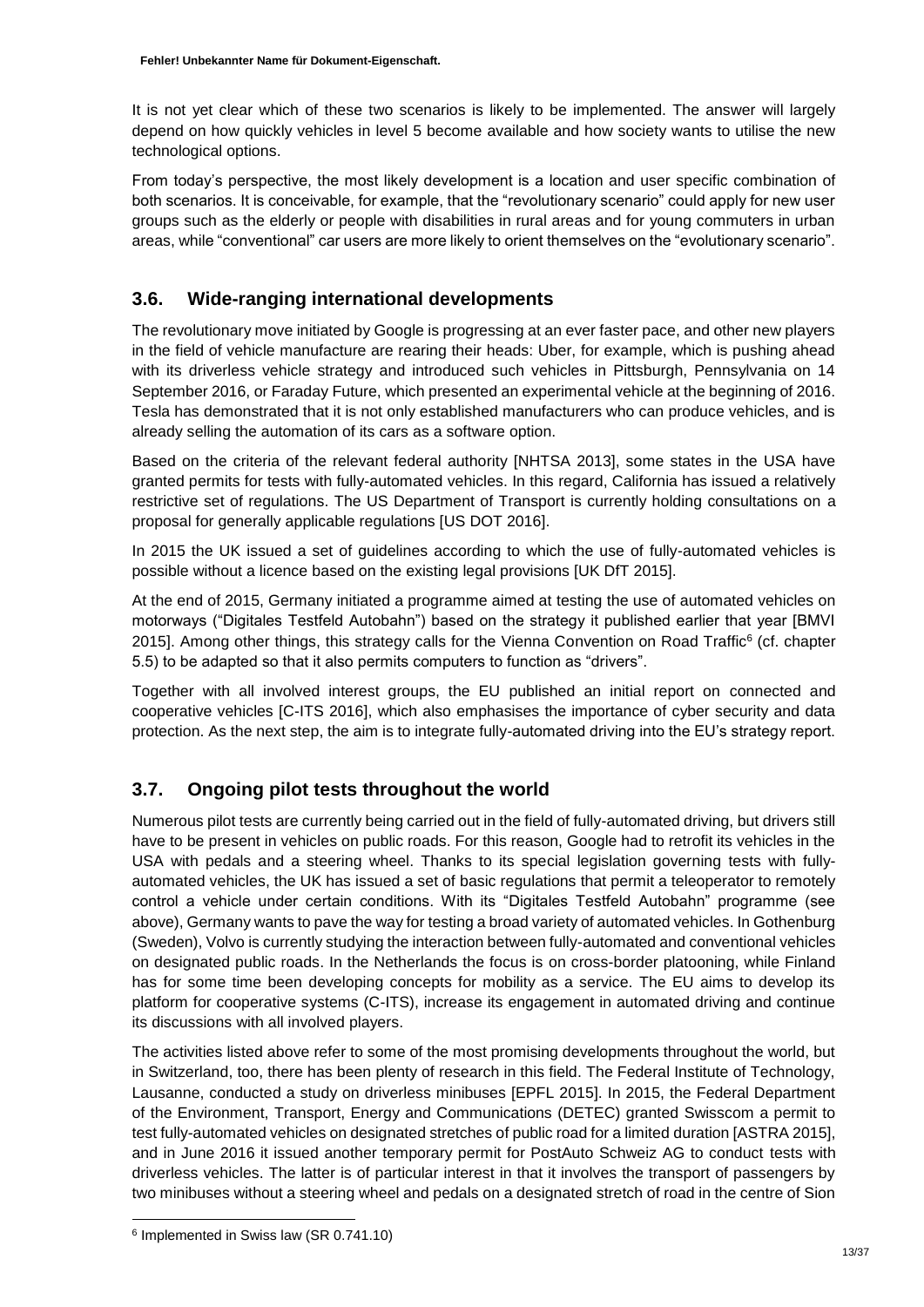[PostAuto 2016]. It therefore involves central aspects of the options of "driverless vehicles" and "increased flexibility / customisation of public transport" described in chapters 3.2 and 3.4.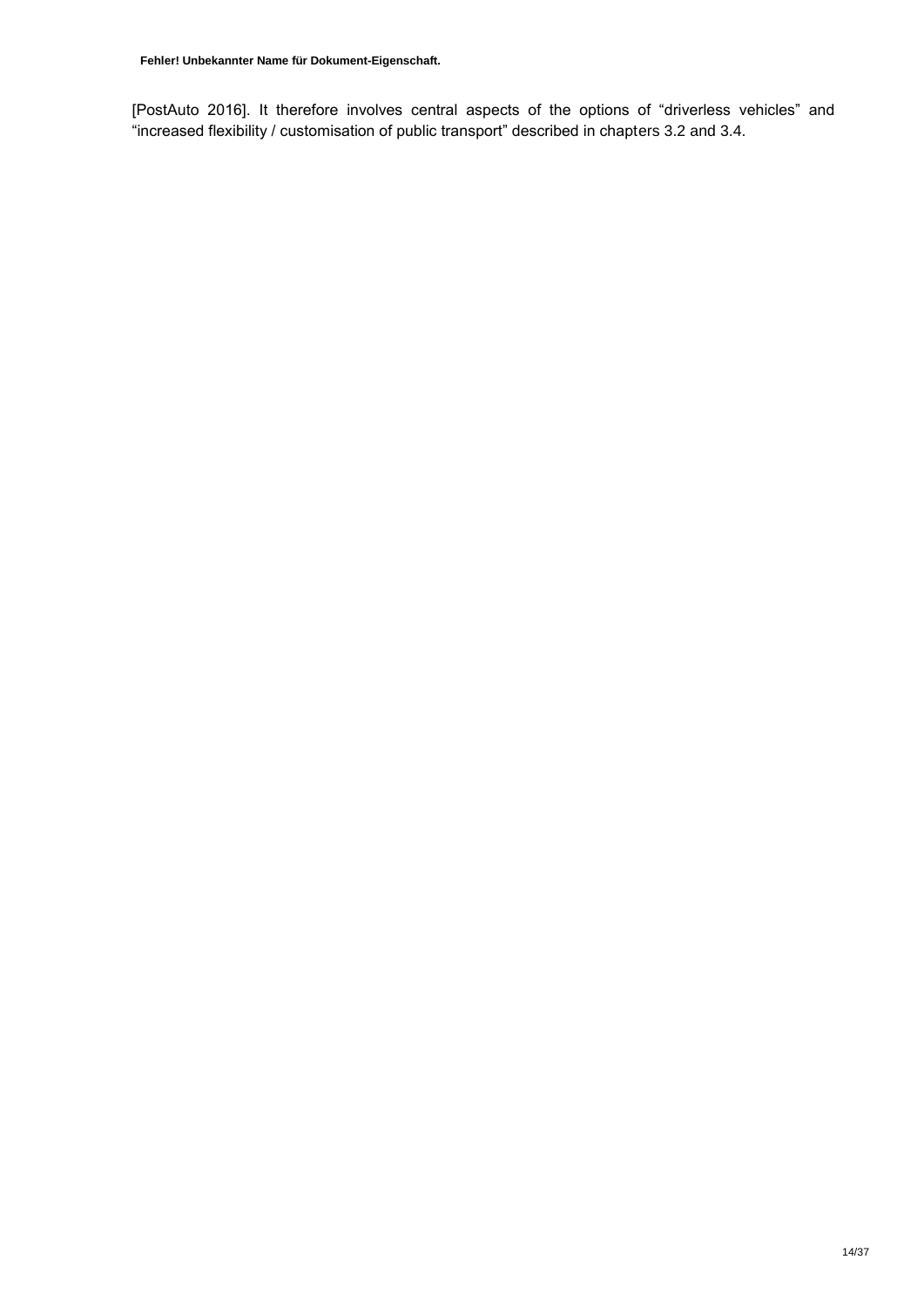## <span id="page-14-0"></span>**4. Potential impacts of the new technologies**

### <span id="page-14-1"></span>**4.1. Identified and as yet unknown impacts**

The opinions of experts regarding the potential impacts associated with the use of automated vehicles still differ widely.

What may be regarded as certain is the fact that the use of automated vehicles is going to become a reality and will open up attractive opportunities in the field of road transport. Road travel will become safer and more convenient, access to mobility will be made easier for new user groups, and it will be possible to utilise the available capacities more efficiently thanks to the ability of automated vehicles to travel more closely together and comprehensively communicate with one another. But the extent to which these positive effects actually apply will above all depend on the degree of market penetration of the new technologies and services.

On the other hand, the impacts on central aspects such as traffic volume, space requirements and energy efficiency are still largely unknown. Improvements in these crucial areas would be feasible if the framework of conditions is appropriately defined and the new technologies are used in a targeted manner. But if the focus is placed on gains in terms of comfort and the provision of new options in the area of private transport only, then the use of automated vehicles could give rise to an even greater traffic volume and thus to negative impacts.



*Figure 4: Overview of the potential impacts of the use of automated vehicles and other options opened up through digitalisation.*

### <span id="page-14-2"></span>**4.2. Wide-ranging impacts on traffic**

### *Significant enhancement of road safety*

According to road traffic experts, around 90 percent of accidents are attributable to human error. With self-driving vehicles, this risk can be eliminated.

On the path towards fully-automated vehicles, new driving assistance systems will help make road travel safer, and safety will be improved even further following the introduction of fully-automated vehicles and their comprehensive connectivity. But even these technologies will not be able to guarantee 100-percent road safety.

### *Better utilisation of existing capacities*

Self-driving vehicles guarantee correct and optimised driving behaviour at all times that is not influenced by emotions. On heavily frequented roads the focus is on the optimal utilisation of the available capacities instead of on personal time saving. With the new technologies it is also possible for vehicles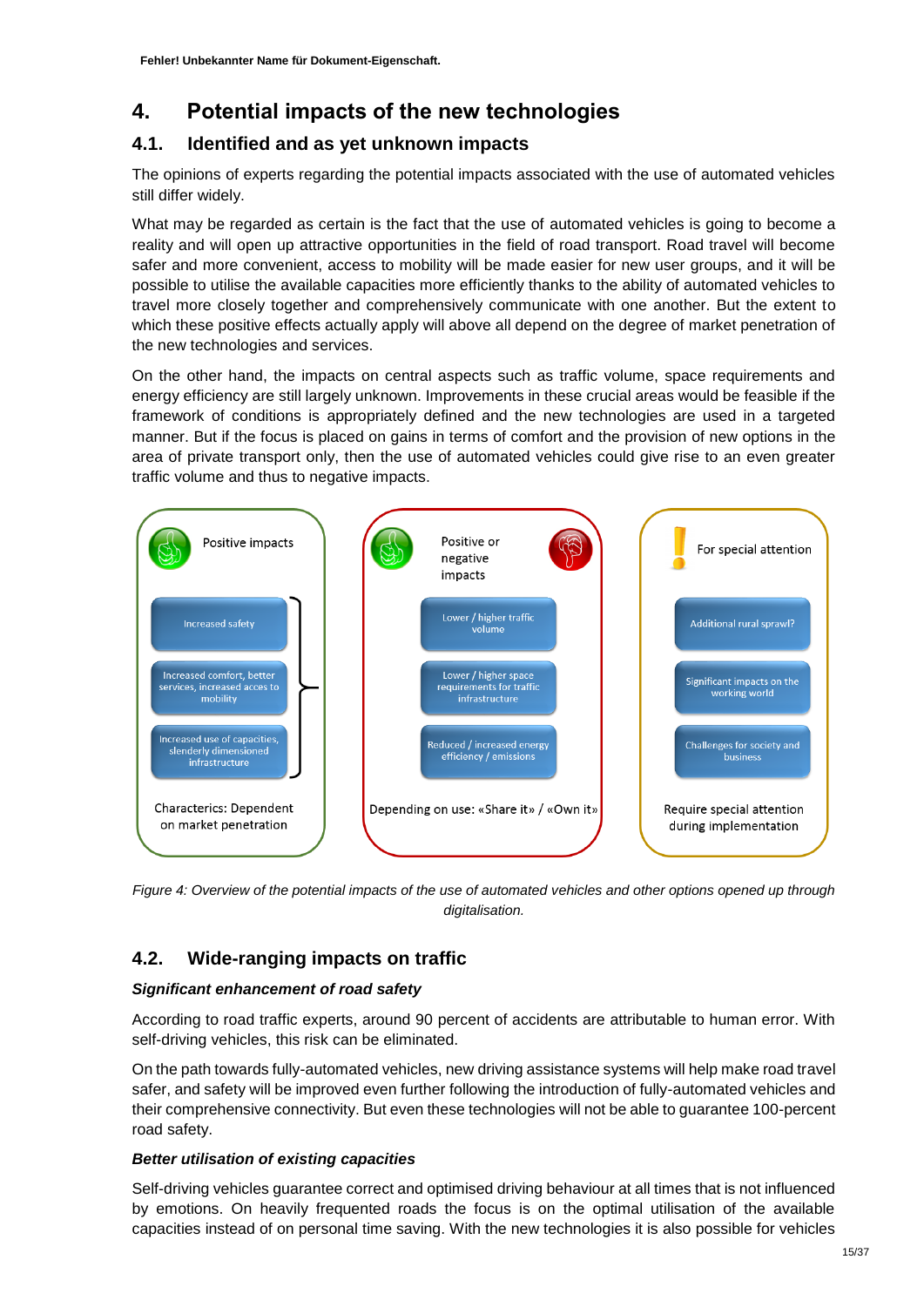to travel more closely together than they can today. This means that the potential for self-driving vehicles to improve traffic flow on motorways and main roads, and utilise the existing infrastructure more efficiently and effectively in the future, is very high. And it is at its highest when vehicles are comprehensively connected with one another and with the road infrastructure.

The extent of this capacity-increasing effect greatly depends on the degree of market penetration of selfdriving vehicles: the higher market penetration, the greater impact is. In the interim period it has to be assumed that the effect will vary considerably according to type and location of the road. It is conceivable, for example, that on motorways and main roads (almost) entirely self-driving vehicles will be used, whereas in towns and cities and on secondary roads there will still be a high proportion of conventional vehicles in use for quite some time.

In the event of a 100-percent market penetration of self-driving vehicles, substantial improvements in the degree of utilisation of the available capacities would be achievable. Here it is conceivable that, on the existing stretches of motorway, it would be possible to provide additional lanes, without having to expand the existing infrastructure, for precisely controlled vehicles that communicate permanently with one another, as well as to allocate these lanes more flexibly than is possible today to the respective traffic flows, depending on the main direction of the traffic. Through the exclusive use of self-driving vehicles it would also be possible to increase the capacities of roads, and especially junctions in urban areas. However, it is by no means certain whether this development will take place in this form. And in any case it would be quite some time before this situation could come into being. Furthermore, selfdriving vehicles will have to continue to share the road infrastructure in urban areas over the long term with pedestrians, bicycles, motorcycles and other non-automated vehicles.

Quantified estimates of these impacts still differ enormously and are the focus of ongoing studies. Nonetheless, it may be assumed that the impacts will be significant.

### *Reduction of road infrastructure dimensioning and installations*

Self-driving vehicles optimally adapt themselves to the road. On roads that are used exclusively by selfdriving vehicles, this means it is possible to apply reduced dimensioning principles when measuring lane widths or bend radii [Maurer 2015]. This also applies to the dimensioning of parking spaces, which can be designed to save more space thanks to the use of automated vehicles, partly because these require less space for manoeuvring, but also because space is no longer required for people to get in and out of the vehicle.

Savings can also be made in terms of technical installations on roads. In future, it will be possible to largely do away with physical road signs and traffic lights at junctions, etc., because the necessary information will be fed directly into the vehicle. But of course this will only be possible on roads that are no longer used by conventional vehicles and on which reliable communication between the vehicles and infrastructure is assured. And this, too, will require quite some time. The fact also has to be taken into account that pedestrians, cyclists and users of other non-automated vehicles will continue to be on the roads in urban areas in the future.

#### *Uncertainty regarding the impacts on traffic volume and the way in which vehicles are used*

The use of automated vehicles and the options associated with digitalisation will enable people to become even more mobile in the future. A self-driven vehicle can be used for carrying out personal activities and will no longer represent "lost time". If an increasing proportion of the population were to decide not to own a car in the future, mobility would become cheaper than it is today, and the consequence of this would be longer and more frequent journeys. Furthermore, the new options would enable new user groups such as the elderly, people with disabilities, children, etc., to become mobile. The use of self-driving vehicles as "additional living space", "office premises" or "storage space" could also open up new opportunities. What effect this increased mobility will have on the future traffic volume depends on the way in which self-driving vehicles are used.

The traffic volume could be reduced if self-driving vehicles and the options presented by digitalisation were to be used for comprehensive bundling of different forms of transport and providing more attractive car sharing and car pooling services that are more closely in line with demand. In view of its function, this form of "taxi sharing" corresponds to a public transport service without a fixed route and fixed timetable: these vehicles are used when they are needed and at locations where they can pick up as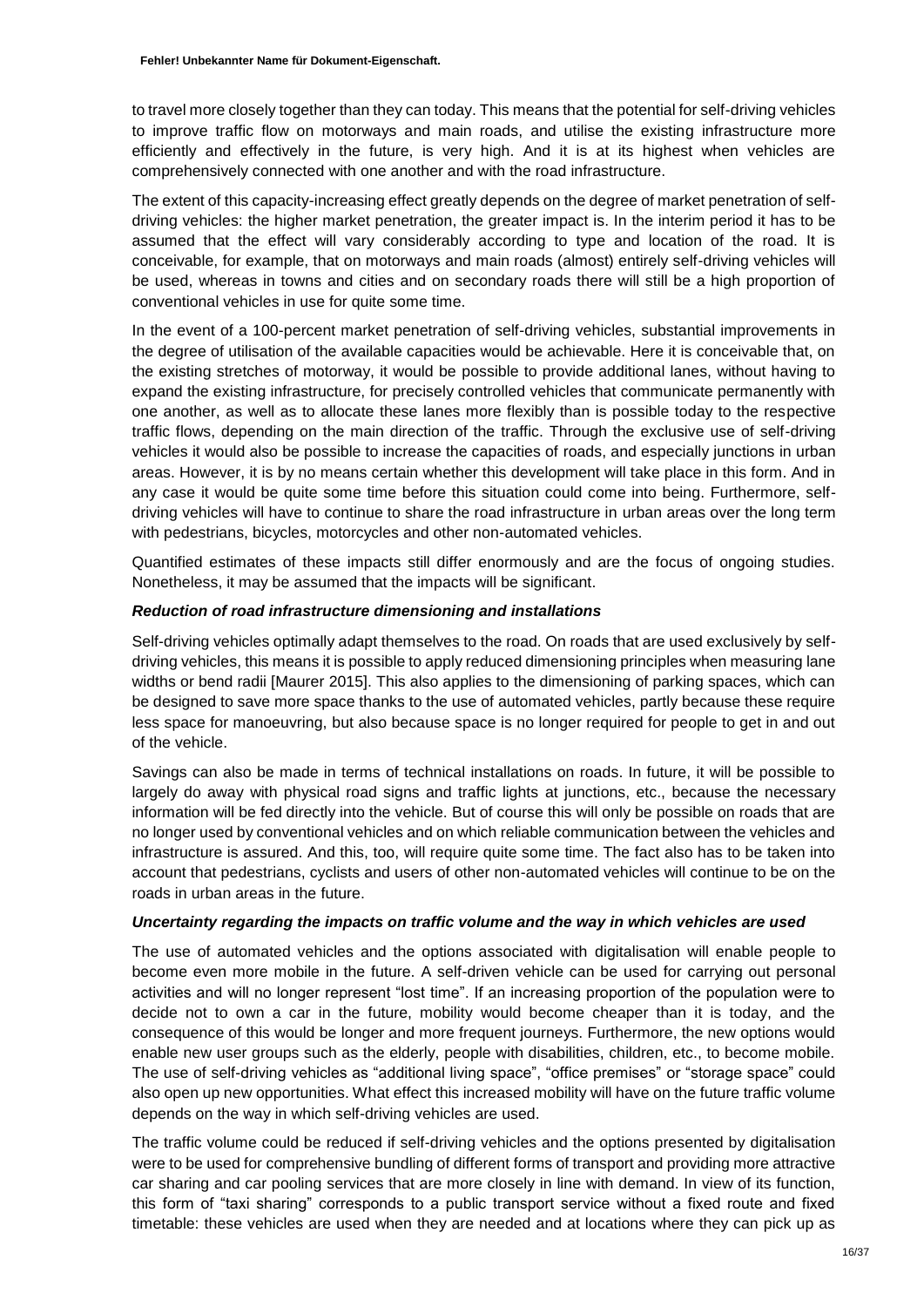many passengers as possible. When supplemented with broker plattforms offering attractive multiple transport services (mobility as a service, cf. chapter 3.4.), these options could significantly increase the efficiency of the transport system.

But this would mean people would have to reduce their strong emotional ties to their own car and be prepared to share most of their journeys with others, and thus surrender a portion of their autonomy.

By contrast, if the focus were to remain on personal comfort and possession of an own car, the use of automated vehicles could actually make mobility less efficient than it is today: the average occupancy of a self-driving vehicle could fall to below one person per vehicle if users were to travel to work in it in the morning, send it back home empty in order for it to take their child to school, and subsequently leave it to carry out other activities on their own. In combination with the generally higher degree of mobility, such developments would result in a further increase in the traffic volume. New business models based on the use of automated vehicles for public transport could also place an additional burden on the road infrastructure. On balance, these developments could result in a situation in which the capacity gains accomplished through the use of automated vehicles could be overcompensated and the capacity problems would consequently be intensified.

#### *Opportunities for the public transport sector*

The new technologies will also open up attractive opportunities for public transport providers. In particular for services over short to medium distances and in rural areas, new options such as taxi sharing, car sharing models and other services without fixed routes and timetables could supplement, and in some cases substitute, the existing services. This would mean that the boundaries between public and private transport could become fuzzy. The existing services could also change following the introduction of new business models such as mobility as a service (cf. chapter 3.4). New players could emerge as potential recipients of subsidies in the public transport sector and place new demands on the method of subsidisation. Here it is not self-driving vehicles that are behind this development, but the foreseeable trends in the digital realm. These would open up attractive perspectives for the provision of more efficient and cheaper services that are more in line with users' needs. However, this means that operators of local and regional public transport services would have to actively exploit these opportunities and successfully position themselves on the changing market. The same applies to the federal government, the cantons and the municipalities, who as co-proprietors of numerous transport companies would be exposed to this changing environment.

#### *Challenges for rail freight transport*

The use of automated vehicles will open up new opportunities for providers of freight services. This would apply to the transport of goods by road, which companies would be able to carry out more cheaply and without restrictions on working hours and rest periods thanks to the use of driverless vehicles.

One of the consequences of this would be that rail freight transport and the federal government's policy of shifting the carriage of goods from road to rail would come under increased pressure.

### <span id="page-16-0"></span>**4.3. Risks and opportunities for the environment and consumption of resources**

### *Energy consumption and emissions*

From the point of view of energy consumption and transport-related noise and pollutant emissions, automated driving and the consistent utilisation of the other options presented by digitalisation would open up a variety of new opportunities: vehicles that travel in "platoons" would consume up to 20 percent less fuel [Knight 2013] [Wadud 2016]. Other savings potentials would result from the improved flow of traffic, the widespread use of "eco-driving" by automated vehicles and the increased use of less powerful vehicles [Wadud 2016]. The greatest savings potential would result from the increased use of lighter vehicles and the widespread use of car sharing / car pooling options. Thanks to the lower accident rate resulting from the use of connected automated vehicles, it would be possible for manufacturers to construct lighter models. This would mean that the resources required for vehicle construction could be reduced by around 70 percent versus the present-day level. Also, if sales of vehicles were to fall to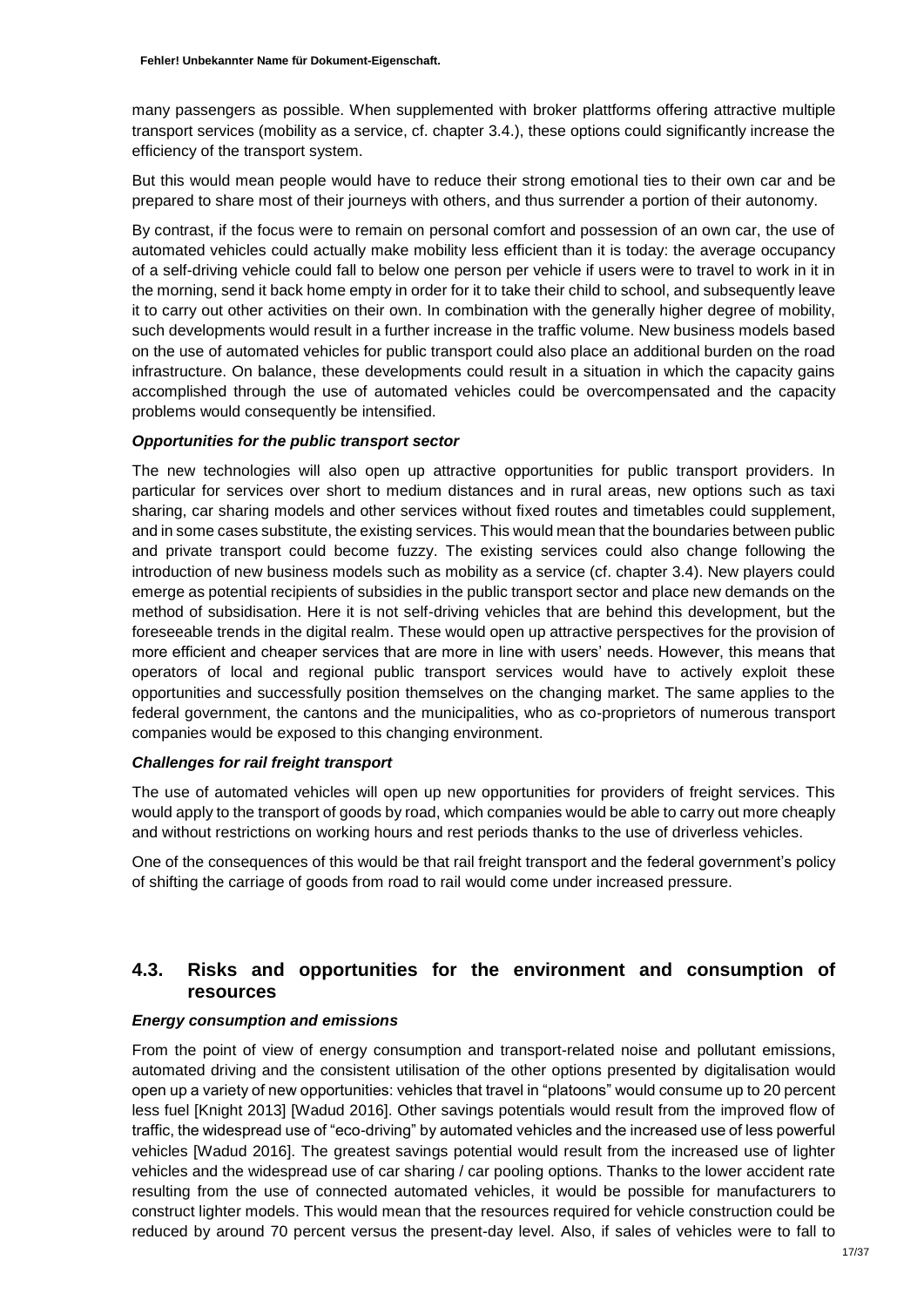around 30 percent of the present-day level thanks to the use of car sharing, then only around 10 percent of the necessary resources for vehicle production would be required compared with the current figure [Folsom 2012] [Riederer 2015].

But the picture would be very different if the road traffic volume were to increase sharply due to the utilisation of the options associated with automated vehicles (more frequent and longer journeys, lower operating costs, new user groups) [Wadud 2016] and if larger vehicles were to be used to an increasing extent ("increased living space").

#### *Demand for space*

The use of the new technologies could also open up opportunities in terms of demand for space. If comprehensive use were to be made of the new technologies, this would mean that the existing infrastructure could be used more efficiently than it is today, and the need for its further expansion could therefore be reduced. The same applies with respect to railway infrastructure, which could be used more efficiently than it is today thanks to the more effective distribution of tasks between road and rail services.

Additional space could saved if, thanks to the use of fully-automated parking technologies, parking facilities were to designed to save space and be managed more efficiently than they are today, or if the need for parking spaces could be reduced through the increased use of taxi sharing services in towns and cities.

But demand for space could be higher if the traffic volume were to increase through the use of automated vehicles (despite the potential efficiency gains) and if as a consequence of this the need for an expansion of the existing infrastructure were also to be greater.

### <span id="page-17-0"></span>**4.4. Risks and opportunities for urban and spatial planning**

Access to well-connected small to medium-sized towns and major urban centres could be improved as a result of the smoother traffic flow resulting from the use of automated vehicles [Meyer 2016]. And rural regions, too, could become more attractive again as residential areas as a result of improved accessibility and people's readiness to travel greater distances. Both these factors could favour rural sprawl. To avoid this undesirable trend, however, the government has already introduced certain precautionary measures within the scope of the Spatial Planning Act, which contains a variety of provisions relating to the targeted "inward high density construction in residential areas". Periodical monitoring will be required in order to ascertain whether the new provisions will be able to achieve the desired effect and support this spatial planning concept.

The potential reduction in the need for parking space could pave the way for other uses, and the need for drivers to search for parking spaces, which currently accounts for a large proportion of traffic in town centres, would be eliminated [Rodoulis 2014]. In both cases, the attractiveness of towns and cities could be enhanced. In addition, it is conceivable that the requirement of providing parking spaces for new and renovated buildings could be eased, and this would have positive effects on construction costs and demand for space.

### <span id="page-17-1"></span>**4.5. Considerable impact on the work environment**

In all sectors of the economy, digitalisation and automation will give rise to changes in the work environment. In the transport sector, automated vehicles will increasingly (though probably never entirely) replace drivers of goods vehicles, buses and taxis, as well as employees of logistics and delivery companies.

On the other hand, new professions will be created for the management and monitoring of automated traffic, as well as in the various necessary supply companies. The use of automated vehicles will also open up opportunities in the "new economy" as well as for the connectivity of vehicles and devices, and in the fields of data management and infotainment [Winterhoff 2015].

If the use of automated vehicles should give rise to comprehensive car sharing / car pooling or the trend towards "access instead of ownership", significantly fewer cars would be required than in the reference case. It is conceivable that the involved companies could evolve into service providers and bring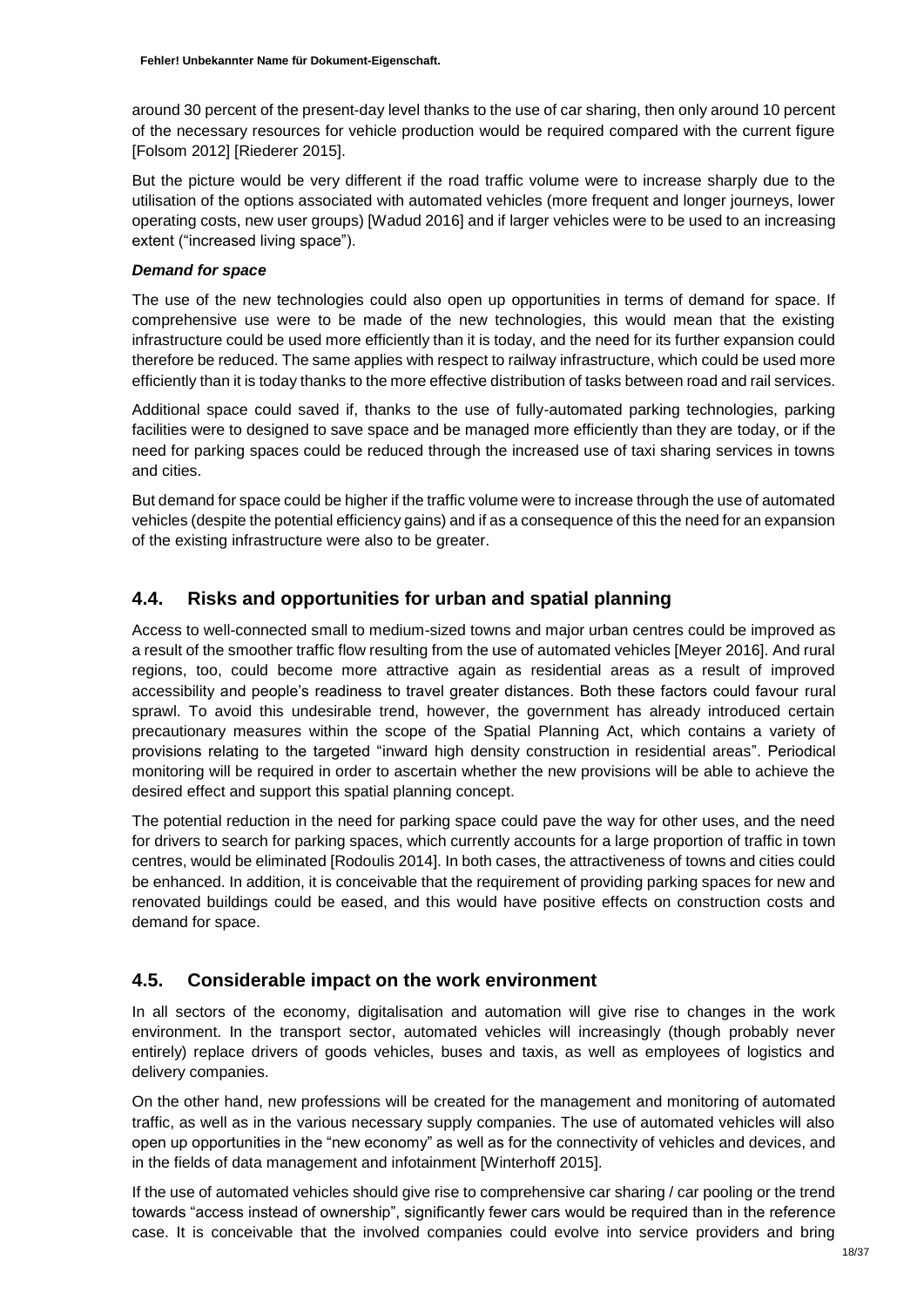comprehensive mobility products onto the market. This trend has already become apparent: for example, Daimler now owns a car sharing company (Car2GO) together with Europcar, General Motors has invested in a taxi service (Lyft) and various other car manufacturers are now also becoming active in this segment.

This also applies to the operators of local and regional public transport services.

### <span id="page-18-0"></span>**4.6. Conclusions: impacts depend on a variety of factors**

The statements presented above indicate to what extent the traffic-related, economic and ecological impacts of the new technological options could vary. Depending on the use of the new technologies, the existing regulatory framework and the degree of social acceptance (cf. chapter 5), various developments are conceivable at this time, ranging from marked improvements thanks to more efficient and safer travel with reduced use of resources on the one hand, and increased road traffic with the associated negative impacts on resources and the environment on the other hand.

The determining factor here will be the extent to which use is made of the various new options such as mobility as a service, increased flexibility of public transport, car sharing and car pooling, etc., so that the chances of a successful automated driving will be increased (cf. Figure 5).



*Figure 5: Risks and opportunities associated with the new technological options, with / without utilisation of the additional opportunities offered by digitalisation.* 

The extent of the potentials arising from the comprehensive and consistent implementation of the new service options can be depicted in a quantitative assessment of the potential impacts in the coming 15 to 20 years according OECD ITF, Fraunhofer and the World Economic Forum (cf. Figure 6).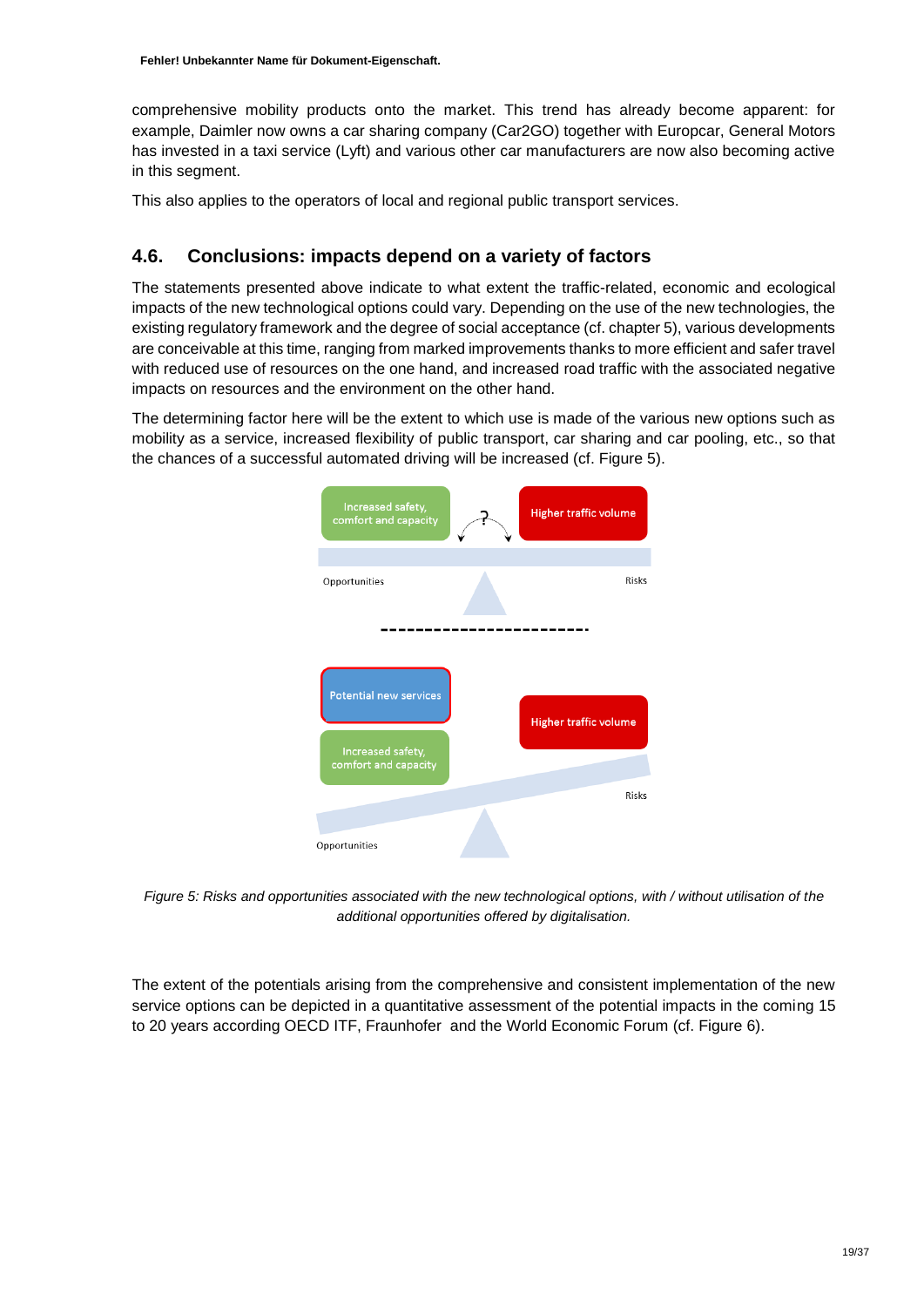**Fehler! Unbekannter Name für Dokument-Eigenschaft.**



Figure 6: Assessment of the potentials of automated driving and other options associated with digitalisation [AustriaTech 2016 based on World Economic Forum, OECD ITF, Fraunhofer].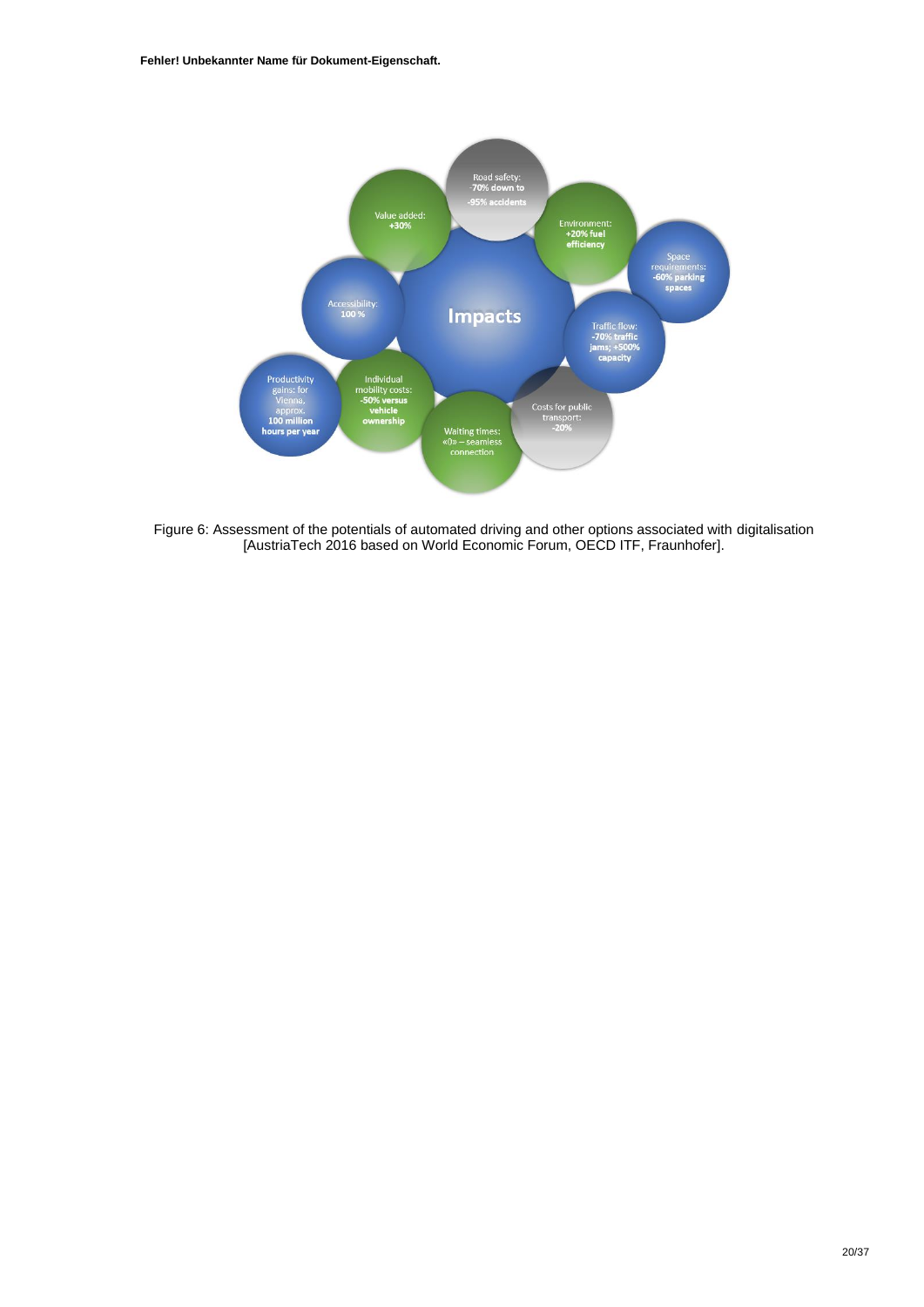## <span id="page-20-0"></span>**5. Challenges and need for action**

### <span id="page-20-1"></span>**5.1. Exploitation of potentials as goal**

From the point of view of transport, environment and energy policy it is essential for Switzerland to fully exploit the potentials of the new technologies, but the fact has to be borne in mind that this will to a large extent depend on – or even be determined by – developments at the international level.

Nonetheless, the increase in automation will give rise to a variety of challenges both for society and the public sector, and this also applies to the mobility sector. The principal challenges here are:

- To clarify the various social, ethical and political aspects
- To create the necessary technical prerequisites and associated framework conditions
- To successfully deal with the associated planning and conceptual issues
- To adapt the applicable legislation and regulatory framework

### <span id="page-20-2"></span>**5.2. Social, ethical and political aspects**

Increasing automation has both a positive and a negative side: on the one hand it undoubtedly opens up attractive perspectives for society and economy, but on the other hand it is also associated with significant risks and profound change processes. And this general assessment also applies to the mobility sector.

### *Need to define strategic objectives*

The impacts of the use of automated vehicles and the rapidly developing options associated with digitalisation will greatly depend on whether, and to what extent, the public authorities define a regulatory framework for the market governing the use of the new technologies.

Within the scope of a political process, society will have to decide which developments would be desirable and which ones would be best avoided. This will require a comprehensive debate on the potential strategic objectives and their associated impacts. The outcome of this process will form the basis for defining the political framework conditions and the role to be allocated to the public sector in selecting the most suitable technological options.

### *Social acceptance*

-

Defining strategic objectives goes hand in hand with various issues relating to social acceptance.

This initially concerns the readiness on the part of road users to effectively place their lives in the hands of "robots". It will be necessary to convince users that automated vehicles really are safer [Viereckl 2015], and they will also have to familiarise themselves with the new technologies. The development of the use of automated vehicles will greatly depend on how quickly and extensively this can be accomplished.

But the extent to which automated vehicles will be generally accepted also remains to be seen. For many road users, driving their own car is still associated with strong emotions: owning and driving a car gives rise to feelings of autonomy, independence, privacy and freedom of choice. It also represents an opportunity for self-projection and personal development. For many people, these feelings are so pronounced that their willingness to bear the cost of owning their own car and being able to use it whenever they wish far exceeds rational considerations. The success of automated vehicles will depend on whether a large proportion of the population will be prepared to largely let go of these emotions in the future. This will especially apply for the success of taxi sharing and other alternative forms of mobility.

Data protection, too, is a sensitive issue: automated vehicles and the associated new forms of mobility will generate a huge volume of data, which technically speaking could be used for creating a comprehensive and seamless mobility profile of every user.<sup>7</sup> So the use of these data will also influence the degree of acceptance of the new technologies.

<sup>&</sup>lt;sup>7</sup> Here it should be noted that smartphone providers are already able to do this today.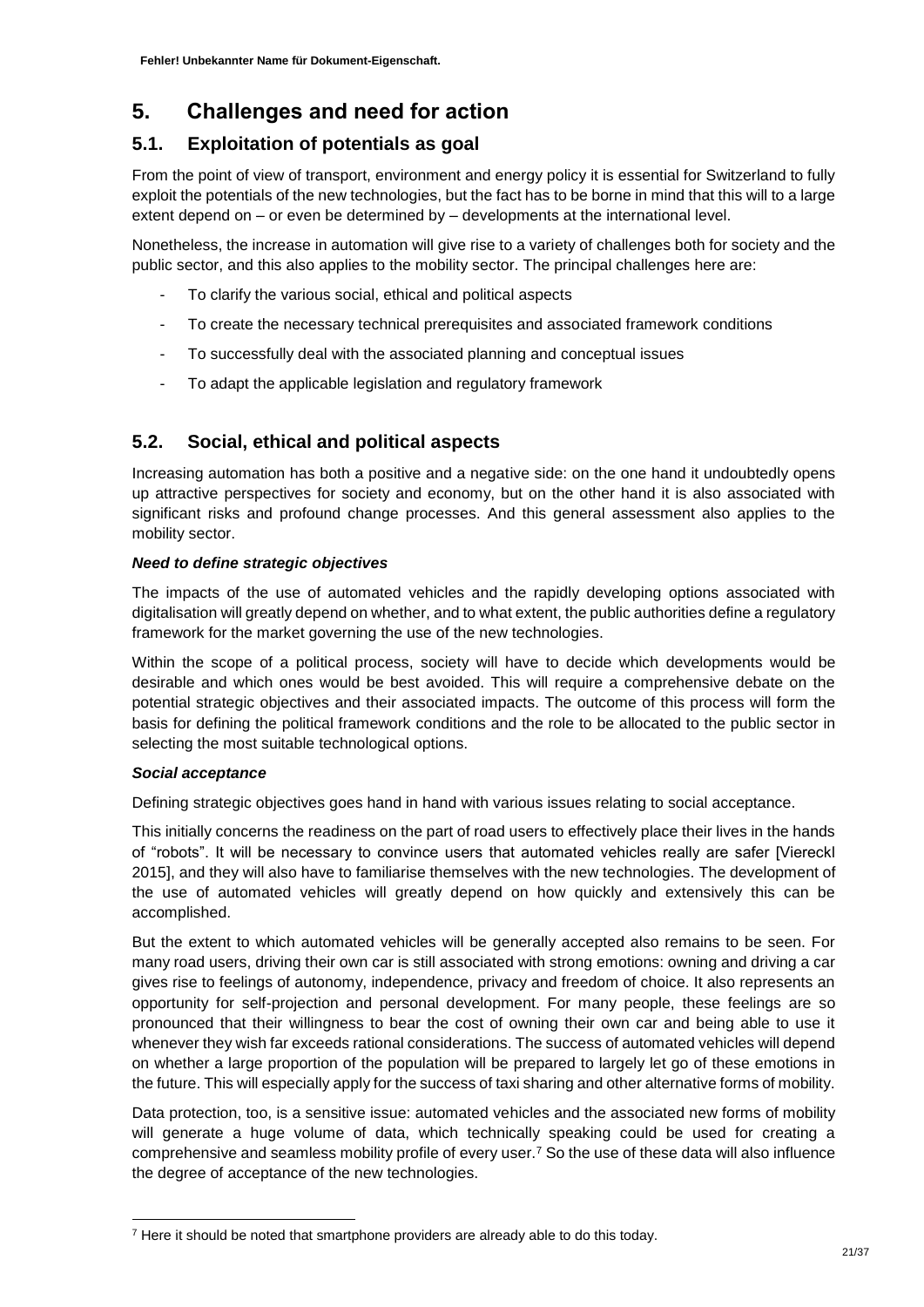### *Ethical issues*

The use of automated vehicles will also give rise to a variety of questions relating to ethics [Doll 2015]: for example, which decision should an automated vehicle take in the event of a collision that can no longer be avoided? Should it always protect the occupants or minimise the overall impacts? Which algorithms should this decision be based on, and who would be responsible for defining them? This also involves questions concerning the value of life and will require a general debate on the topic of machine ethics. These questions are also closely tied to the aspects of liability and vehicle safety (cf. chapter 5.5).

### <span id="page-21-0"></span>**5.3. Creation of the technical prerequisites**

A variety of technical hurdles will have to be overcome before it will be possible to bring fully automated vehicles onto the market. Predictions vary considerably as to when and to what extent this will be possible. However, so much progress has been made with the development of the various technologies that the main question now is no longer "whether", but rather "when" and "how", they will brought onto the market.

In addition, the creation of the technical prerequisites for the efficient use of automated vehicles and the utilisation of the options presented by digitalisation is of equal importance. The comprehensive exploitation of the potentials of these new technologies will place high demands on the provision and exchange of data, concerning which a variety of controversial issues are currently being debated.

### *Connections between vehicles and infrastructure*

The benefits of connectivity are undisputed. Connectivity is of particular importance for the development of the "learning processes" of automated vehicles. These processes can be greatly accelerated by mutual exchange of vehicle sensor data and the resulting findings that can be used, for example for updating digital maps or optimising the driving behaviour of fully-automated vehicles [Da Lio 2015]. This would give rise to an "autodidactic" Internet of Things (IoT) – described as "Cognitive Internet of Things (CIoT)" [Wu 2014]. Nonetheless, a number of established car manufacturers are of the opinion that vehicles should rely solely on their own sensors. This is a question to be clarified at the international level.

The necessary "intelligence" of the infrastructure is another issue that is still open for discussion. Here it will be necessary to clarify whether, and to what extent, data should be directly transmitted to the vehicle by the infrastructure or, for example, by a service provider. This, too, concerns the question whether vehicles should be equipped with an open interface or, as before, with a closed system. Here, car manufacturers have expressed their concerns about data protection (cyber security), though commercial considerations are probably a significant factor too.

Another question that is involved here is whether, in order to manage traffic flow in the future or influence the choice of route, the operators of the road infrastructure should feed information into vehicles or be able to actively influence the corresponding routing algorithms. In the vehicles in use today, route recommendations are provided by navigation devices which either the vehicle manufacturer or the navigation service provider programs and supplies with data. The operators of road infrastructure do not have access to the data that are generated in this way, nor are they able to influence the resulting recommendations.

### *Data exchange*

The discussions on the topic of connectivity also go hand in hand with questions relating to data exchange and the necessary digital infrastructure. At the international level it will be necessary to decide how it will be possible to ensure that the data can be used and combined as freely as possible, and how the flow of data between users, manufacturers, service providers and authorities can be structured. It will also be necessary to decide which data are to be provided and in which form, as well as what is to happen to the data, who is to have access to them, and so on.

Furthermore, the distribution of tasks between the economy and the public sector regarding the development and operation of the various data exchanges will also have to be regulated. And solutions will have to be found concerning the reliable and efficient flow of the enormous quantities of data that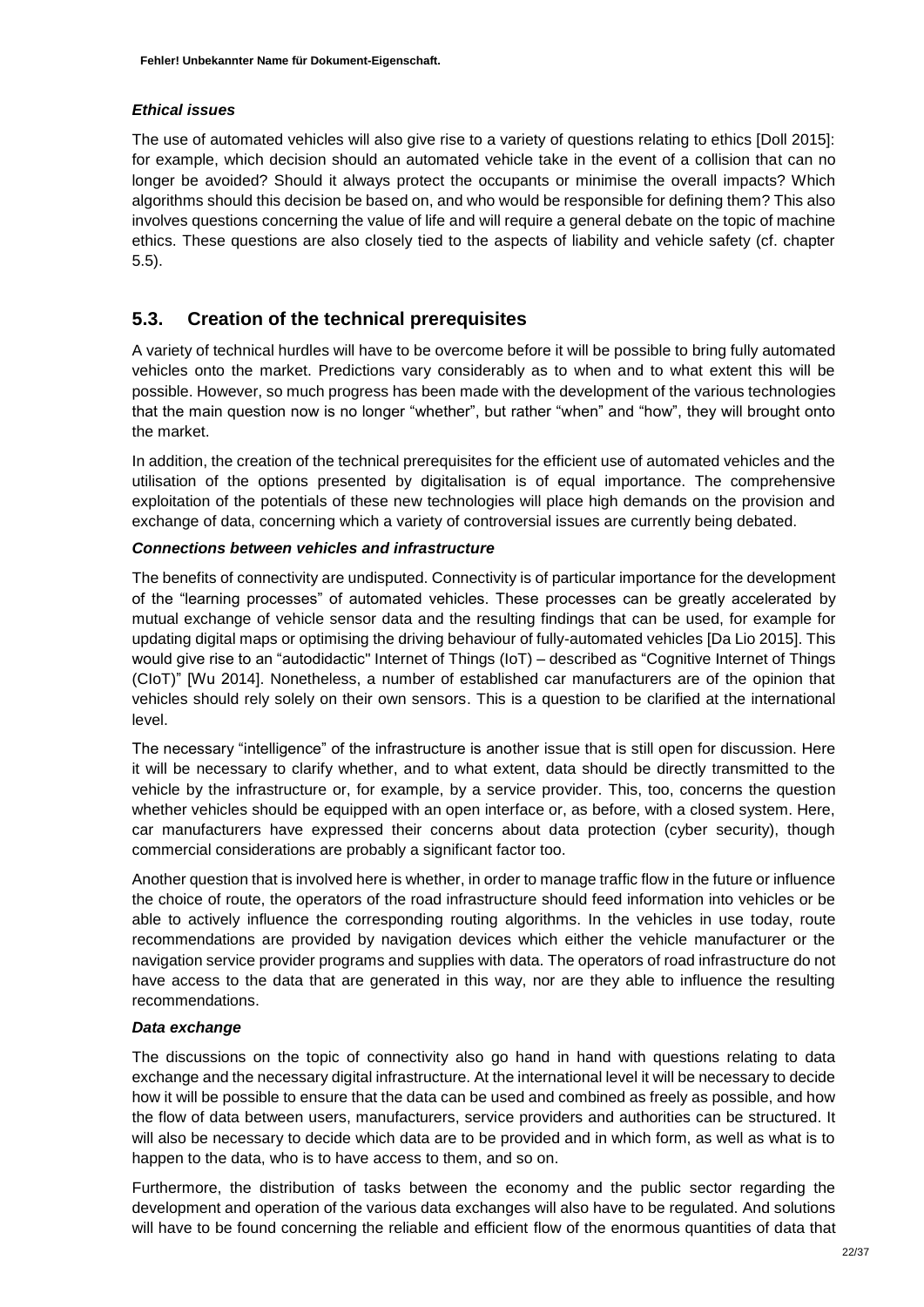would result from the operation of such a complex common data exchange. The CONVERGE project with its "governance layer" represents a potential model for a jointly operated data exchange [CONVERGE 2015].

### *Cyber security*

The digitalisation of mobility will increase the potential for attacks by hackers. This is already a problem today, for example in the areas of engine tuning and theft prevention. In order to tackle this problem, established manufacturers want to maintain control over the vehicle as an integral system, but with the anticipated increase in connectivity it will become increasingly difficult for them to do so. Studies carried out by the United States Congress [Markey 2015] have meanwhile prompted the industry to agree at last on a minimal declaration of collaboration with the US authorities [Auto Alliance 2015].

It is foreseeable that the extent and intensity of these problems will increase in line with the development of connectivity, and that they could have a direct impact on the functionality of the road transport system. This means that corresponding measures will have to be taken at the national and international levels in order to provide the necessary protection of the population and this critical infrastructure.

### *Communication*

Communication is the basis for data exchange. In view of this, car manufacturers and the telecommunications industry initiated an EU industry dialogue at the 2015 International Motor Show [ACEA 2015]. However, the extent to which this move could contribute towards cooperation remains to be seen. For the time being, the industry is still favouring the application of ITS-G5, the European version of the Wi-Fi standard for vehicles. While this should be adequate for initial tests and findings with data processing, the capacity and technology are unlikely to be sufficient for large-scale use [Shields 2013]. Fourth generation (4G) cellular technologies – LTE and LTE Advanced – would offer solutions, but they still have to be implemented [ERTICO 2015]. The next generation (5G) is currently being developed with the Internet of Things in mind, i.e. focusing on the exchange of small data packages with short latency, which is precisely what is required for communication between vehicles. Switzerland is very well positioned in the field of cellular communications.

### <span id="page-22-0"></span>**5.4. Planning and conceptual aspects**

Automation and other technological developments in the mobility sector are going to take place and can be expected to change Switzerland's transport landscape over the long term. However, how and when these changes are likely to take place, and what specific impacts they could have, will remain largely unclear for some time to come. In view of the strong dependence of these developments on the digital world, on the its pace of progress and on the global interconnectivity, it may be assumed that the pace of these changes could be very high in some segments.

By contrast, the progress of the planning and implementation of infrastructure and the development of options for governmental intervention is very slow. Addressing this uncertainty and managing the potentially far-reaching change processes also represent challenges for the public sector at the planning level.

### *Migration*

It has to be assumed that conventional as well as partially and fully automated vehicles will be sharing the road network for quite some time to come. The likelihood is that fully-automated vehicles will become standard in the long term, but in residential areas these vehicles will have to coexist with pedestrians, bicycles and other non-automated forms of transport well into the future. Furthermore, it is likely that people will still want to go on "pleasure trips" in their own car in the future. This coexistence of vehicles equipped with different technologies will be a major challenge for the legislator as well as for the operators and users of roads.

### *Future need for additional transport infrastructure*

As the statements presented in chapters 4.2 and 4.6 indicate, the impacts of automated vehicles on the future traffic volume could vary enormously, and the same can be said for the future need for transport infrastructure.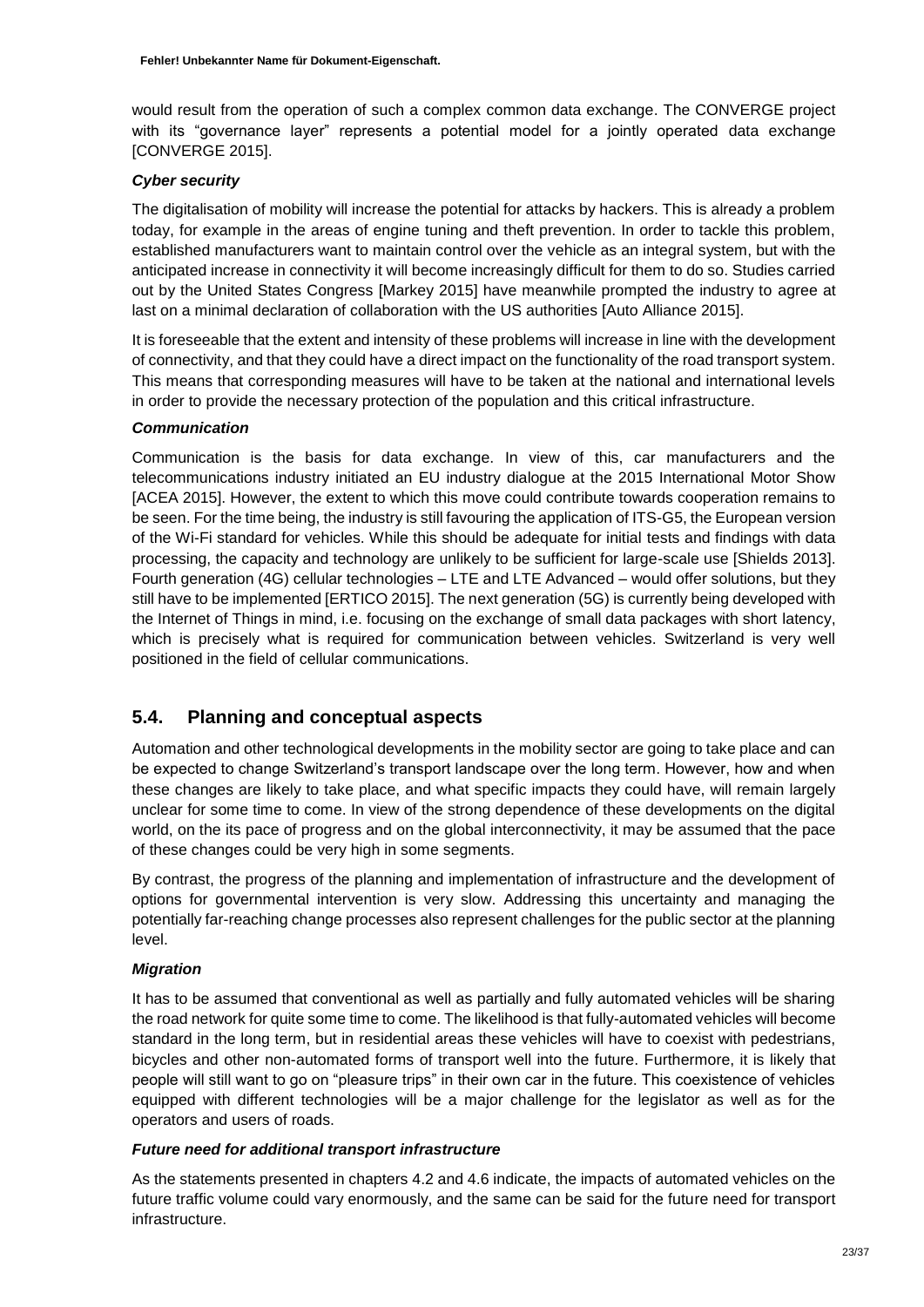There are currently no sufficiently reliable findings that would indicate a need to deviate from the already initiated planning of the road and railway infrastructure. From today's perspective it can merely be stated that the road network may be expected to gain in importance as a consequence of the increased use of automated vehicles.

Additional questions have to be raised regarding the future development of the road infrastructure and the structure of the overall network, both of which could change as a consequence of the use of fullyautomated vehicles and the connectivity of vehicles and the infrastructure. The introduction of virtual infrastructure, for example the step by step substitution of physical road signs with electronically transmitted ones, is already possible today.

As far as the overall transport situation is concerned, the new requirements can be expected to give rise to various challenges at the interfaces between the different forms of transport. In this context the concept of "mobility hubs" is already under discussion today. The aim here would be to bring together the various transport services and supplement them with additional services such as recreational facilities, shops, etc.

#### *Urban development and spatial planning aspects*

Once the use of automated vehicles has been introduced on a large scale and public transport as we know it today has been largely "customised" as described above, it will be necessary to decide how the available road space is to be reapportioned, especially in towns and cities. It will also be necessary to decide which uses are to be allocated to the areas of land that will be freed up thanks to the reduced need for parking spaces and the potential reorganisation of local public transport. Here it will be important to take any new needs into account that could arise in the future, including, for example, facilities for passengers to get into and out of shared taxis, or recharging stations for electric vehicles and the development of mobility hubs.

With regard to spatial planning it will necessary to determine whether the changed circumstances will call for any amendments to the existing legislation.

#### *New operating models in the public transport sector*

The potential amalgamation of private motorised and public transport, and the resulting creation of a "customised" form of public transport, can be expected to give rise to new forms of cooperation between the involved municipal, cantonal, and federal authorities, as well as between the public sector, transport service providers and the private sector. These developments will have to be given concrete form and implemented in a carefully planned manner.

New options such as "mobility as a service" (cf. chapter 3.4) will also influence the forms of cooperation in the public transport sector. It will be necessary to regulate the exchange of data between the various providers of mobility services. The options for marketing public transport services and regulating the responsibilities for structuring tariffs will need to be discussed. Here it will be important to take the increasing influence on the part of providers of international platforms into account.

#### *New forms of cooperation*

Automation, connectivity and utilisation of other options presented by digitalisation will give rise to new challenges associated with cooperation within the administration: the planning, construction and operation of transport infrastructure will be tied to information and communication technology to an ever increasing extent. The functions of the different means of transport and the services they provide will become increasingly amalgamated. The operation and structure of the various services will become increasingly important within the scope of the planning and implementation of new infrastructure. And even more intensive cooperation between research, industry and the administration will be required for the development, testing and introduction of the rapidly developing technologies.

The increasing understanding of tasks, together with the structures and the hurdles associated with procurement and administration will make it more difficult to deal with these increasingly dynamic change processes. New forms of cooperation will have to be created and facilitated in order to address the foreseeable change processes in the mobility sector.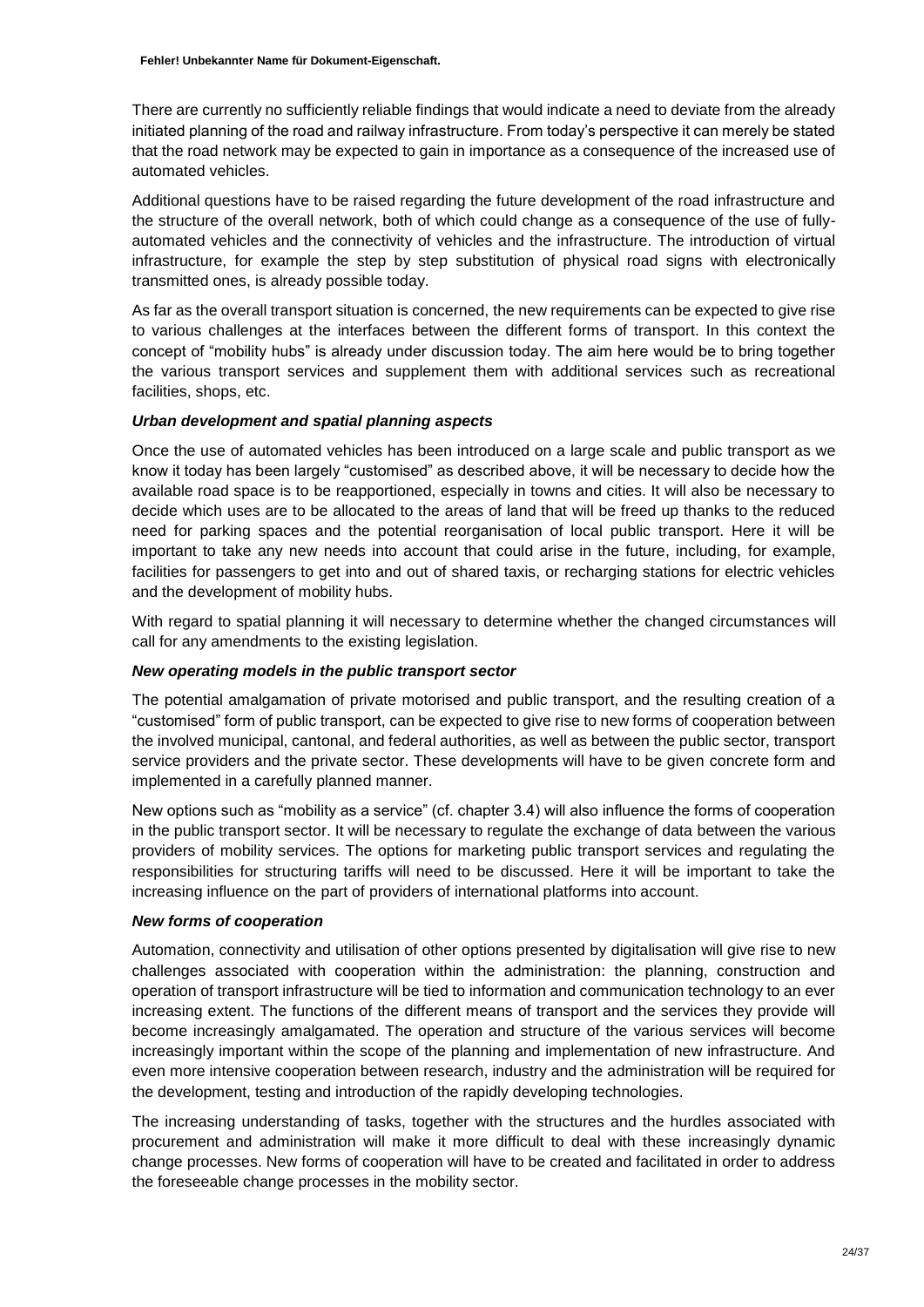### <span id="page-24-0"></span>**5.5. Regulatory aspects**

### *Road transport legislation, liability, criminal liability*

The homologation and use of driverless vehicles in Switzerland will greatly depend on international agreements and regulations in the area of road traffic. The Vienna Convention on Road Traffic represents the central regulatory framework. Its purpose is to secure and simplify cross-border traffic, and to this end it specifies minimum standards for homologation of vehicles, as well as fundamental traffic regulations. In other words, it sets out to fundamentally standardise road travel throughout Europe. In addition, the regulations of the UNECE (United Nations Economic Commission for Europe) stipulate specific requirements regarding equipment, and components that may be installed in vehicles.

The existing legislation stipulates that the driver must always be in control of his/her vehicle, but this has been placed in question following the introduction of certain driver assistance systems. In view of this, the amendment to the Vienna Convention adopted in March 2016 stipulates that the drivers duty to maintain control of their vehicle is achieved when making use of automated driver assistance systems under the condition that the system concerned can be overridden or deactivated by the driver, or under the condition that other pertinent regulations have been stipulated in international homologation legislation (UNECE regulations). This means that, in principle, vehicles equipped with automated systems can be homologated and used internationally, but as before, a driver is still required and the amended regulation does not release him or her from his/her obligations and responsibility. It appears that the central issue here concerns the prerequisites that need to be met so that drivers can be relieved of their responsibility when using an automated assistance system. In this context, it will be necessary to define the required level of safety of the vehicle, as well as the requirements regarding the corresponding certification.

It will therefore not be possible for driverless vehicles to be used in Switzerland until the necessary level of vehicle safety has been demonstrated and the international legal framework has been adapted. National legislation must not be allowed to lag behind these developments. It will therefore be essential to be able to react flexibly and swiftly to future amendments to the Vienna Convention on Road Traffic and thus perceive the resulting options without delay. In order to achieve the required degree of legislative flexibility, it will be necessary to grant the Federal Council on base of the Road Traffic Law (SVG) the necessary powers to regulate the homologation and use of automated and self-driving vehicles within the scope of the federal ordinances.

### *Specific regulatory requirements*

As a result of the ongoing automation of vehicles through to the development of fully-automated models, it will be necessary for various aspects of the existing national road traffic legislation to be adapted and harmonised with the corresponding amendments at the international level. A brief overview of the most important areas in which changes will be required is presented below.

- **Traffic regulations:** Here it will be necessary to specify the conditions under which drivers could be released from their obligations. For safety reasons, this will not be possible until such time as the status of technology is sufficiently advanced to demonstrably assure a yet to be defined safety level. It will also be necessary to define the criteria relating to the handover and resumption of control between the driver and the vehicle in partially and fully automated models, and other special rules could be introduced, including the specification of shorter distances between vehicles in automated mode. Regulations will also be required concerning how fully automated vehicles can be brought to a halt if necessary, and possibly how they could be controlled remotely.
- **Homologation of vehicles:** The use of driving systems that take over control of the vehicle from the driver raises the question of how this will affect the existing homologation system based on an internationally regulated type approval procedure. In view of the complexity of automated driving systems, it will be very difficult to define the necessary functionalities and corresponding verification procedures in homologation regulations (UNECE regulations). For the homologating authorities and the vehicle testing centres involved in the type approval procedure it will hardly be possible to verify the compliance of vehicles with the required safety level. Until such time as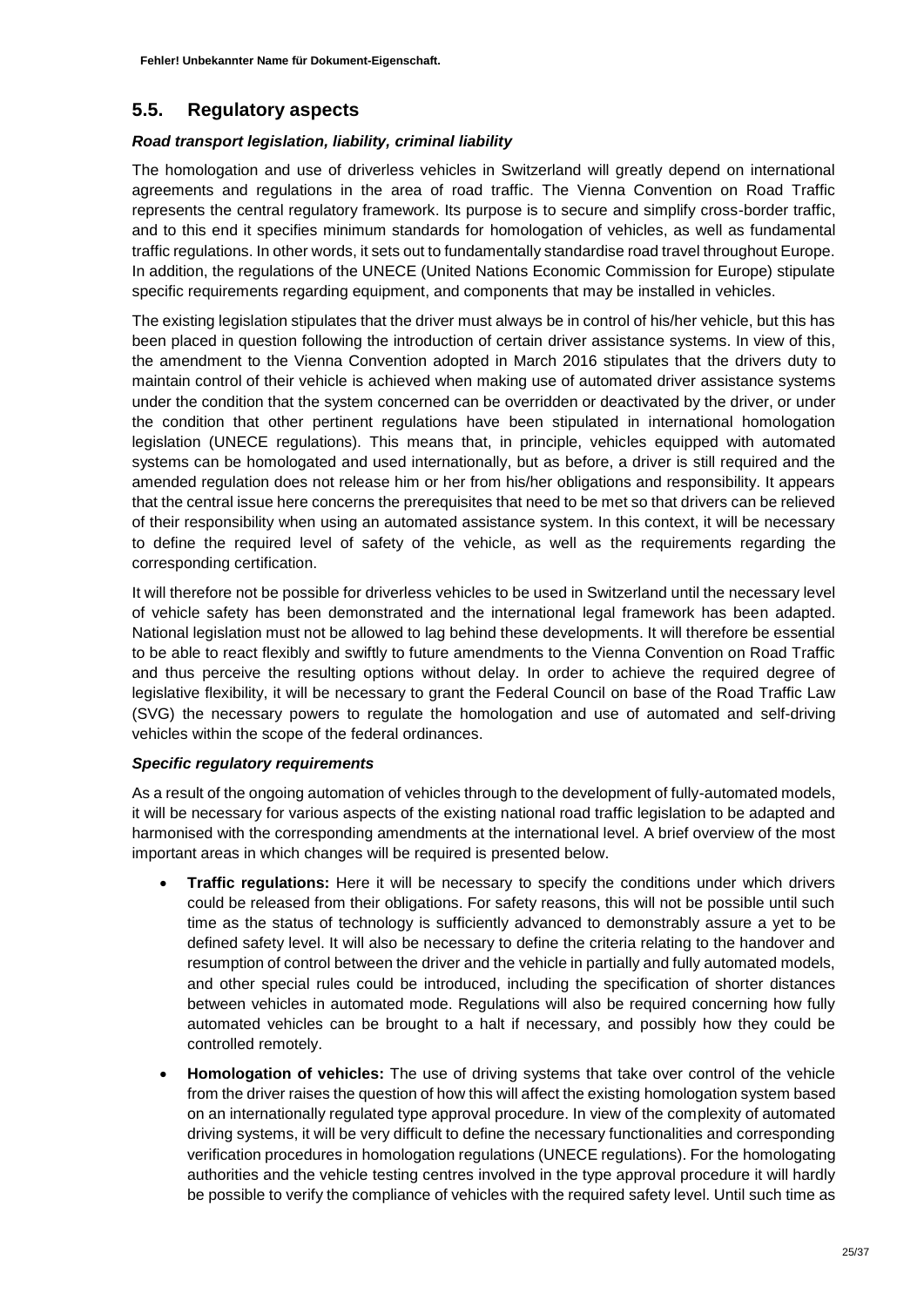this becomes possible, the principles of the IT industry will have to be applied, according to which the guarantee of product safety is exclusively the responsibility of the manufacturer.

- **Licensing of drivers:** Drivers will continue to need a licence as long as they are still able to take over control of their vehicle. It is only when fully automated (i.e. driverless) vehicles are in use that a driving licence will no longer be required. In order to offset certain limitations to driving ability, licences could be issued that include the requirement to use driver assistance systems such as emergency brake, night vision or motorway driving assistant. This would enable people who were previously unable or no longer permitted to drive (e.g. elderly persons) to obtain a driving licence or retain their existing one.
- **Criminal liability:** The situation for drivers with respect to criminal liability would be as follows: as long as drivers remain responsible for carrying out driving tasks while using automated driving systems, they cannot be freed from criminal liability for their actions. This would apply, for example, in the case of partially automated vehicles.

But as soon as a degree of automation is reached in which the occupants are classed as passengers – depending on the system, either in certain situations such as on motorways, or permanently – the requirement of being in control of the vehicle as stipulated in Article 31, paragraph 1 of the Federal Road Traffic Law (SVG) can be repealed or amended – again, either in certain situations or permanently. In these cases, as soon as the driver has handed over control of the vehicle to the system and is no longer responsible for it, he or she can in principle no longer be held liable for the behaviour of the vehicle in traffic. Certain exceptions would still apply here, e.g. faulty operation, manipulation or obvious defectiveness of the system. This means that it would be necessary to subsequently ascertain whether the human or the system was responsible at the time of its occurrence. In order to obtain the necessary evidence it would be necessary to equip such vehicles with suitable recording devices (black boxes).

 **Liability and insurance:** The purpose of compulsory insurance for drivers is to ensure that, in the event of an accident, the damaged party is indemnified through the insurance (i.e. has a direct right to claim). To ensure that this also applies to road travel abroad, multilateral agreements exist between national insurers, and as a rule these are all based on the same liability principles. For example, culpability is not a prerequisite for liability and thus for coverage of damages (causal liability). The reference point for liability is the operational risk of the vehicle. These liability rules thus appear to be appropriate in the case of handover of control to the vehicle. However, increasing automation will have an impact on the internal conditions in that recourse to the manufacturer is to be simplified. And depending on the form of implementation of automated driving, recourse to other involved players such as the provider of navigation services or the operator of the infrastructure could become an increasingly important aspect. A fundamental modification of the currently applicable liability and motor vehicle insurance system therefore does not appear to be necessary. However, insurers are currently discussing potential new solutions [IRGC 2016].

In view of the considerable potential arising from the use of automated vehicles, there is a legitimate interest in facilitating the development of driverless vehicles by creating the necessary legal instruments. On the one hand this involves playing an active role in international bodies that focus on the modification of international legislation and the associated issues in need of clarification. And on the other hand, the trend towards driverless vehicles can also be fostered by adopting a liberal approach to the granting of licences for conducting tests, and by simplifying the associated procedures.

#### *Data protection and accessibility*

In order to fully exploit the potentials it will be necessary to connect self-driving vehicles. The associated exchange of data will facilitate the compilation of a comprehensive travel profile for each vehicle, and from the point of view of data protection law, this is problematic.

According to European data protection law and the comparable Swiss regulations, road users have to be informed about which personal data are being collected, and they also have to be able to specify whether and how their data may be used. The information collected from vehicles can easily be processed into personal data, which requires the consent of the persons concerned. To ensure the efficient use of these data it will be necessary to create a legal basis in which in particular the purposes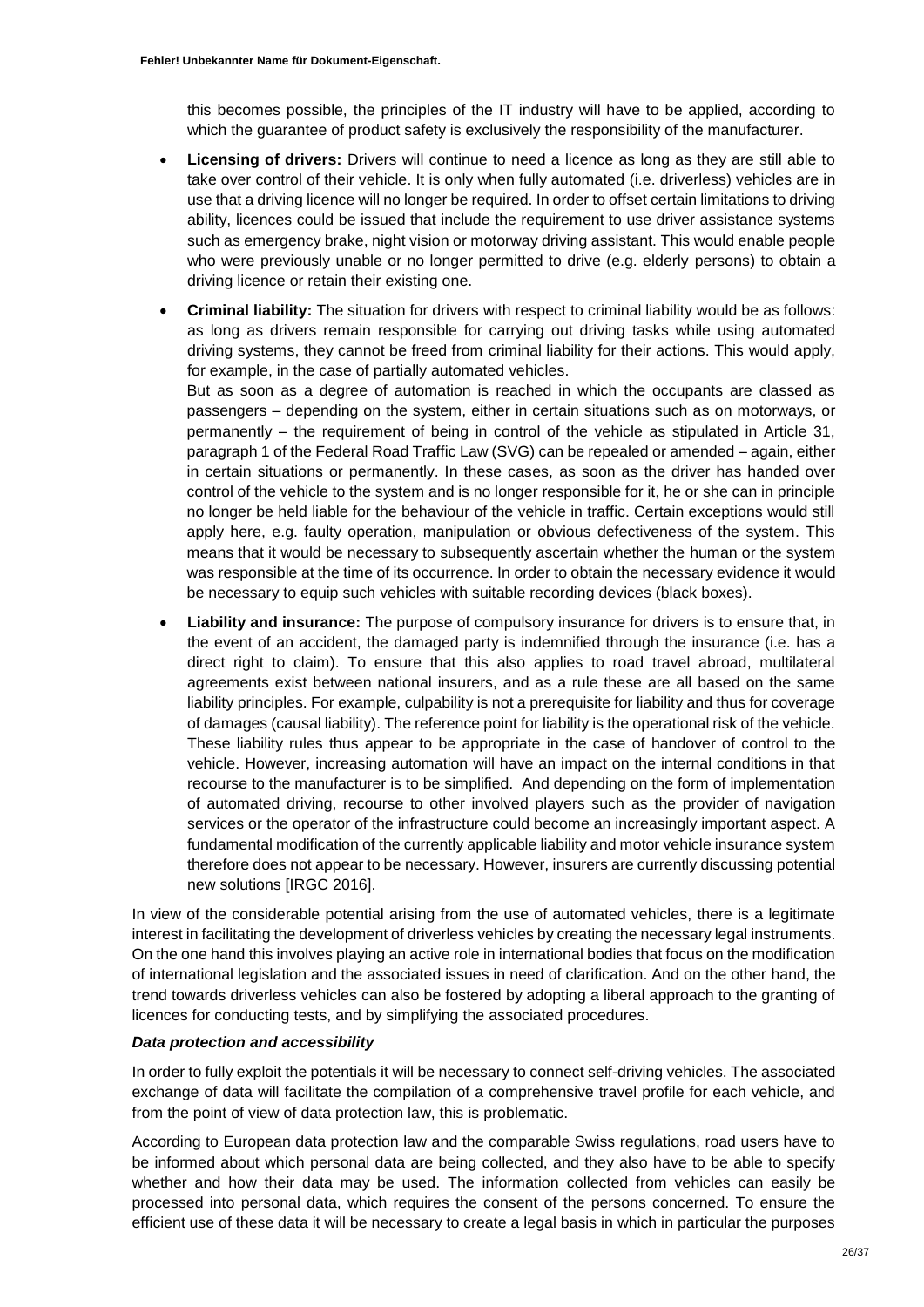for which the data may be used will have to be defined. Furthermore, it will be necessary to at least define the basic principles according to which data are to be exchanged between fully-automated vehicles. And in order to also include data relating to private stakeholders, it will be necessary to clarify the aspects of data sovereignty and potential access to it. The software used in vehicles will also play an important role: what information does it collect, and what does it pass on? What does it do with the data? In order to create transparency in this regard, calls have been made even for the use of open source, i.e. disclosure of the software used in the vehicle [c't 23/2015].

### *Other need for action*

A variety of other regulatory aspects will have to be clarified, depending on the use and nature of the new technological options, including:

- Regulations for business models such as "mobility as a service": this could concern issues such as the potential creation of a monopoly, pricing and the comprehensive exchange of data between the various providers. But the relationship with various service providers such as operators of public transport services, providers of car sharing services, etc., may also have to be regulated.
- Restricted access for conventional vehicles: here, for example, it is conceivable that, in the medium term, only vehicles equipped with certain technological installations would be permitted on the motorways.
- Retrofitting of conventional vehicles: In order to maintain a safe and efficient flow of traffic, it is possible that conventional vehicles could be required to be retrofitted with certain technological devices during a transitional period, for example for the exchange of data.
- Various measures in the public transport sector: for example, determining which forms of transport could be used most efficiently in the future in order to secure high quality basic services.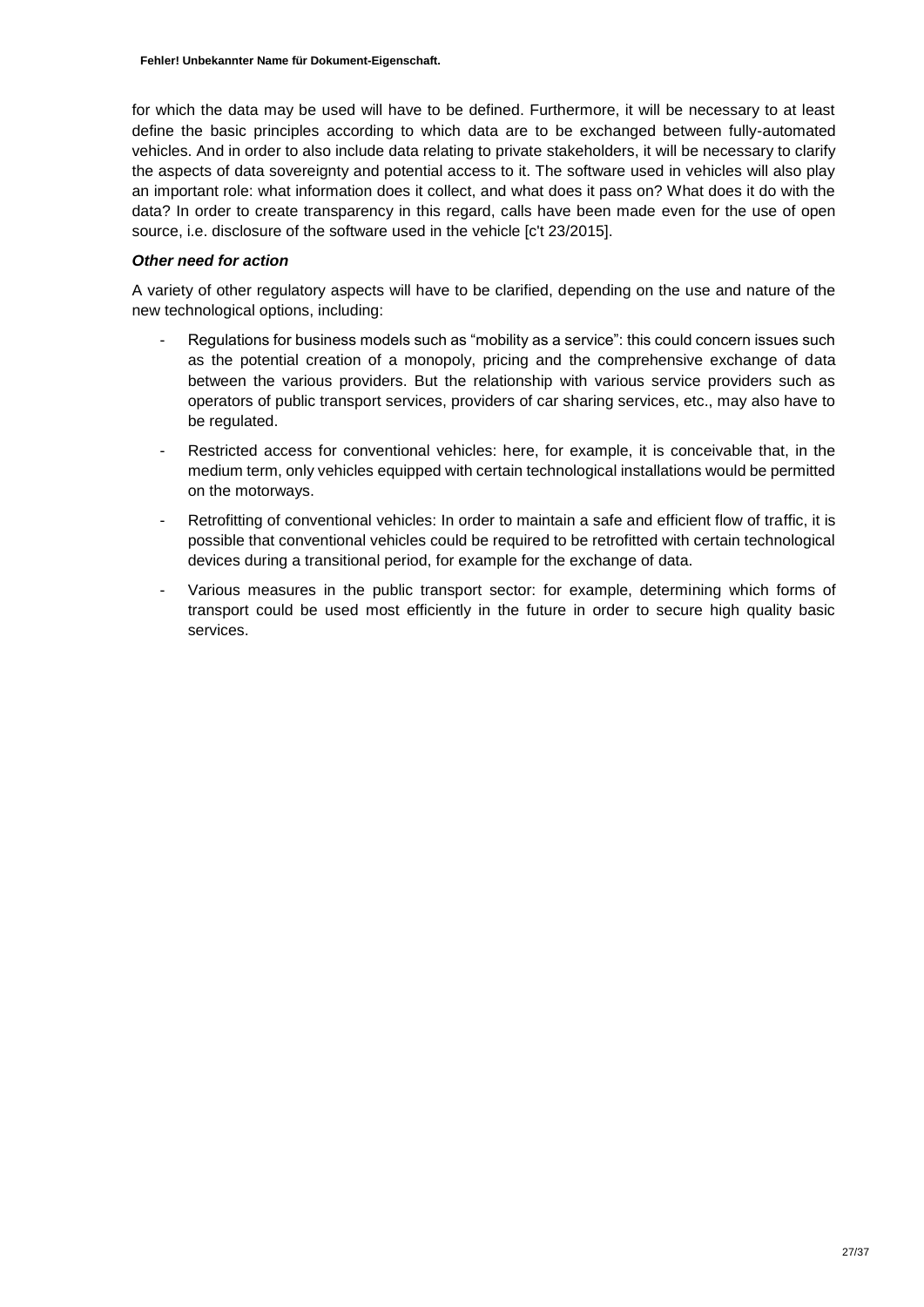## <span id="page-27-0"></span>**6. Wide-ranging activities of the federal government**

With regard to the clarification of central aspects of automated driving, Switzerland is to a very large extent dependent on international developments. It will have to keep a close eye on these and take the necessary measures in good time in order to be able to exploit the associated options. For this purpose, the federal government has already initiated a variety of activities.

### <span id="page-27-1"></span>**6.1. Creation and provision of know-how**

 **Research:** Within the framework of road research, the Federal Roads Office (FEDRO) has launched an "automated driving" research package, by means of which the federal government aims to close existing gaps in knowledge and enable research institutions to closely examine this future-oriented topic.

In the initiating project the extent and modalities for the implementation of this research project are currently being defined. The federal government has initiated another research project at the Federal Institute of Technology, Zurich (ETHZ), aimed at analysing the impacts of selfdriving vehicles on the capacities of Switzerland's transport system and the degree of acceptance of potential new types of services.

The findings from these research projects are being permanently incorporated into the ongoing activities of the federal government in the area of "intelligent mobility".

The Federal Institute of Metrology (METAS), which possesses a great deal of experience in the areas of data measurement and data security, is currently implementing a project with the aim of acquiring the necessary know-how in the field of "autonomous vehicles and data security".

 **Participation in international bodies:** FEDRO has for many years been represented on the relevant specialised EU committees and is actively involved in the preparation of international guidelines and standards relating to the use of automated vehicles. Switzerland also maintains close contacts at the international level in the area of road traffic legislation.

These activities ensure that international findings are constantly incorporated into Switzerland's own activities.

 **Exchange and provision of know-how:** Together with industry associations, universities and cantonal organisations, the federal government is actively involved in the Swiss transport telematics platform, its-ch, which is promoting the introduction of transport telematics services and products in Switzerland and networking the various involved players from the areas of science, industry and the public administration. "Intelligent mobility" is one of the main areas of focus in which its-ch organises special events and conferences, and publishes periodical status reports.

In addition, together with the Mobility Academy of the Touring Club of Switzerland (TCS) FEDRO has initiated the development and operation of a web platform focusing on automated driving. The aim of this platform is to collect national and international know-how relating to the use of automated vehicles and make it available to a broad variety of interest groups.

By supporting platforms for the exchange of know-how, and by organising special events, the federal government aims to help the relevant stakeholders perceive their tasks, as well as to encourage the process of networking.

### <span id="page-27-2"></span>**6.2. Creation of prerequisites for planning and technology**

 **Planning / conceptual prerequisites:** Within the framework of its "Mobility Guidelines", the Federal Department of the Environment, Transport, Energy and Communications (DETEC) is currently defining the basic principles for determining the importance of these new technological options and how they could be utilised at the national level. This will then form the basis for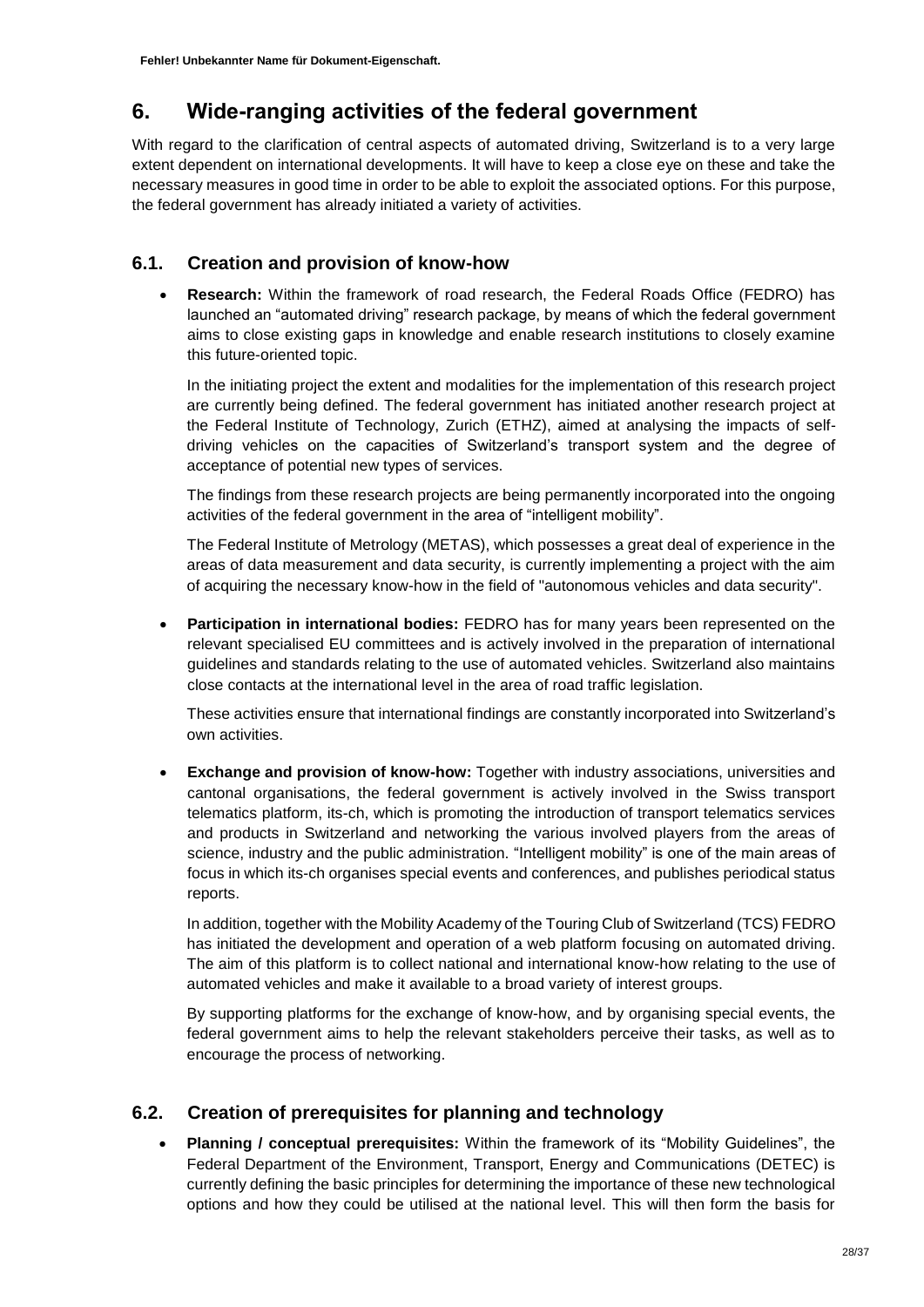reviewing the federal government's current mobility concepts and infrastructure programmes, as well as its spatial planning concepts, and adapting them as necessary.

 **"Digital Switzerland" strategy and action plan:** A variety of elements of the "Digital Switzerland" strategy and action plan are currently being closely examined under the leadership of the Federal Office of Communications (OFCOM). These include guidelines for interpreting the federal government's data policy, the creation of a national data infrastructure, the development of a comprehensive interdisciplinary and connected traffic management system (including automated driving) with the aid of information and communication technology, and deliberations on cyber security and data protection. All these aspects have a direct correlation with facilitating the use of automated vehicles.

In addition there are the activities of the industry, which is currently developing and standardising the next generation of communication technology (5G), which could also be of significance for connected and automated vehicles.

 **Technical prerequisites:** The Federal Roads Office (FEDRO) initiated its "Systems Architecture Switzerland" (SA-CH) project a number of years ago, one of the aims of which is to harmonise and standardise the operating and safety equipment on the motorway network. This includes the ongoing and long-term task of transforming the present-day technical installations into equipment that will meet the future requirements. This is a prerequisite for connecting automated vehicles with the road infrastructure in Switzerland.

Once the technical standards for communication between vehicles and infrastructure have been sufficiently stabilised at the international level, the necessary measures will then have to be defined and implemented within Switzerland.

At the same time it will be necessary to define and implement the tasks of the public sector relating to the development and operation of comprehensive data networks for the automation of traffic. These could range from the provision of internal data through to active participation in the development and operation of the new digital infrastructure.

### <span id="page-28-0"></span>**6.3. Creation of legal bases**

 **Road traffic legislation:** It will necessary to create the legal framework for the use of automated vehicles and exploitation of the options presented by digitalisation in the mobility sector. Initially the goal will be to facilitate the foreseeable short to medium term developments in the field of automated driving in Switzerland, and harmonise them with international activities.

For this purpose, FEDRO has drawn up a concept regarding the road traffic rules that need to be adapted and issues relating to the homologation of vehicles and licensing drivers. The necessary amendments to the involved legislation are currently being prepared. The aim here is to facilitate the development of technologies up to level 4 of the introduction of automated driving in Switzerland (cf. Appendix 1).

 **Other rules and regulations:** Other requirements such as the need for regulations governing data protection, cyber security, the operation of data networks and the role of the public sector in influencing road traffic, will have to be identified and harmonised with the activities being carried out within the framework of the "Digital Switzerland" strategy and action plan.

A variety of other regulatory measures will also be required, depending on the attitude adopted by society and at the political level towards the impacts of the various technological developments that will facilitate the use of automation in the mobility sector. These will need to be ascertained, passed on to the relevant authorities, finalised in terms of content and subsequently integrated into the decision-making process.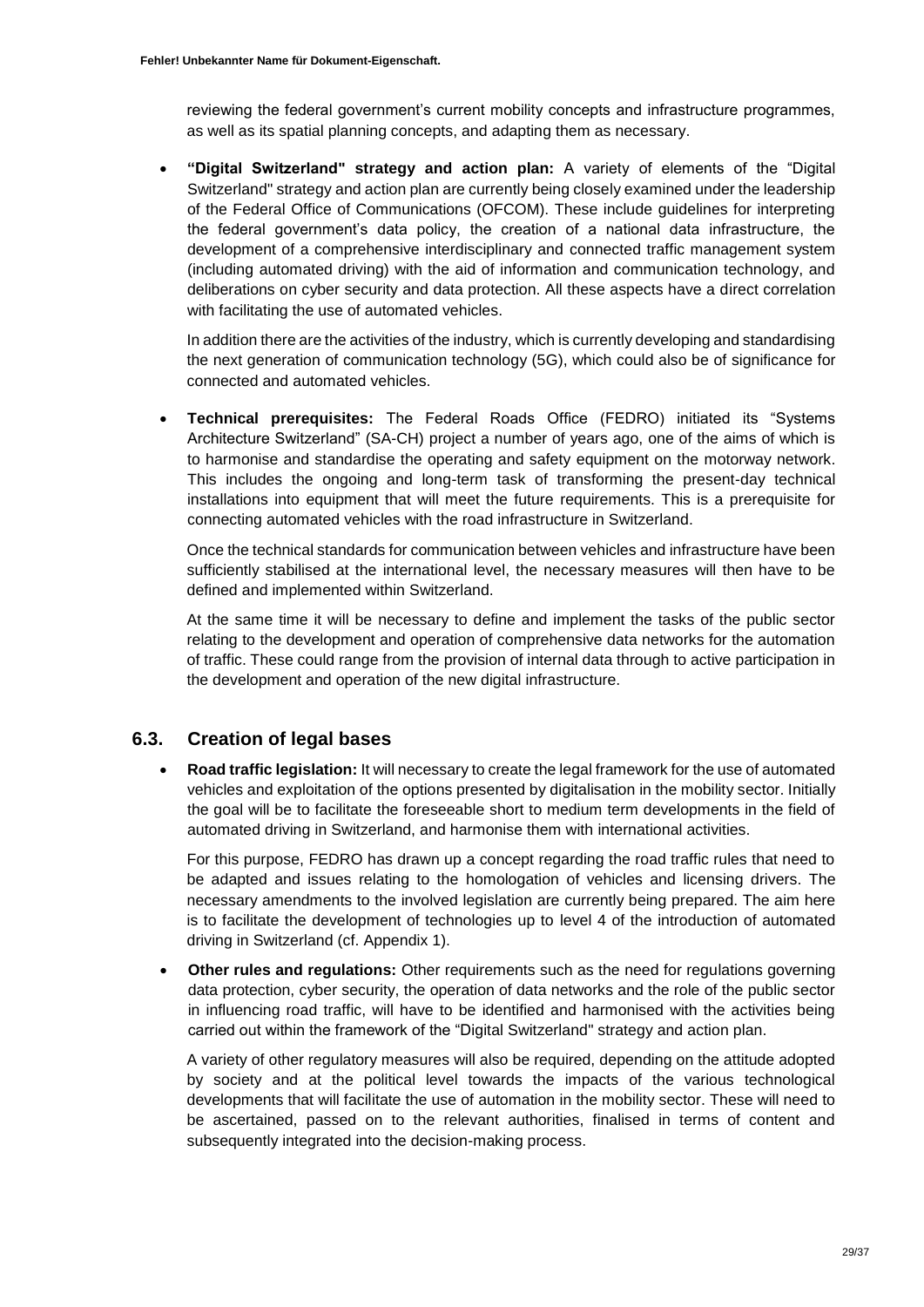**Fehler! Unbekannter Name für Dokument-Eigenschaft.**

### <span id="page-29-0"></span>**6.4. Other activities**

The federal government is also providing support in the following areas:

 **Facilitating and supporting pilot tests:** The federal government is playing an active role in facilitating pilot tests with automated vehicles. DETEC has already issued initial permits for conducting pilot tests (cf. chapter 3.7), and others will follow.

Findings obtained from these pilot projects will constantly flow into the ongoing activities of the federal government.

 **Coordination and management of ongoing activities:** Beginning of 2016, FEDRO set up an interdisciplinary core workgroup "Intelligent Mobility" for the purpose of developing concepts for the implementation of intelligent mobility, coordinating the associated activities and implementing the defined programme segments.

One of these segments is focusing on the development and operation of a data platform, via which FEDRO intends to place the currently existing traffic data at the disposal of interested users.

- **Maintenance of traffic flow on Switzerland's motorways:** In the past few years, FEDRO has also been taking comprehensive measures aimed at maintaining smooth traffic flow on the country's motorways. These measures include the constant improvement of traffic bulletins, equipping the motorways with technical installations designed to influence traffic flows, the construction of facilities for permitting the temporary use of hard shoulders by normal traffic, and the planning and implementation of expansion projects within the scope of the programme aimed at eliminating bottlenecks.
- **Finalisation of the mobility pricing concept:** FEDRO and the Federal Office for Transport are currently finalising the mobility pricing concept adopted by the Federal Council. The aim of an ongoing pilot project is to consolidate the various aspects of the concept and gain practical experience in the area of mobility pricing. In the medium to long term, mobility pricing could help offset some of the undesirable developments associated with the use of automated vehicles.
- **Securing of the necessary financing:** At present, mineral oil tax revenue is the main source of road financing. But with the foreseeable trend towards the use of electric vehicles, a new basis will have to be found for this purpose in the not too distant future. Increasing automation could additionally speed up the use of electric vehicles and thus give rise to a greater need for action in this regard. A first step in this direction has been taken in that a levy on electric vehicles was included in the proposed creation of a fund for the financing of motorway and agglomeration traffic. However, this levy is independent on mileage and thus only represents an interim solution. Furthermore, it is still largely unclear whether – and to what extent – the step-by-step automation of road vehicles will result in the need for investments in road infrastructure. The necessary financing will also have to be provided in good time for this purpose.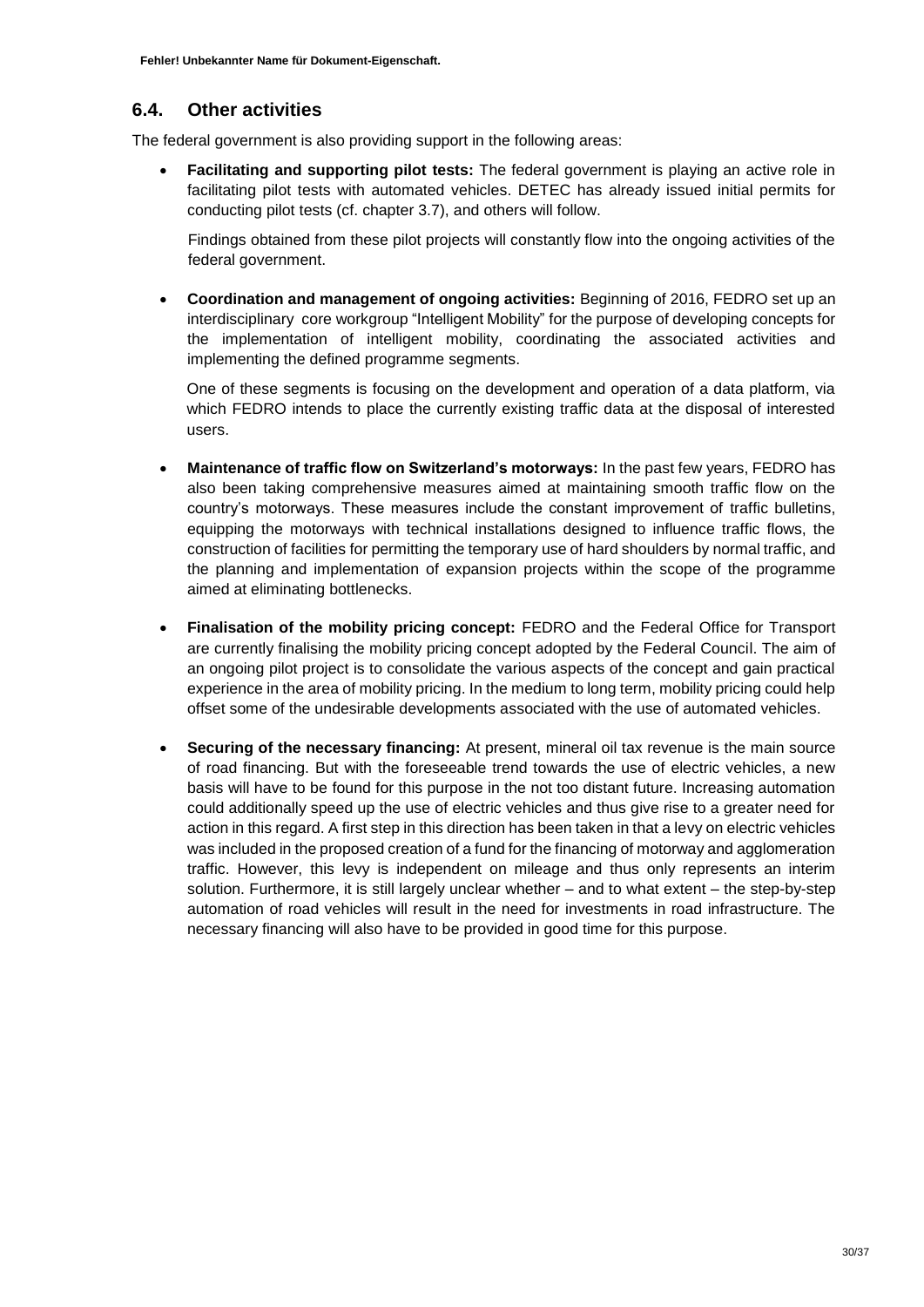## <span id="page-30-0"></span>**7. Answers to the questions from the author of the postulate**

Based on the currently available knowledge, the Federal Council's answers to the specific questions posed by the author of the postulate as follows:

### 1. **When are automated vehicles expected to be ready for the market or mass production?**

In the view of the Federal Council, automated vehicles could represent a notable proportion of registered road vehicles within the next 15 to 25 years.

### 2. **What impacts will automated vehicles have on the demand for public transport services, and in particular on the services provided by Swiss Federal Railways?**

The introduction of automated vehicles will make road travel even safer and more convenient, and it will enable access to (road) transport for new user groups (the elderly, people with disabilities, children, etc.).

The new technologies will also open up attractive opportunities for public transport providers. In particular for services over short to medium distances and in rural areas, new options such as taxi sharing, car sharing models and other services without fixed routes and timetables could supplement, and in some cases substitute, the existing services. This would mean that the boundaries between public and private transport could become less clearly defined. The existing services could also fundamentally change following the introduction of new business models such as mobility as a service (cf. chapter 3.4). New players could emerge as potential recipients of subsidies in the public transport sector and place new demands on the method of subsidisation. Here it is not self-driving vehicles that are behind this development, but the foreseeable trends in the digital realm.

These options will open up attractive perspectives for the provision of more efficient and cheaper services that are more in line with users' needs. However, this means that operators of local and regional public transport services will have to actively exploit these opportunities and successfully position themselves on the changing market. The same applies to the federal government, the cantons and the municipalities, who as co-proprietors of numerous transport companies will be exposed to this changing environment.

### 3. **How is the demand for road and railway infrastructure likely to develop once robotic vehicles become a means of mass transport?**

The statements above indicate that the automation of road vehicles could have wide-ranging impacts on the future traffic volume, and the same could be said for the future need for transport infrastructure.

There are currently no reliable findings that would indicate a need to deviate from the already initiated planning of the road and railway infrastructure. From today's perspective it can merely be stated that the road network may be expected to gain in importance as the result of the increased use of automated vehicles.

Similarly, it is to be assumed that the use of driverless vehicles will improve traffic flow on the motorways and main roads, and the infrastructure will be used more efficiently and effectively than it is today. This potential is at its greatest if vehicles are comprehensively connected with one another and with the road infrastructure.

The extent of this capacity-increasing effect greatly depends on the degree of market penetration of self-driving vehicles: higher market penetration results in greater impact. But this could vary – at least in the interim phase – depending on the type or location of the road.

In the event of a 100-percent market penetration of self-driving vehicles, substantial improvements in the degree of utilisation of the available capacities would be achievable. Here it is conceivable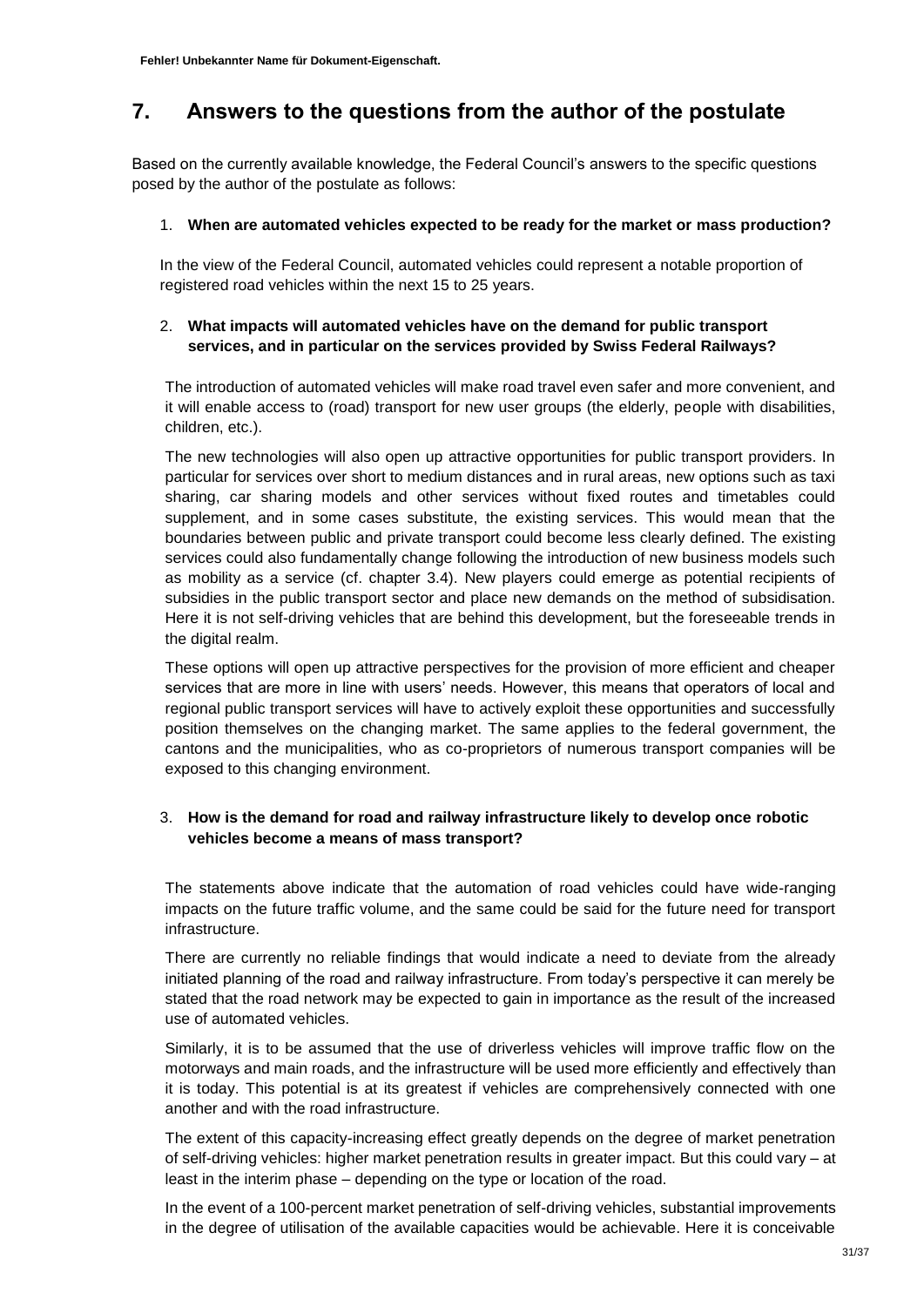that, on the existing stretches of motorway, it would be possible to provide additional lanes, without having to expand the existing infrastructure, for precisely controlled vehicles that communicate permanently with one another, and that it would be possible to allocate these lanes more flexibly than is possible today to the respective traffic flows, depending on the main direction of the traffic. Through the exclusive use of self-driving vehicles it would also be possible to significantly increase the capacities of roads, and especially junctions, in urban areas. But whether this development will in fact take place in this form remains to be seen – and in any case, it will be quite some time before it occurs to a significant extent. Furthermore, self-driving vehicles will have to continue to share the road infrastructure in urban areas over the long term with pedestrians, bicycles, motorcycles and other non-automated vehicles.

#### 4. **Which regulations and standards will be required or are planned in Switzerland?**

The homologation and use of driverless vehicles in Switzerland will greatly depend on international agreements and regulations in the area of road traffic. The Vienna Convention on Road Traffic represents the central regulatory framework. It defines the basic principles for traffic regulations, general technical requirements on road vehicles, obligations on the part of drivers and the issue and recognition of driving licences. In addition, the regulations of the UNECE (United Nations Economic Commission for Europe) stipulate specific requirements regarding equipment, and components that may be installed in vehicles.

The existing legislation stipulates that the driver must always be in control of his/her vehicle, but this has been placed in question following the introduction of certain driver assistance systems. In view of this, the amendment to the Vienna Convention adopted in March 2016 stipulates that the drivers duty to maintain control of their vehicle is achieved when making use of automated driver assistance systems under the condition that the system concerned can be overridden or deactivated by the driver, or under the condition that other pertinent regulations have been stipulated in international homologation legislation (UNECE regulations). This means that vehicles equipped with automated systems can be homologated and used internationally, but as before, a driver is still required and the amended regulation does not release him or her from his/her obligations and responsibility. It appears that the central issue here concerns the technical prerequisites that need to be met so that drivers can be relieved of their responsibility when using an automated assistance system. In this context, it will be necessary to define the required level of safety of the vehicle, as well as the requirements regarding the corresponding certification.

It will therefore not be possible for driverless vehicles to be used in Switzerland until the necessary level of vehicle safety has been demonstrated and the international legal framework has been adapted. National legislation must not be allowed to lag behind these developments. It will be essential to be able to react flexibly and swiftly to future amendments to the Vienna Convention on Road Traffic and thus perceive the resulting options without delay. In order to achieve the required degree of legislative flexibility, it will be necessary to grant the Federal Council on base of the Road Traffic Law (SVG) comprehensive powers to regulate the homologation and use of automated and self-driving vehicles within the scope of the Federal ordinances.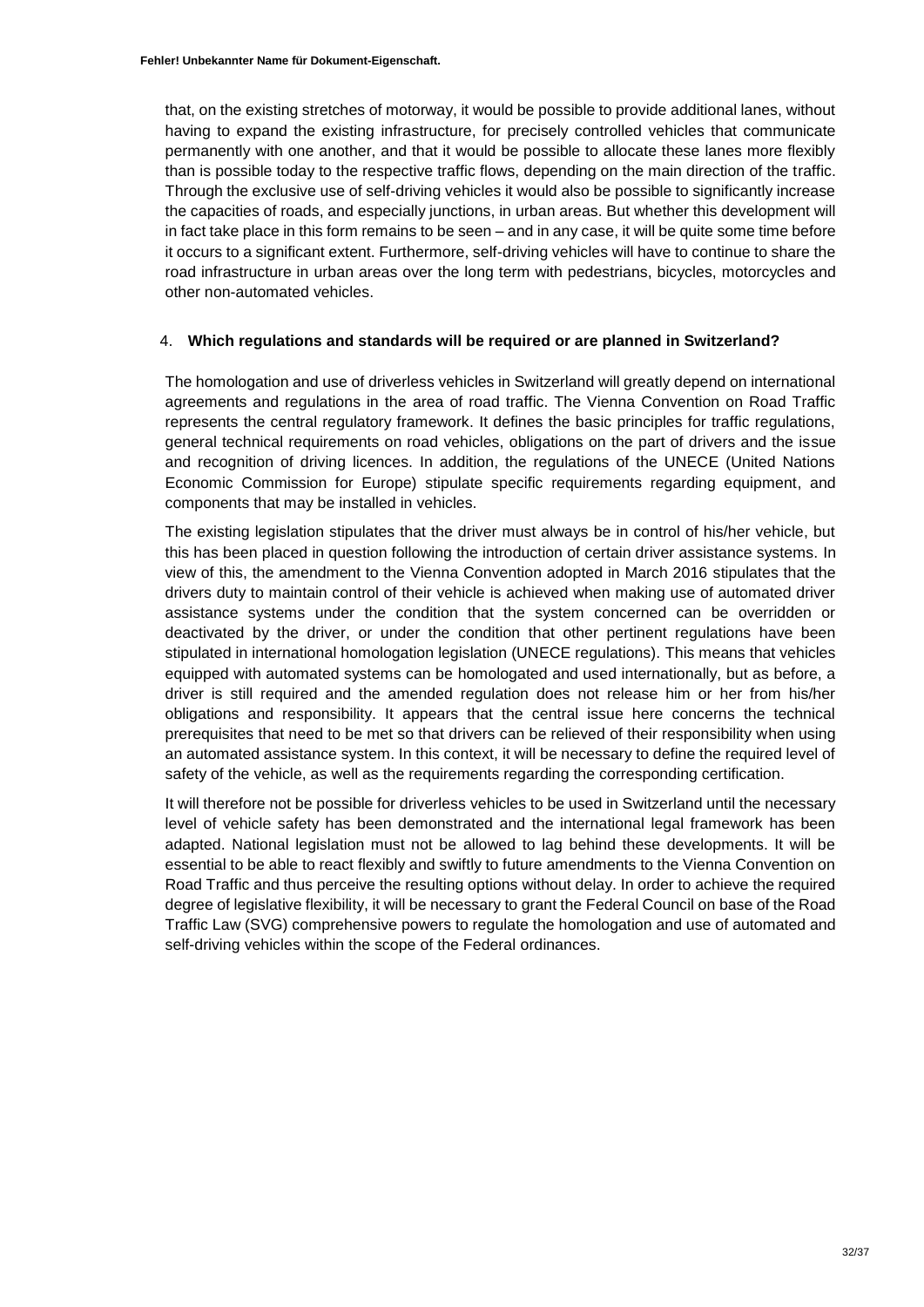## <span id="page-32-0"></span>*Appendix 1: Definition of the six levels of automation*

The degree of automation of vehicles is generally classified into six stages [SAE J3016] as follows:



*Figure A1: Degrees of automation in accordance with SAE J3016*

### **Level 0: Not automated**

Vehicles are equipped with warning systems only. Drivers maintain complete control of their vehicle.

### **Level 1: Assisted**

The system assumes either the longitudinal or lateral control of the vehicle, while the driver assumes control of the other axis. Here the driver has to permanently monitor the system and be able to resume full control of the vehicle at any time.

### **Level 2: Partially automated**

The system assumes both the longitudinal and lateral control of the vehicle on the motorway for a certain period of time or in certain situations. Here the driver has to permanently monitor the system and be able to immediately resume control of the vehicle at any time.

### **Level 3: Conditionally automated**

As in Level 2, the system assumes the longitudinal and lateral control of the vehicle for a certain period of time or in certain situations. Here the driver is no longer required to permanently monitor the system, but must always be able to resume control of the vehicle in a timely manner if instructed to do so by the system.

### **Level 4: Highly automated**

Here the system can assume full control of the vehicle in a defined situation, for example on a motorway. The system has to instruct a driver to resume control of the vehicle prior to the termination of the defined situation. If the driver fails to do so, the vehicle has to automatically switch into a minimal risk condition.

### **Level 5: Fully automated**

Here, no driver is necessary throughout the entire journey. The system assumes complete control of the vehicle, i.e. on all types of road, at all speeds and in all circumstances.

From the points of view of legislation and technology, Levels 3 to 5 are of particular relevance, in that here the driver hands over control of the vehicle to a machine, either under certain conditions or permanently.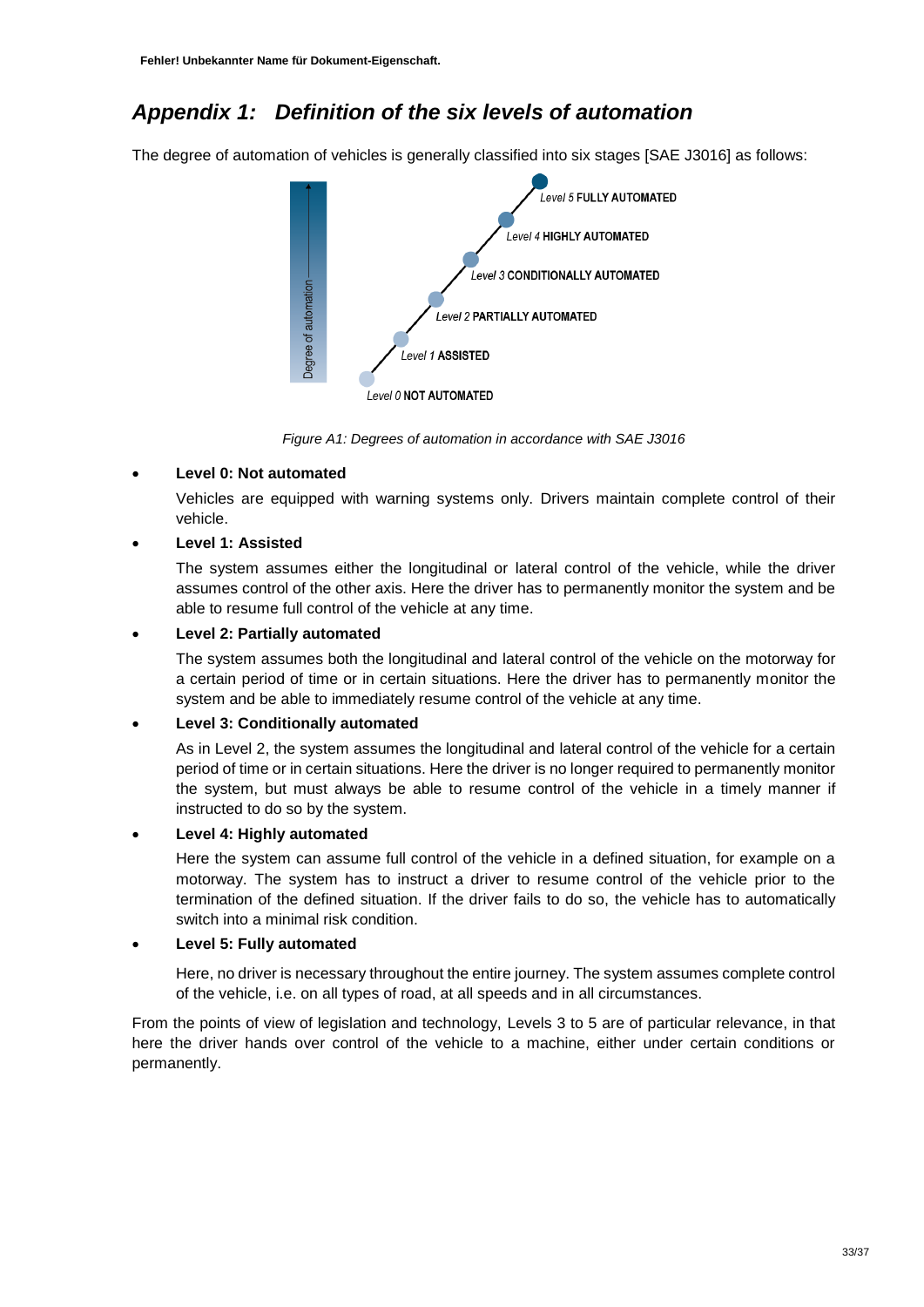## <span id="page-33-0"></span>*Appendix 2: Already existing and foreseeable technologies*



*Figure A2: Existing and conceivable developments in the area of automated driving*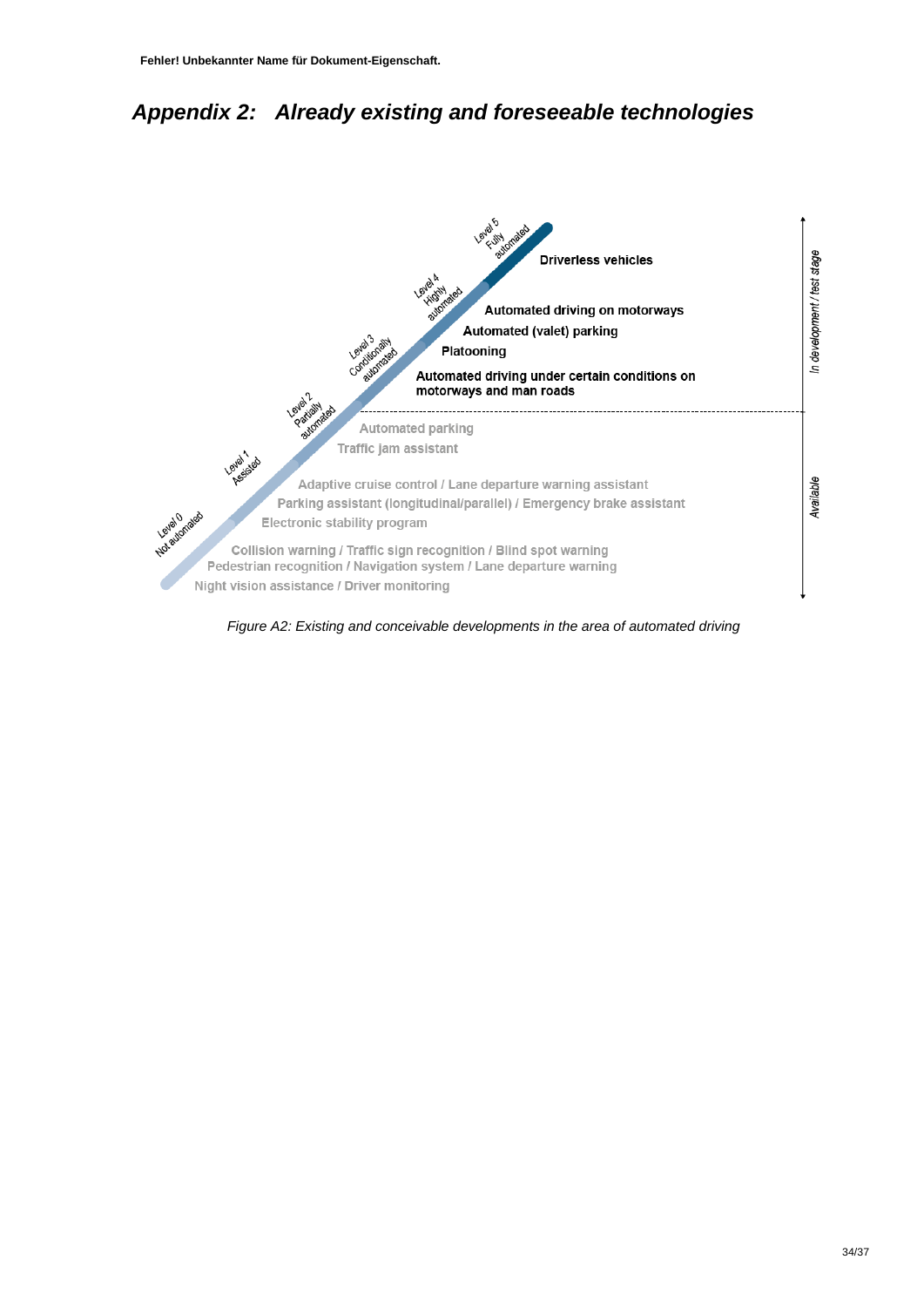## <span id="page-34-0"></span>*Appendix 3: References*

- [BfS 2016]: Publikation BfS "Kosten und Finanzierung des Verkehrs Strasse und Schiene 2013", vom 11. Oktober 2016. https://www.bfs.admin.ch/bfs/de/home/statistiken/mobilitaetverkehr/kosten-finanzierung.assetdetail.811-1300.html
- [BAST 2012]: Rechtsfolgen zunehmender Fahrzeugautomatisierung: gemeinsamer Schlussbericht der Projektgruppe. Herausgegeben von Tom M. Gasser. Berichte der Bundesanstalt für Strassenwesen. F, Fahrzeugtechnik, Heft F 83. Bremerhaven: Wirtschaftsverlag NW, 2012.
- [NHTSA 2013]: "U.S. Department of Transportation Releases Policy on Automated Vehicle Development | National Highway Traffic Safety Administration (NHTSA) ". [http://www.nhtsa.gov/About+NHTSA/Press+Releases/U.S.+Department+of+Transportation+Relea](http://www.nhtsa.gov/About+NHTSA/Press+Releases/U.S.+Department+of+Transportation+Releases+Policy+on+Automated+Vehicle+Development) [ses+Policy+on+Automated+Vehicle+Development](http://www.nhtsa.gov/About+NHTSA/Press+Releases/U.S.+Department+of+Transportation+Releases+Policy+on+Automated+Vehicle+Development) (abgerufen am 29. April 2015).
- [Etemad 2015]: Etemad, Aria: Presentation at EU ITS Conference, Session "Connectivity and automation: the odd couple", Brüssel 24. April 2015[,http://ec.europa.eu/transport/themes/its/event/its-conference-2015-digital-strategy-mobility](http://ec.europa.eu/transport/themes/its/event/its-conference-2015-digital-strategy-mobility-capacity-connectivity_en)[capacity-connectivity\\_en](http://ec.europa.eu/transport/themes/its/event/its-conference-2015-digital-strategy-mobility-capacity-connectivity_en) .
- [Ericsson 2012]: "Connected Car services come to market with Volvo Car Group and Ericsson". *Ericsson.com*, 17. Dezember 2012. [https://www.ericsson.com/news/1665573.](https://www.ericsson.com/news/1665573)
- [UK DfT 2015]: "Driverless cars in the UK: a regulatory review Publications GOV.UK". <https://www.gov.uk/government/publications/driverless-cars-in-the-uk-a-regulatory-review> (abgerufen am 29. April 2015).
- [BMVI 2015]: «BMVI Pressemitteilungen Dobrindt legt "Strategie automatisiertes und vernetztes Fahren" vor». [http://www.bmvi.de/SharedDocs/DE/Pressemitteilungen/2015/092-dobrindt](http://www.bmvi.de/SharedDocs/DE/Pressemitteilungen/2015/092-dobrindt-strategie-automatisiertes-vernetztes-fahren.html)[strategie-automatisiertes-vernetztes-fahren.html](http://www.bmvi.de/SharedDocs/DE/Pressemitteilungen/2015/092-dobrindt-strategie-automatisiertes-vernetztes-fahren.html) (abgerufen am 16. September 2016).
- [C-ITS 2016]: C-ITS Platform: "Final Report", EU DG MOVE, Brussels, January 2016, [http://ec.europa.eu/transport/themes/its/c-its\\_en.htm](http://ec.europa.eu/transport/themes/its/c-its_en.htm)
- [EPFL 2015]: "Come and test the six free driverless shuttles". [https://actu.epfl.ch/news/come-and](https://actu.epfl.ch/news/come-and-test-the-six-free-driverless-shuttles/)[test-the-six-free-driverless-shuttles/](https://actu.epfl.ch/news/come-and-test-the-six-free-driverless-shuttles/) (abgerufen am 21. Juli 2016).
- [ASTRA 2015]: «www.news.admin.ch UVEK bewilligt Pilotprojekt für Tests mit autonomem Fahrzeug», 28. April 2015, [https://www.news.admin.ch/message/index.html?lang=de&msg](https://www.news.admin.ch/message/index.html?lang=de&msg-id=57035)[id=57035.](https://www.news.admin.ch/message/index.html?lang=de&msg-id=57035)
- [PostAuto 2016]: «Projekt ‹SmartShuttle› | PostAuto Schweiz AG». <https://www.postauto.ch/de/smartshuttle> (abgerufen am 21. Juli 2016).
- [Burns 2013]: Burns, Lawrence D., et al.: "TRANSFORMING PERSONAL MOBILITY", 27. January 2013, The Earth Institute, Broadway, NY, [http://sustainablemobility.ei.columbia.edu/files/2012/12/Transforming-Personal-Mobility-Jan-27-](http://sustainablemobility.ei.columbia.edu/files/2012/12/Transforming-Personal-Mobility-Jan-27-20132.pdf) [20132.pdf.](http://sustainablemobility.ei.columbia.edu/files/2012/12/Transforming-Personal-Mobility-Jan-27-20132.pdf)
- [Bösch 2015]: Bösch, Patrick. "Required autonomous vehicle fleet sizes to serve different levels of demand", 2015.<http://e-citations.ethbib.ethz.ch/view/pub:163885> .
- [Meyer 2016]: Meyer, Jonas, H. Becker, P. M. Bösch, K. W. Axhausen: "Impact of Autonomous Vehicles on the Accessibility in Switzerland", 24.07.2016.
- [Winterhoff 2015]: Winterhoff, M., Mishoulam, D., Shirokinskiy, K., Chivukula, V. & Freitas, N. (2015, Februar). Automotive 4.0: A Disruption and New Reality in the US? Roland Berger: Think Act, 2015.
- [Viereckl 2015]: Viereckl, R., Ahlemann, D., Koster, A. & Jursch, S. (2015). Connected Car Study 2015: Racing Ahead with Autonomous Cars and Digital Innovation. Strategy& PwC. Abgerufen von: [http://www.strategyand.pwc.com/media/file/Connected-Car-Study-2015.pdf.](http://www.strategyand.pwc.com/media/file/Connected-Car-Study-2015.pdf)
- [Doll 2015]: Doll, N., Vetter, P. & Tauber, A. (2015, 14. September). Wen soll das autonome Auto lieber überfahren? Die Welt. Abgerufen von: [http://www.welt.de/wirtschaft/article146407129/Wen](http://www.welt.de/wirtschaft/article146407129/Wen-solldas-autonome-Auto-lieber-ueberfahren.html)[solldas-autonome-Auto-lieber-ueberfahren.html](http://www.welt.de/wirtschaft/article146407129/Wen-solldas-autonome-Auto-lieber-ueberfahren.html)
- [Maurer 2015]: Maurer, Markus, J. Christian Gerdes, Barbara Lenz, und Hermann Winner, Hrsg. *Autonomes Fahren*. Berlin, Heidelberg: Springer Berlin Heidelberg, 2015. [http://link.springer.com/10.1007/978-3-662-45854-9.](http://link.springer.com/10.1007/978-3-662-45854-9)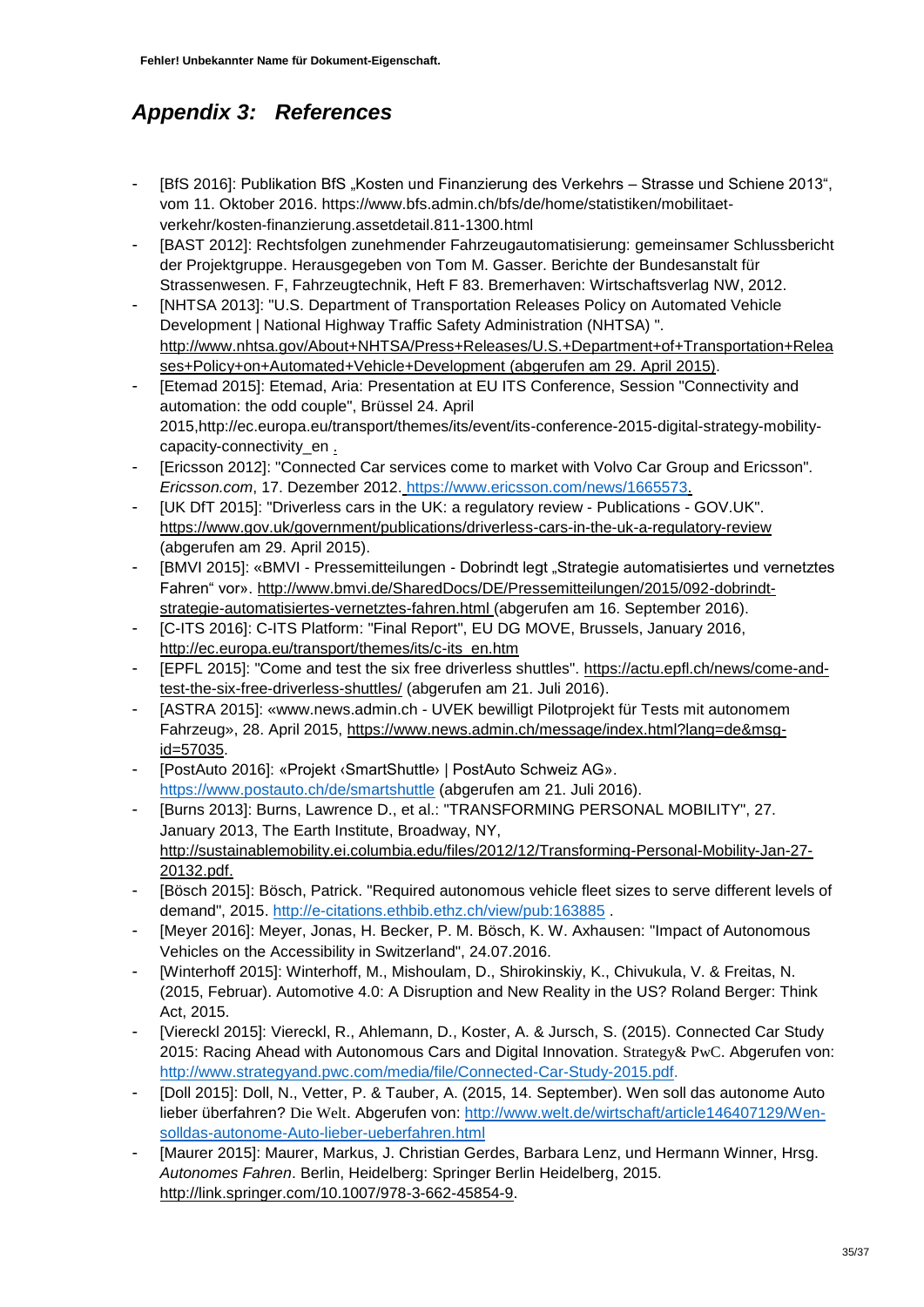- [Folsom 2012]: Folsom, T.C.: "Energy and Autonomous Urban Land Vehicles", IEEE Technology and Society Magazine 31 (2): 28–38. doi:10.1109/MTS.2012.2196339.
- [Knight 2013]: Knight, W. (2013, 22. Oktober). Driverless Cars Are Further Away Than You Think. MIT Technology Review. [http://www.technologyreview.com/featuredstory/520431/driverless](http://www.technologyreview.com/featuredstory/520431/driverless-carsare-further-away-than-you-think/)[carsare-further-away-than-you-think/](http://www.technologyreview.com/featuredstory/520431/driverless-carsare-further-away-than-you-think/)
- [Rodoulis, 2014]: Rodoulis S., The impact of autonomous vehicles on cities, journeys: Sharing urban transport solutions (S. 12-19). Singapore: Land Transport Academy, 2014. [http://www.lta.gov.sg/ltaacademy/doc/J14Nov\\_p12Rodoulis\\_AVcities.pdf](http://www.lta.gov.sg/ltaacademy/doc/J14Nov_p12Rodoulis_AVcities.pdf)
- [Riederer 2015]: Riederer, Markus. «Schwerpunktthema: Entwicklungen in Nachbarländern bieten Potenziale für Synergien, Themenvertiefung: fahrerlose Fahrzeuge». its-ch, Mai 2015. [http://www.its-ch.ch/fileadmin/redacteur/pdf/2015\\_1\\_its](http://www.its-ch.ch/fileadmin/redacteur/pdf/2015_1_its-ch_Schwerpunktbericht_International_2015-1_def.pdf)[ch\\_Schwerpunktbericht\\_International\\_2015-1\\_def.pdf.](http://www.its-ch.ch/fileadmin/redacteur/pdf/2015_1_its-ch_Schwerpunktbericht_International_2015-1_def.pdf)
- [Da Lio 2015]: Da Lio, M., F. Biral, E. Bertolazzi, M. Galvani, P. Bosetti, D. Windridge, A. Saroldi, und F. Tango: "Artificial Co-Drivers as a Universal Enabling Technology for Future Intelligent Vehicles and Transportation Systems", IEEE Transactions on Intelligent Transportation Systems 16 (1) 2015: 244–63. doi:10.1109/TITS.2014.2330199.
- [Wadud 2016]: Wadud Z., D. MacKenzie, P. Leiby: "Help or hindrance? The travel, energy and carbon impacts of highly automated vehicles", Transportation Research Part A 86 (2016) 1–18, Elsevier Ltd., 2016.
- [Wu 2014]: Wu, Qihui, Guoru Ding, Yuhua Xu, Shuo Feng, Zhiyong Du, Jinlong Wang, und Keping Long. "Cognitive Internet of Things: A New Paradigm Beyond Connection". *IEEE Internet of Things Journal* 1, Nr. 2 (April 2014): 129–43. doi:10.1109/JIOT.2014.2311513.
- [CONVERGE 2015]: Wieker, Horst. «CONVERGE, COmmunication Network VEhicle Road Global Extension, Proposal for a Car2X Systems Network, Deliverable D4.3, "Architecture of the Car2X Systems Network"». University of Applied Sciences, Saarbrücken, 31. Januar 2015. [www.converge-online.de.](http://www.converge-online.de/)
- [Auto Alliance 2015]: "Cyber Security | Alliance of Automobile Manufacturers". *Auto Alliance*. <http://www.autoalliance.org/index.cfm?objectid=D7F39E80-A2D1-11E5-997E000C296BA163> (abgerufen am 30. Mai 2016).
- [ACEA 2015]: "Automotive and telecom industries launch joint EU dialogue at the Frankfurt IAA | ACEA - European Automobile Manufacturers' Association". 16/09/2015. [http://www.acea.be/news/article/Automotive-and-telecom-industries-launch-joint-EU-dialogue-at](http://www.acea.be/news/article/Automotive-and-telecom-industries-launch-joint-EU-dialogue-at-the-Frankfurt)[the-Frankfurt.](http://www.acea.be/news/article/Automotive-and-telecom-industries-launch-joint-EU-dialogue-at-the-Frankfurt)
- [Shields 2013]: Shields, Russell T.: "ITS Communication Technologies: Disaster is Looming", Presentation, ygomi, 6. Februar 2013, ETSI ITS Workshop, Wien, [http://docbox.etsi.org/Workshop/2013/201302\\_ITSWORKSHOP/S01\\_KEYNOTES/YGOMI\\_SHIEL](http://docbox.etsi.org/Workshop/2013/201302_ITSWORKSHOP/S01_KEYNOTES/YGOMI_SHIELDS.pdf) [DS.pdf.](http://docbox.etsi.org/Workshop/2013/201302_ITSWORKSHOP/S01_KEYNOTES/YGOMI_SHIELDS.pdf)
- [ERTICO 2015]: ERTICO, EU, 5G-PPP. "5G Automotive Vision", October 2015, [https://5g](https://5g-ppp.eu/wp-content/uploads/2014/02/5G-PPP-White-Paper-on-Automotive-Vertical-Sectors.pdf)[ppp.eu/wp-content/uploads/2014/02/5G-PPP-White-Paper-on-Automotive-Vertical-Sectors.pdf](https://5g-ppp.eu/wp-content/uploads/2014/02/5G-PPP-White-Paper-on-Automotive-Vertical-Sectors.pdf)
- [Markey 2015]: "Markey, Blumenthal Continue Investigation of Automotive Cyber Security and Privacy Practices". *Senator Ed Markey*. [http://www.markey.senate.gov/news/press](http://www.markey.senate.gov/news/press-releases/markey-blumenthal-continue-investigation-of-automotive-cybersecurity-and-privacy-practices)[releases/markey-blumenthal-continue-investigation-of-automotive-cybersecurity-and-privacy](http://www.markey.senate.gov/news/press-releases/markey-blumenthal-continue-investigation-of-automotive-cybersecurity-and-privacy-practices)[practices](http://www.markey.senate.gov/news/press-releases/markey-blumenthal-continue-investigation-of-automotive-cybersecurity-and-privacy-practices) (abgerufen am 21. Juli 2016).
- [Greenblatt 2016]: Greenblatt, N. A. "Self-driving cars and the law". IEEE Spectrum 53, Nr. 2 (February 2016): 46–51. doi:10.1109/MSPEC.2016.7419800 "Self-Driving Cars Will Be Ready Before Our Laws Are". *IEEE Spectrum: Technology, Engineering, and Science News*, 19. Januar 2016. [http://spectrum.ieee.org/transportation/advanced-cars/selfdriving-cars-will-be-ready-before-our](http://spectrum.ieee.org/transportation/advanced-cars/selfdriving-cars-will-be-ready-before-our-laws-are)[laws-are.](http://spectrum.ieee.org/transportation/advanced-cars/selfdriving-cars-will-be-ready-before-our-laws-are)
- [EU C(2016)1958]: "COMMISSION NOTICE of 5.4.2016, The 'Blue Guide' on the implementation of EU product rules 2016",<http://ec.europa.eu/DocsRoom/documents/16210?locale=de>
- [c't 23/2015]: Schmidt, Jürgen. «Editorial: Dinge, denen wir vertrauen können». *c't*. 16.10.2015. [http://www.heise.de/ct/ausgabe/2015-23-Editorial-Dinge-denen-wir-vertrauen-koennen-](http://www.heise.de/ct/ausgabe/2015-23-Editorial-Dinge-denen-wir-vertrauen-koennen-2844188.html)[2844188.html.](http://www.heise.de/ct/ausgabe/2015-23-Editorial-Dinge-denen-wir-vertrauen-koennen-2844188.html)
- [SAE J3016]: SAE Information Report: (J3016) "Taxonomy and Definitions for Terms Related to On-Road Motor Vehicle Automated Driving Systems", SAE International -- mobility engineering,